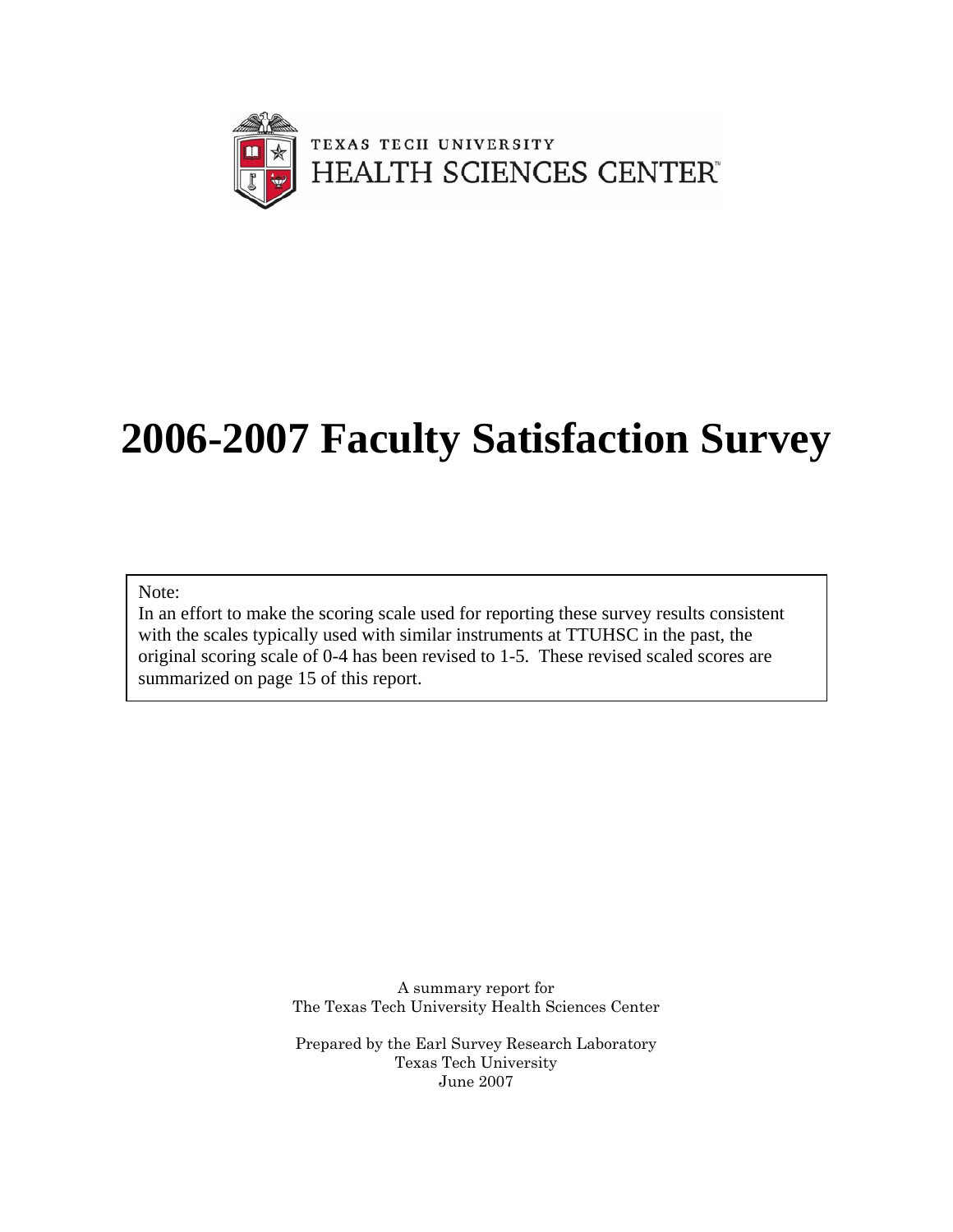# Table Of Contents

| $I_{\cdot}$ | <b>Summary of Findings</b>                          | 3              |
|-------------|-----------------------------------------------------|----------------|
| II.         | Methodology                                         | $\overline{4}$ |
| III.        | <b>Overall Results</b>                              | $5^{\circ}$    |
| IV.         | Mean Scores by School, Years on Faculty, and Gender | 15             |
|             | Appendix $A$ – Frequencies by School                | 16             |
|             | Appendix $B$ – Frequencies by Years on Faculty      | 25             |
|             | Appendix $C$ – Frequencies by Gender                | 34             |
|             | Appendix D – Summary of Respondent Comments         | 42             |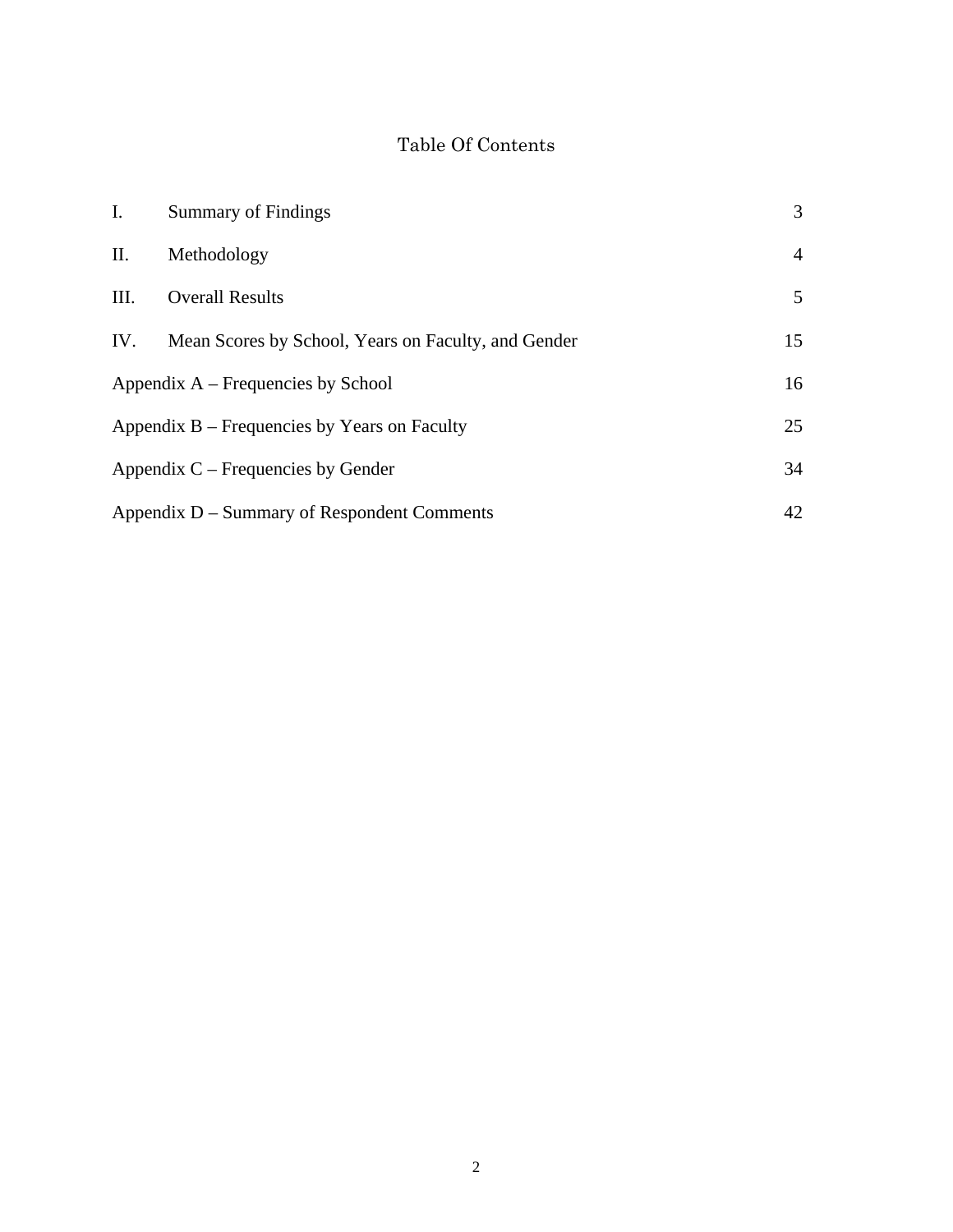#### I. Summary of Findings

- Most TTUHSC faculty are satisfied with the resources provided to them in their jobs (clerical, office supplies, library resources, IT, training, office space, lab space, and other physical supplies and structures).
- Approximately 40% of TTUHSC faculty are not satisfied with their salary, though large majorities are satisfied with health and retirement benefits.
- At all levels (institutional leadership, school leadership, and department), approximately 20% of faculty express dissatisfaction with leadership. The remaining 80% express neutrality or satisfaction.
- Just over half of faculty feel that supervisors are receptive to faculty input. Approximately half of faculty feel that faculty have sufficient input into decisions regarding important matters. And less than half of faculty feel that TTUHSC has a climate where faculty may speak freely without fear of negative consequences.
- More than half of TTUHSC faculty feel as though they are valued for their teaching skills.
- A large majority of faculty feel as though they are valued for their clinical skills.
- More than half of TTUHSC faculty are satisfied with the ethnic/racial diversity at TTUHSC, and more than half are also satisfied with the efforts within their department to recruit women and minorities.
- Less than half of TTUHSC faculty feel that tenure processes and promotion processes are clearly defined.
- More than half of TTUHSC faculty feel that teaching and research expectations are appropriate for their positions. More than half also agree that the amount of committee work they do is appropriate for their positions and that their teaching and clinical work loads are appropriate for their positions.
- Approximately 63% of TTUHSC faculty are satisfied with their position at TTUHSC, with another 16% expressing neutrality.
- On a large number of items, respondents from the School of Nursing report much higher levels of satisfaction.
- On a large number of items, respondents from the School of Allied Health Sciences report much higher levels of satisfaction.
- On a large number of items, respondents from the School of Pharmacy report much lower levels of satisfaction.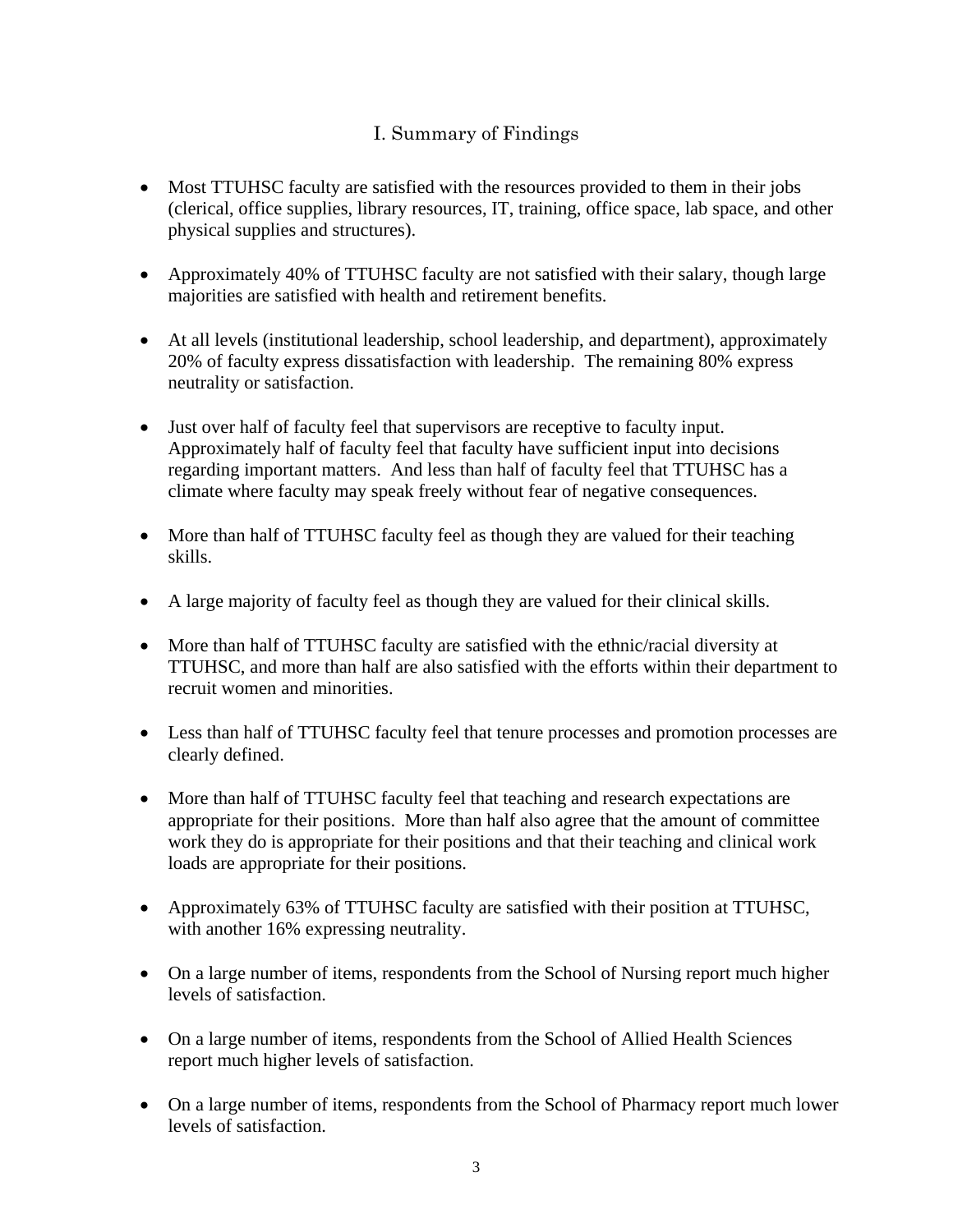#### II. Methodology

The survey was administered via an online interface that was available for faculty response from February 15 until March 9, 2007.

An email invitation to participate in the survey was sent from Interim President Mittemeyer to all faculty on February 15. An email reminder was sent from Dr. Mittemeyer on February 26 and from the deans of the schools on March 2.

Completed online surveys were submitted by 304 Texas Tech University Health Sciences Center faculty members. This represents a response rate (responses  $\div$  emails sent) of 38.5%.

The response rate varied considerably by school: 27% for the School of Medicine (SOM), 44.5% for the School of Nursing (SON), 60% for the School of Allied Health Sciences (SOAHS), and 65.4% for the School of Pharmacy (SOP).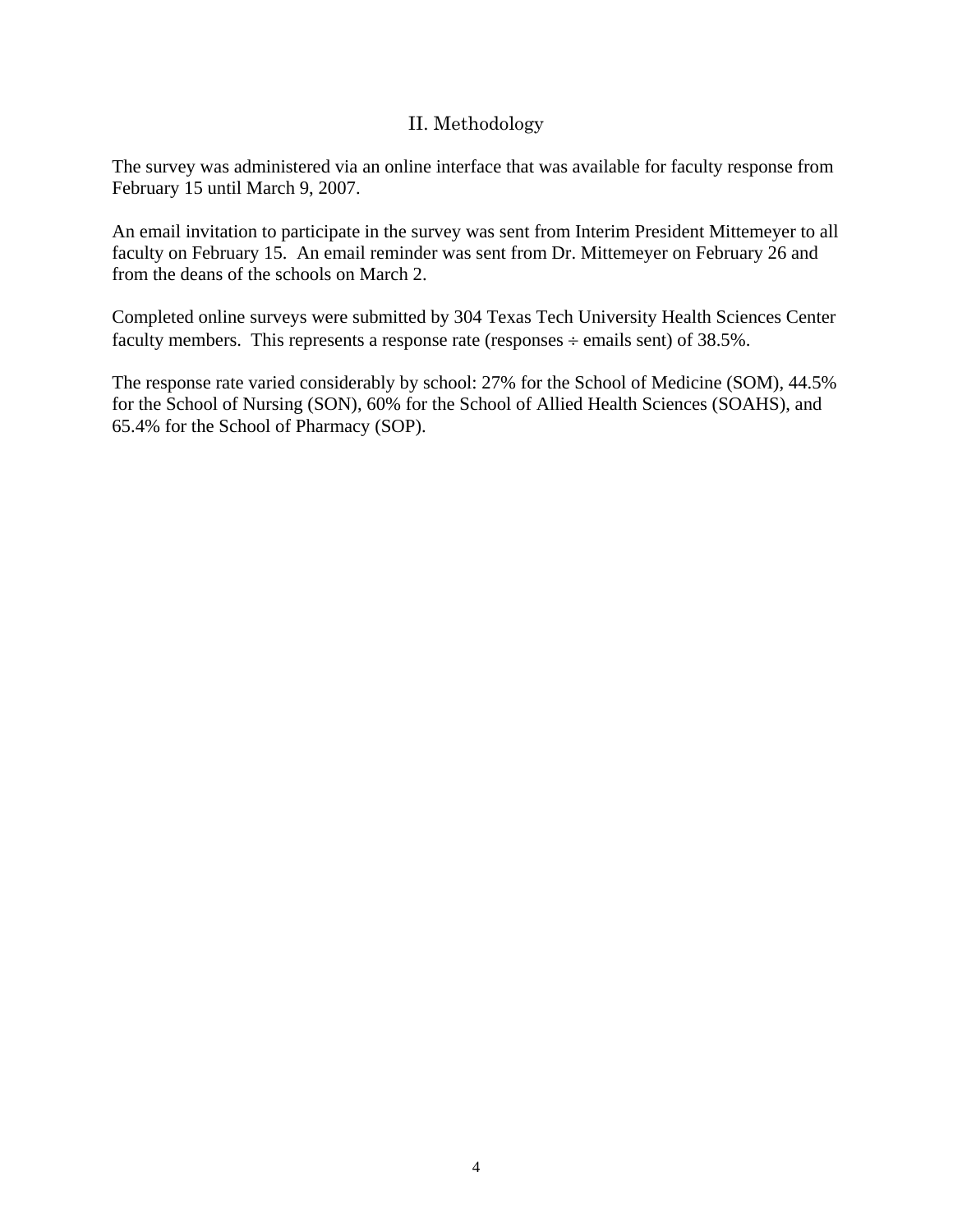#### III. Overall Results

- (Note 1: Due to rounding, some columns may not add to exactly 100%)
- (Note 2: Due to respondents skipping questions, the number of respondents for many questions is less than 304)

#### **I am satisfied with clerical/secretarial assistance that is available to me.**

| Frequency | Percent |
|-----------|---------|
| 24        |         |
| 45        | 15      |
| 29        | 9.7     |
| 85        | 28.4    |
| 116       | 38.2    |
| 299       | 99 9    |
|           |         |

#### **I am satisfied with office equipment and supplies that are available to me.**

|                          | Frequency | Percent |
|--------------------------|-----------|---------|
| <b>Strongly Disagree</b> | 17        | 5.6     |
| Disagree                 | 36        | 11.9    |
| Neutral                  | 29        | 9.6     |
| Agree                    | 123       | 40.7    |
| <b>Strongly Agree</b>    | 97        | 32.1    |
| <b>Total</b>             | 302       | 99 9    |

#### **I am satisfied with library resources that are available to me.**

|                          | Frequency | Percent |
|--------------------------|-----------|---------|
| <b>Strongly Disagree</b> | 36        | 12      |
| Disagree                 | 53        | 17.7    |
| Neutral                  | 28        | 9.3     |
| Agree                    | 90        | 30      |
| <b>Strongly Agree</b>    | 93        | 31      |
| <b>Total</b>             | 300       |         |

#### **I am satisfied with support from Information Technology that is available to me.**

|                          | Frequency | Percent |
|--------------------------|-----------|---------|
| <b>Strongly Disagree</b> | 33        | 10.9    |
| Disagree                 | 37        | 12.2    |
| Neutral                  | 46        | 15.2    |
| Agree                    | 105       | 34.8    |
| <b>Strongly Agree</b>    | 81        | 26.8    |
| <b>Total</b>             | 302       | 99 9    |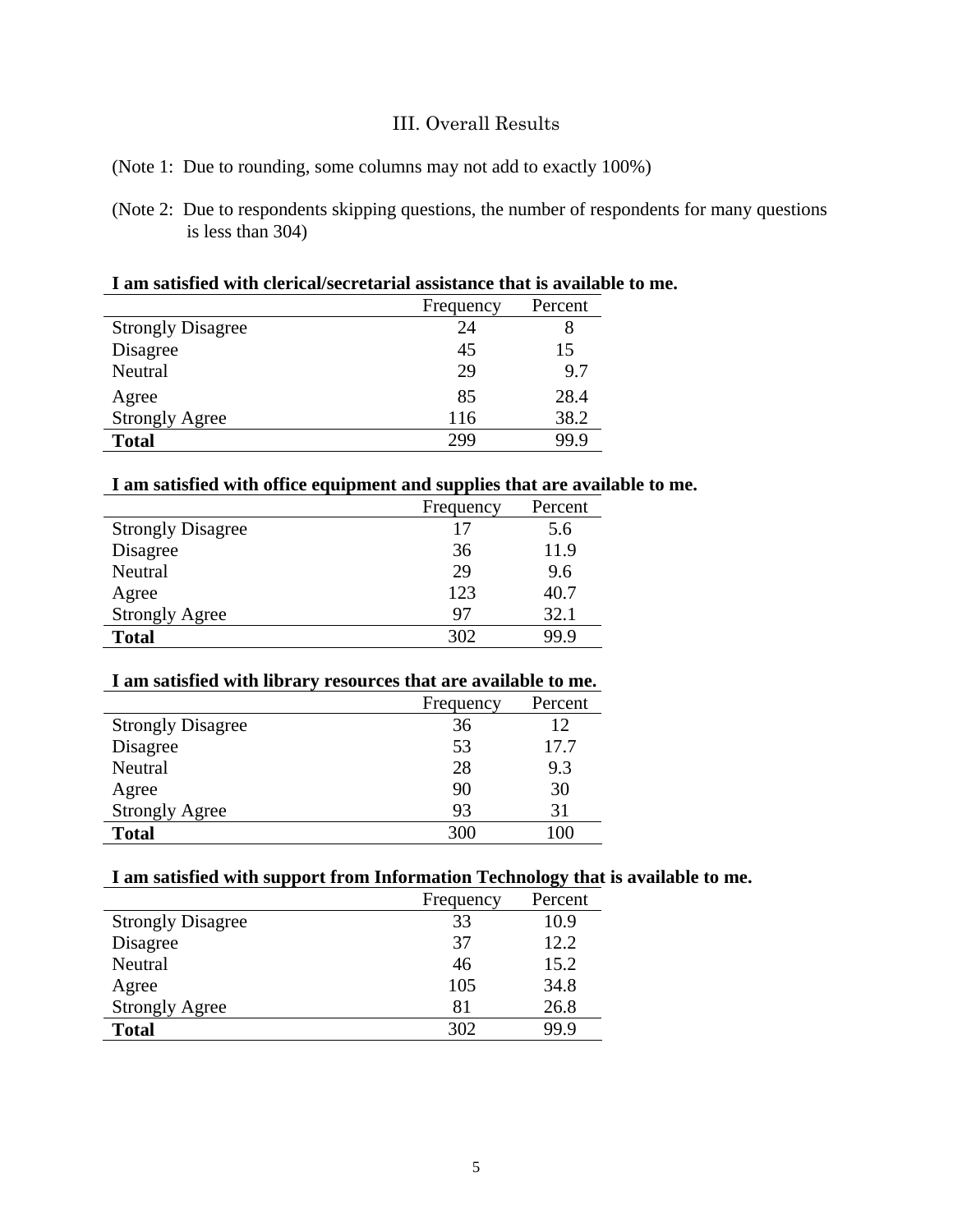|                          | Frequency | Percent |
|--------------------------|-----------|---------|
| <b>Strongly Disagree</b> | 28        | 9.4     |
| Disagree                 | 55        | 18.4    |
| Neutral                  | 55        | 18.4    |
| Agree                    | 106       | 35.5    |
| <b>Strongly Agree</b>    | 55        | 18.4    |
| <b>Total</b>             | 299       | 99 9    |

**I am satisfied with training and other resources to improve my teaching skills that are available to me.** 

#### **I am satisfied with office space that is available to me.**

|                          | Frequency | Percent |
|--------------------------|-----------|---------|
| <b>Strongly Disagree</b> | 27        | ч       |
| Disagree                 | 38        | 12.7    |
| Neutral                  | 34        | 11.4    |
| Agree                    | 96        | 32.1    |
| <b>Strongly Agree</b>    | 104       | 34.8    |
| <b>Total</b>             | 299       | 100     |

#### **I am satisfied with laboratory/research space that is available to me.**

|                          | Frequency | Percent |
|--------------------------|-----------|---------|
| <b>Strongly Disagree</b> | 34        | 17.3    |
| Disagree                 | 34        | 17.3    |
| Neutral                  | 41        | 21      |
| Agree                    | 52        | 26.5    |
| <b>Strongly Agree</b>    | 35        | 17.9    |
| <b>Total</b>             | 196       |         |

**I am satisfied with the facilities for using teaching technology in the classrooms that are available to me.** 

|                          | Frequency | Percent |
|--------------------------|-----------|---------|
| <b>Strongly Disagree</b> | 31        | 10.7    |
| Disagree                 | 42        | 14.5    |
| Neutral                  | 42        | 14.5    |
| Agree                    | 100       | 34.6    |
| <b>Strongly Agree</b>    | 74        | 25.6    |
| <b>Total</b>             | 289       | 99.9    |

#### **I am satisfied with the physical upkeep of campus buildings and grounds.**

|                          | Frequency | Percent |
|--------------------------|-----------|---------|
| <b>Strongly Disagree</b> | 16        | 5.3     |
| Disagree                 | 23        | 7.6     |
| Neutral                  | 40        | 13.3    |
| Agree                    | 123       | 41      |
| <b>Strongly Agree</b>    | 98        | 32.7    |
| <b>Total</b>             | 300       | 99.9    |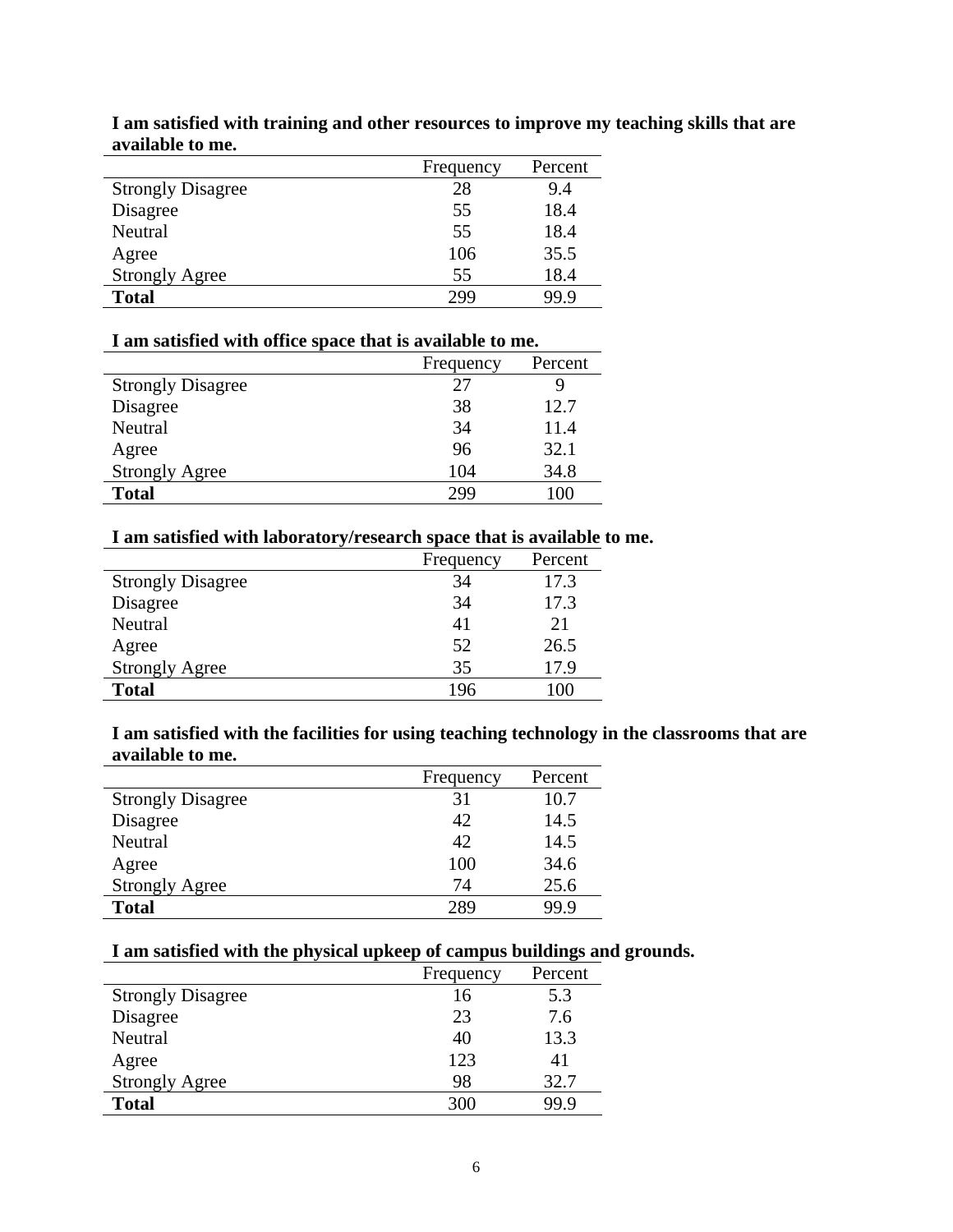|                          | Frequency | Percent |
|--------------------------|-----------|---------|
| <b>Strongly Disagree</b> | 18        | n       |
| Disagree                 | 22        | 7.3     |
| Neutral                  | 33        | 11      |
| Agree                    | 118       | 39.2    |
| <b>Strongly Agree</b>    | 110       | 36.5    |
| <b>Total</b>             | 301       | 100     |
|                          |           |         |

#### **I am satisfied with the safety and security of my campus.**

#### **I am satisfied with my salary.**

|                          | Frequency | Percent |
|--------------------------|-----------|---------|
| <b>Strongly Disagree</b> | 61        | 20.1    |
| Disagree                 | 56        | 18.5    |
| Neutral                  | 44        | 14.5    |
| Agree                    | 110       | 36.4    |
| <b>Strongly Agree</b>    | 31        | 10.3    |
| <b>Total</b>             | 302       | 99.8    |

#### **I am satisfied with my health benefits.**

|                          | Frequency | Percent |
|--------------------------|-----------|---------|
| <b>Strongly Disagree</b> | 27        | 8.9     |
| Disagree                 | 43        | 14.2    |
| Neutral                  | 37        | 12.3    |
| Agree                    | 135       | 44.7    |
| <b>Strongly Agree</b>    | 60        | 19.9    |
| <b>Total</b>             | 304       | 100     |

#### **I am satisfied with my retirement benefits.**

| I am sausited with my rethement benefits. |           |         |
|-------------------------------------------|-----------|---------|
|                                           | Frequency | Percent |
| <b>Strongly Disagree</b>                  | 24        | 7.9     |
| Disagree                                  | 24        | 7.9     |
| Neutral                                   | 37        | 12.3    |
| Agree                                     | 151       | 50      |
| <b>Strongly Agree</b>                     | 66        | 21.9    |
| <b>Total</b>                              | 302       | 100     |

#### **I am satisfied with the current institutional leadership (President and Vice Presidents).**

|                          | Frequency | Percent |
|--------------------------|-----------|---------|
| <b>Strongly Disagree</b> | 29        | 9.7     |
| Disagree                 | 28        | 9.3     |
| Neutral                  | 77        | 25.7    |
| Agree                    | 117       | 39      |
| <b>Strongly Agree</b>    | 49        | 16.3    |
| <b>Total</b>             | 300       |         |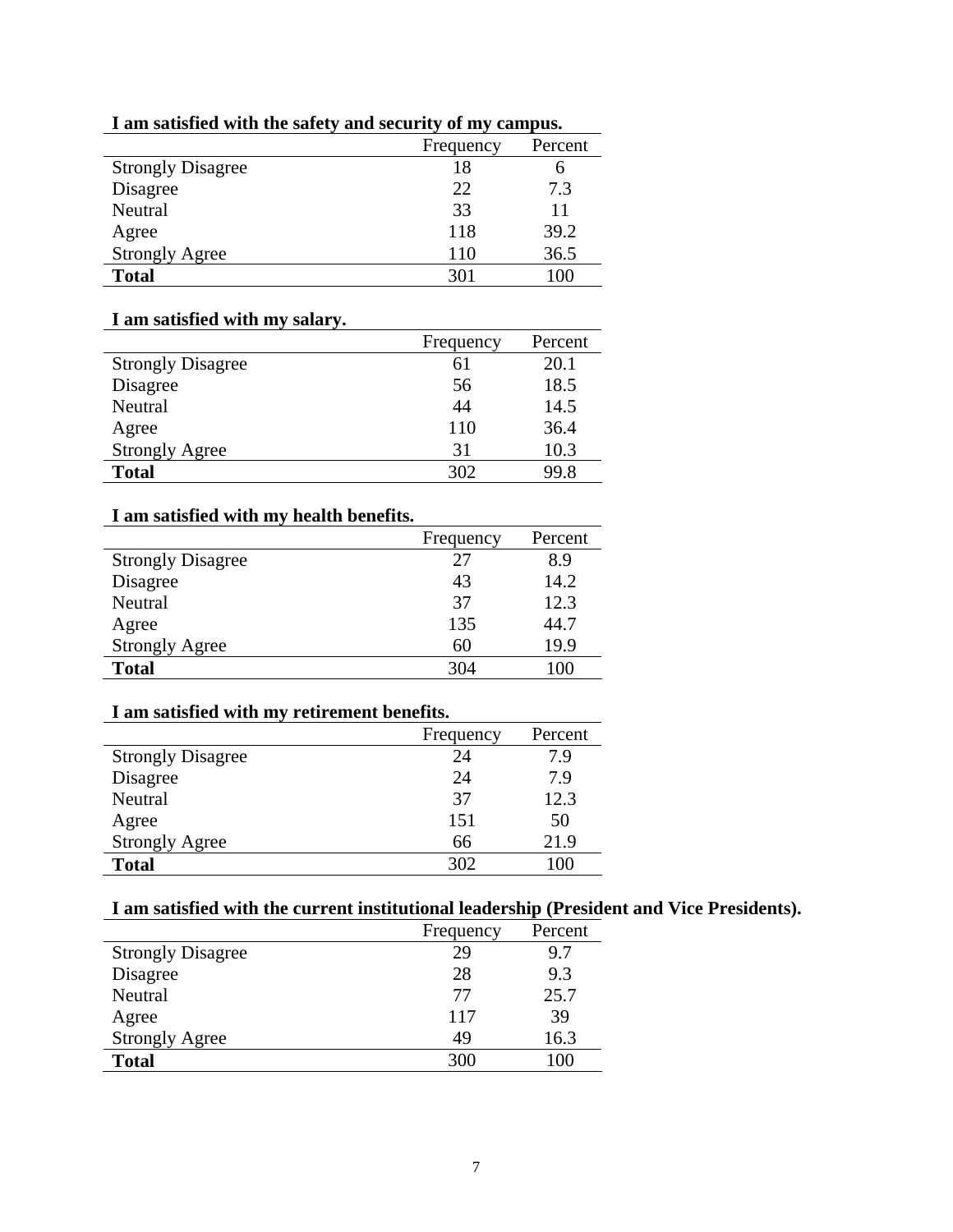|                          | Frequency | Percent |
|--------------------------|-----------|---------|
| <b>Strongly Disagree</b> | 36        | 11.8    |
| Disagree                 | 19        | 6.3     |
| Neutral                  | 43        | 14.1    |
| Agree                    | 107       | 35.2    |
| <b>Strongly Agree</b>    | 99        | 32.6    |
| <b>Total</b>             | 304       | 100     |

#### **I am satisfied with my school's current leadership (Dean, Asst./Assoc. Deans, etc.)**

**I am satisfied with my department's current leadership (Chair, Vice-Chair, Division Head, etc.)** 

|                          | Frequency | Percent |
|--------------------------|-----------|---------|
| <b>Strongly Disagree</b> | 49        | 16.8    |
| Disagree                 | 29        | 9.9     |
| Neutral                  | 31        | 10.6    |
| Agree                    | 84        | 28.8    |
| <b>Strongly Agree</b>    | 99        | 33.9    |
| <b>Total</b>             | 292       | 100     |

#### **My supervisors are receptive to faculty input.**

| Frequency | Percent |
|-----------|---------|
| 41        | 13.5    |
| 35        | 11.6    |
| 30        | 9.9     |
| 106       | 35      |
| 91        | 30      |
| 303       | 100     |
|           |         |

#### **Faculty have sufficient input into decisions regarding important matters.**

|                          | Frequency | Percent |
|--------------------------|-----------|---------|
| <b>Strongly Disagree</b> | 47        | 15.5    |
| Disagree                 | 53        | 17.4    |
| Neutral                  | 50        | 16.4    |
| Agree                    | 107       | 35.2    |
| <b>Strongly Agree</b>    | 47        | 15.5    |
| <b>Total</b>             | 304       | 100     |

#### **TTUHSC has a climate in which faculty may speak freely without fear of negative consequences.**

|                          | Frequency | Percent |
|--------------------------|-----------|---------|
| <b>Strongly Disagree</b> | 46        | 15.1    |
| Disagree                 | 58        | 19.1    |
| Neutral                  | 59        | 19.4    |
| Agree                    | 102       | 33.6    |
| <b>Strongly Agree</b>    | 39        | 12.8    |
| <b>Total</b>             | 304       | 100     |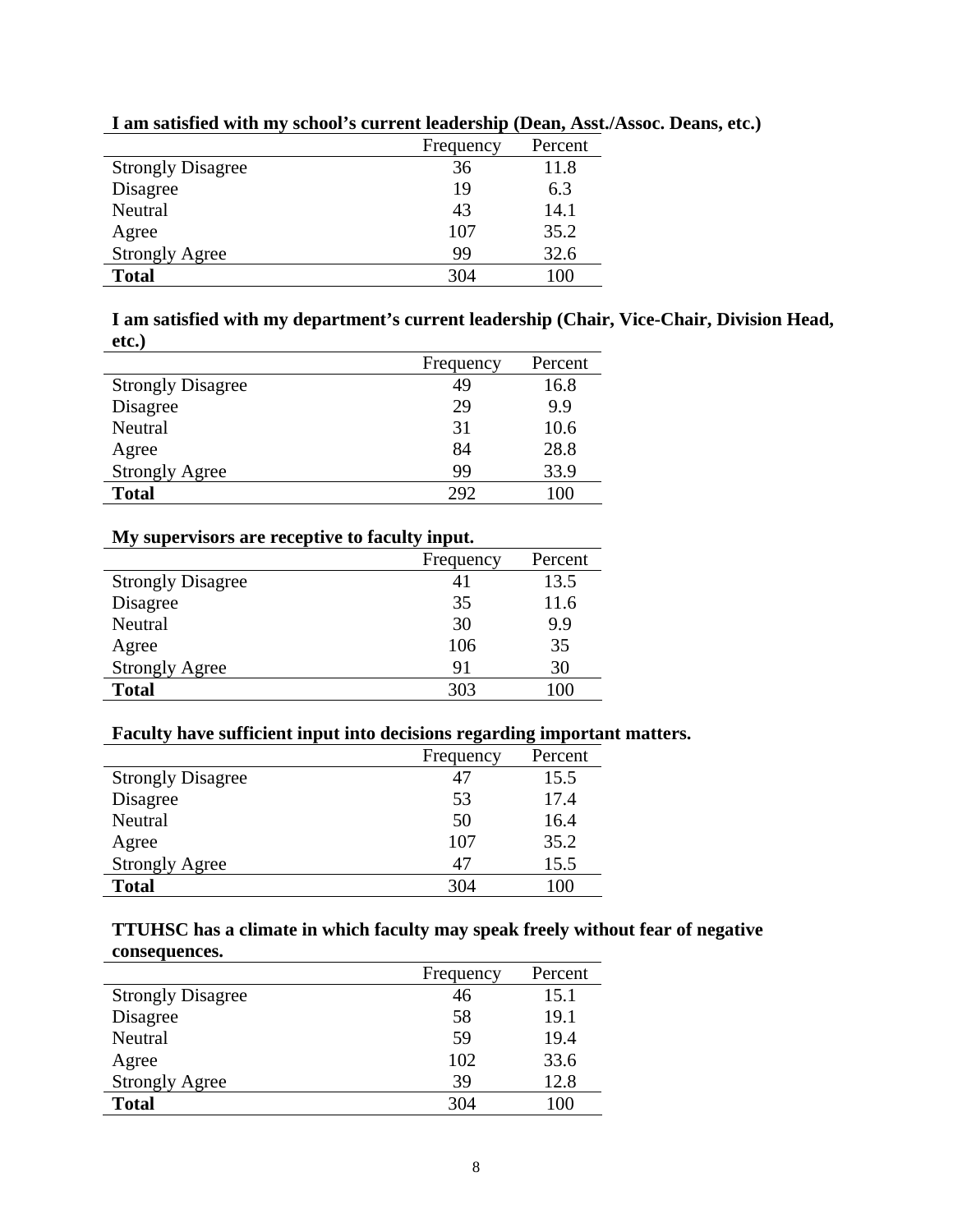#### **I am valued for my teaching skills.**

|                          | Frequency | Percent |
|--------------------------|-----------|---------|
| <b>Strongly Disagree</b> | 29        | 9.8     |
| Disagree                 | 41        | 13.8    |
| Neutral                  | 52        | 17.5    |
| Agree                    | 111       | 37.5    |
| <b>Strongly Agree</b>    | 64        | 21.5    |
| <b>Total</b>             | 291       | 99 9    |

#### **I am valued for my research skills.**

|                          | Frequency | Percent |
|--------------------------|-----------|---------|
| <b>Strongly Disagree</b> | 34        | 15.1    |
| Disagree                 | 36        | 16      |
| Neutral                  | 54        | 24      |
| Agree                    | 80        | 35.6    |
| <b>Strongly Agree</b>    | 21        | 9.3     |
| <b>Total</b>             | 225       |         |

#### **I am valued for my clinical skills.**

| T am vanitu for my chintaf skins. |           |         |
|-----------------------------------|-----------|---------|
|                                   | Frequency | Percent |
| <b>Strongly Disagree</b>          | 23        | 10      |
| Disagree                          | 18        | 7.8     |
| Neutral                           | 36        | 15.7    |
| Agree                             | 96        | 41.7    |
| <b>Strongly Agree</b>             | 57        | 24.8    |
| <b>Total</b>                      | 230       | .00     |
|                                   |           |         |

#### **I am satisfied with administrators' recognition of my accomplishments.**

|                          | Frequency | Percent |
|--------------------------|-----------|---------|
| <b>Strongly Disagree</b> | 47        | 15.7    |
| Disagree                 | 47        | 15.7    |
| Neutral                  | 63        | 21      |
| Agree                    | 90        | 30      |
| <b>Strongly Agree</b>    | 53        | 17.7    |
| <b>Total</b>             | 300       |         |

#### **I am satisfied with the ethnic/racial diversity at TTUHSC.**

|                          | Frequency | Percent |
|--------------------------|-----------|---------|
| <b>Strongly Disagree</b> |           | 5.6     |
| Disagree                 | 43        | 14.3    |
| Neutral                  | 74        | 24.6    |
| Agree                    | 117       | 38.9    |
| <b>Strongly Agree</b>    | 50        | 16.6    |
| <b>Total</b>             | 301       | 100     |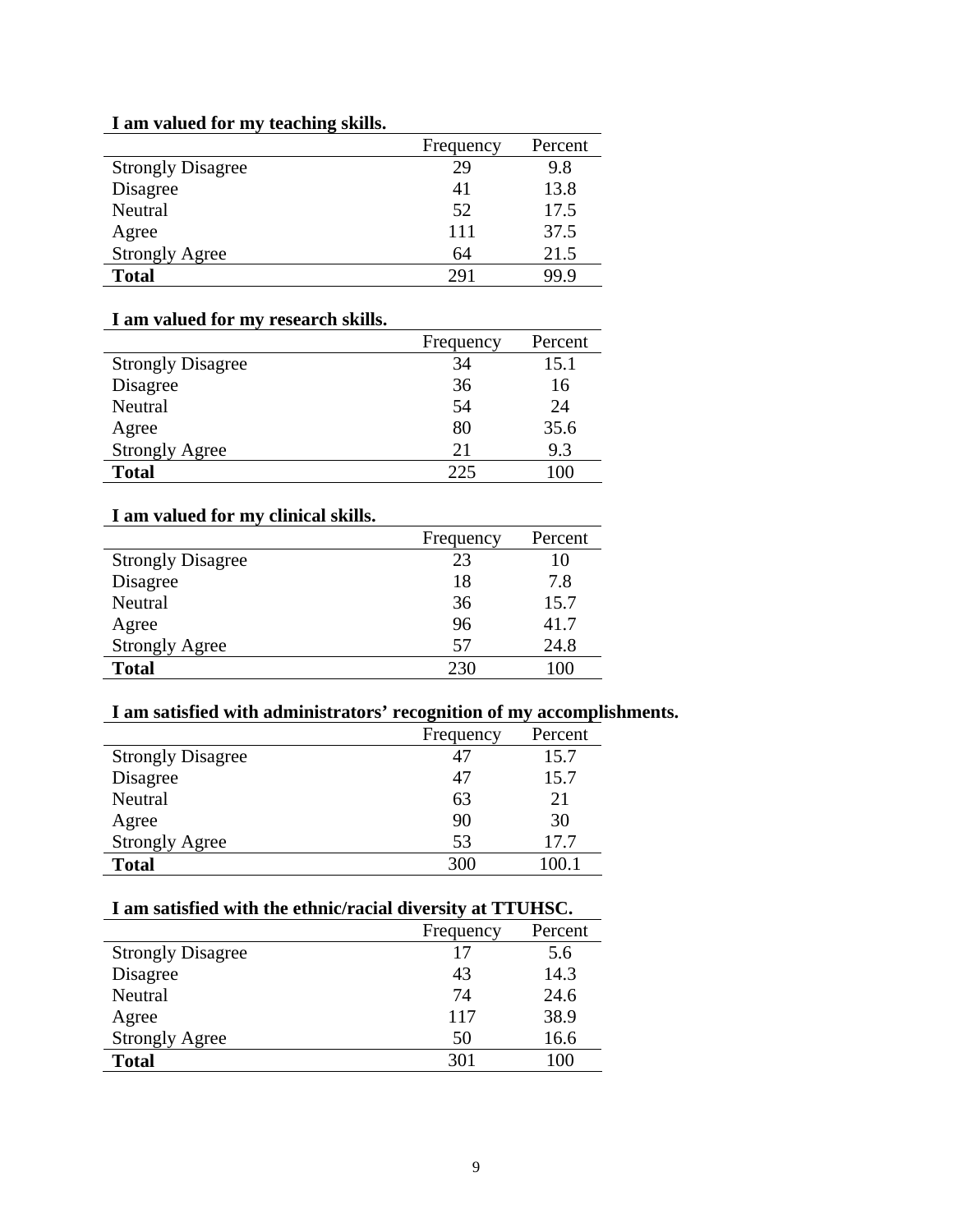|                          | Frequency | Percent |
|--------------------------|-----------|---------|
| <b>Strongly Disagree</b> | 24        | 8.1     |
| Disagree                 | 25        | 8.4     |
| Neutral                  | 40        | 13.5    |
| Agree                    | 108       | 36.5    |
| <b>Strongly Agree</b>    | 99        | 33.4    |
| <b>Total</b>             | 296       | 99.9    |

#### **My department does a good job of recruiting women to join our faculty.**

# **My department does a good job of recruiting minorities to join our faculty.**

|                          | Frequency | Percent |
|--------------------------|-----------|---------|
| <b>Strongly Disagree</b> | 28        | 9.3     |
| Disagree                 | 37        | 12.3    |
| Neutral                  | 75        | 25      |
| Agree                    | 97        | 32.3    |
| <b>Strongly Agree</b>    | 63        | 21      |
| <b>Total</b>             | 300       | 99 9    |

#### **I do not feel discriminated against because of my gender.**

| I do not leer discriminated against because of my gender. |           |         |
|-----------------------------------------------------------|-----------|---------|
|                                                           | Frequency | Percent |
| <b>Strongly Disagree</b>                                  | 23        | 7.6     |
| Disagree                                                  | 24        | 7.9     |
| Neutral                                                   | 35        | 11.6    |
| Agree                                                     | 89        | 29.3    |
| <b>Strongly Agree</b>                                     | 132       | 43.6    |
| <b>Total</b>                                              | 303       | 100     |
|                                                           |           |         |

#### **I do not feel discriminated against because of my race/ethnicity.**

|                          | Frequency | Percent |
|--------------------------|-----------|---------|
| <b>Strongly Disagree</b> | 14        | 4.8     |
| Disagree                 | 10        | 3.4     |
| Neutral                  | 36        | 12.2    |
| Agree                    | 94        | 32      |
| <b>Strongly Agree</b>    | 140       | 47.6    |
| <b>Total</b>             | 294       | 100     |

#### **I do not feel discriminated against because of my sexual orientation.**

|                          | Frequency | Percent |
|--------------------------|-----------|---------|
| <b>Strongly Disagree</b> | 11        | 4.1     |
| Disagree                 | h         | 2.3     |
| Neutral                  | 30        | 11.3    |
| Agree                    | 86        | 32.3    |
| <b>Strongly Agree</b>    | 133       | 50      |
| <b>Total</b>             | 266       |         |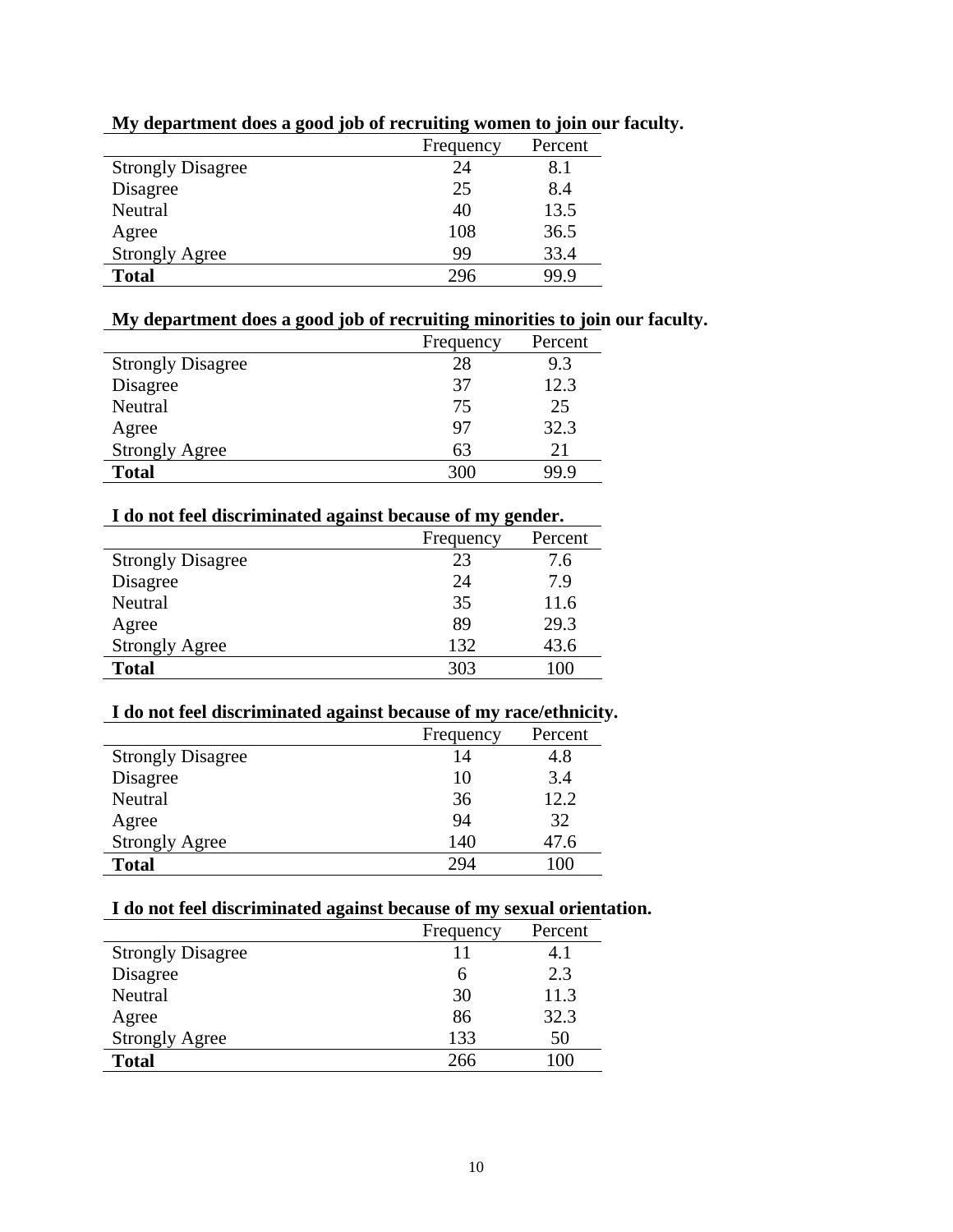| -                        |           |         |
|--------------------------|-----------|---------|
|                          | Frequency | Percent |
| <b>Strongly Disagree</b> | 10        | 3.4     |
| Disagree                 | 10        | 3.4     |
| Neutral                  | 44        | 15      |
| Agree                    | 89        | 30.3    |
| <b>Strongly Agree</b>    | 141       | 48      |
| <b>Total</b>             | 294       | 100 1   |

#### **I do not feel discriminated against because of my religion.**

#### **I do not feel discriminated against because of my age.**

|                          | Frequency | Percent |
|--------------------------|-----------|---------|
| <b>Strongly Disagree</b> | 14        | 4.7     |
| Disagree                 | 18        | h       |
| Neutral                  | 37        | 12.3    |
| Agree                    | 99        | 32.9    |
| <b>Strongly Agree</b>    | 133       | 44.2    |
| <b>Total</b>             | 301       |         |

#### **I do not feel discriminated against because of my disability status.**

| Frequency | Percent |
|-----------|---------|
|           | 6.6     |
| 3         | 2.5     |
| 24        | 19.7    |
| 35        | 28.7    |
| 52        | 42.6    |
| 304       |         |
|           |         |

#### **I do not feel discriminated against because of my military status.**

|                          | Frequency | Percent      |
|--------------------------|-----------|--------------|
| <b>Strongly Disagree</b> |           | 7.2          |
| Disagree                 |           | 2.4          |
| Neutral                  | 23        | 18.4         |
| Agree                    | 37        | 29.6         |
| <b>Strongly Agree</b>    | 53        | 42.4         |
| <b>Total</b>             | 125       | $($ $)($ $)$ |

#### **The tenure processes are clearly defined.**

|                          | Frequency | Percent |
|--------------------------|-----------|---------|
| <b>Strongly Disagree</b> | 36        | 13.4    |
| Disagree                 | 61        | 22.7    |
| Neutral                  | 45        | 16.7    |
| Agree                    | 96        | 35.7    |
| <b>Strongly Agree</b>    | 31        | 11.5    |
| <b>Total</b>             | 269       | 100     |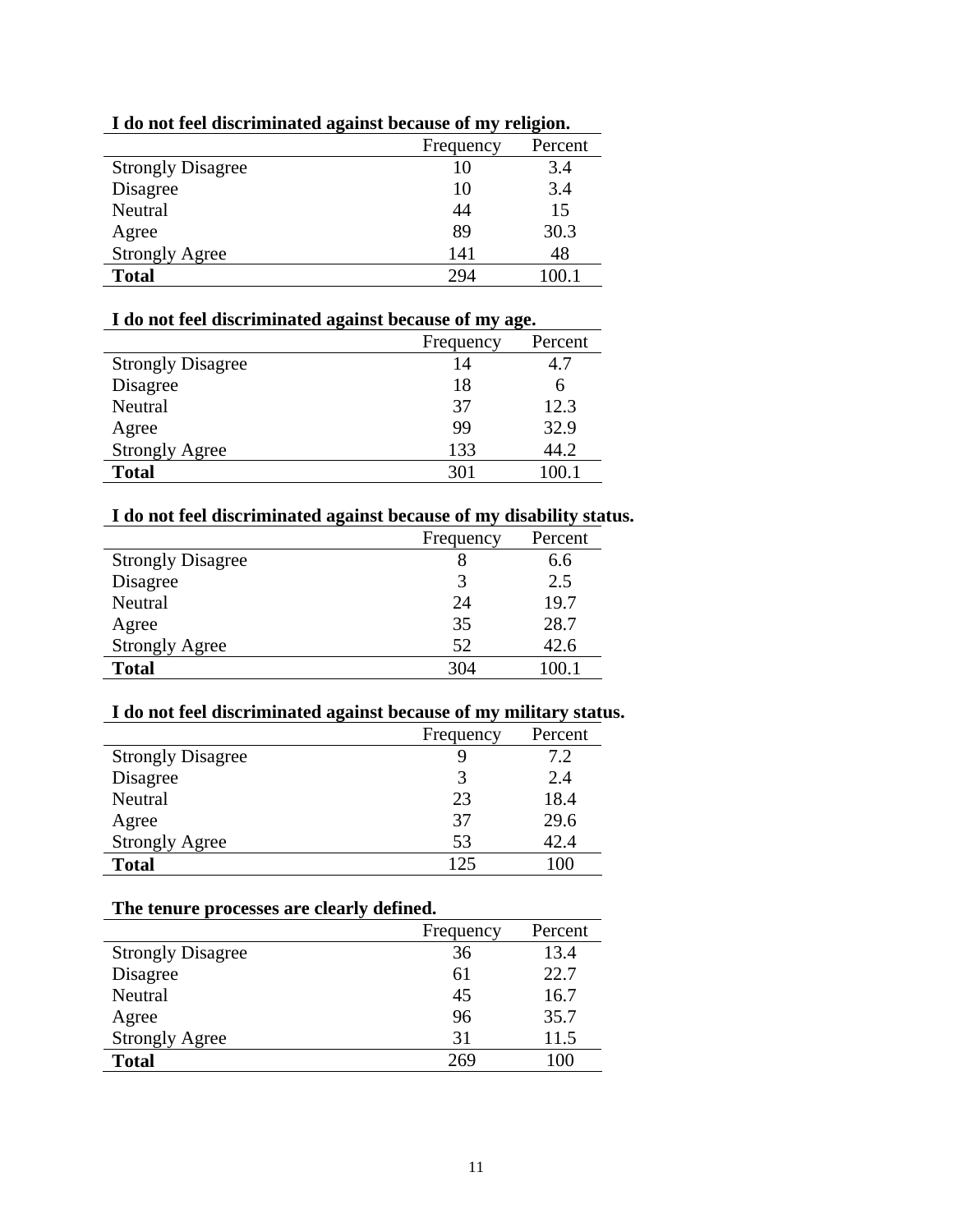|                          | Frequency | Percent |
|--------------------------|-----------|---------|
| <b>Strongly Disagree</b> | 38        | 13      |
| Disagree                 | 69        | 23.6    |
| Neutral                  | 57        | 19.5    |
| Agree                    | 99        | 33.9    |
| <b>Strongly Agree</b>    | 29        | 9.9     |
| <b>Total</b>             | 292       | 99.9    |

#### **The promotion processes are clearly defined.**

#### **The criteria used to reach tenure decisions are appropriate.**

|                          | Frequency | Percent |
|--------------------------|-----------|---------|
| <b>Strongly Disagree</b> | 40        | 14.9    |
| Disagree                 | 52        | 19.3    |
| Neutral                  | 79        | 29.3    |
| Agree                    | 80        | 29.6    |
| <b>Strongly Agree</b>    | 19        |         |
| <b>Total</b>             | 270       | 100.1   |

#### **The criteria used to reach promotion decisions are appropriate.**

|                          | Frequency | Percent |
|--------------------------|-----------|---------|
| <b>Strongly Disagree</b> | 46        | 15.9    |
| Disagree                 | 57        | 19.7    |
| Neutral                  | 82        | 28.3    |
| Agree                    | 85        | 29.3    |
| <b>Strongly Agree</b>    | 20        | 6.9     |
| <b>Total</b>             | 290       |         |
|                          |           |         |

#### **Research expectations are appropriate for my position.**

|                          | Frequency | Percent |
|--------------------------|-----------|---------|
| <b>Strongly Disagree</b> | 33        | 11.9    |
| Disagree                 | 53        | 19.1    |
| Neutral                  | 40        | 14.4    |
| Agree                    | 124       | 44.6    |
| <b>Strongly Agree</b>    | 28        | 10      |
| <b>Total</b>             | 278       | 100     |
|                          |           |         |

#### **Publishing expectations are appropriate for my position.**

|                          | Frequency | Percent |
|--------------------------|-----------|---------|
| <b>Strongly Disagree</b> | 31        | 10.7    |
| Disagree                 | 44        | 15.2    |
| Neutral                  | 54        | 18.6    |
| Agree                    | 133       | 45.9    |
| <b>Strongly Agree</b>    | 28        | 9.7     |
| <b>Total</b>             | 290       | 100.1   |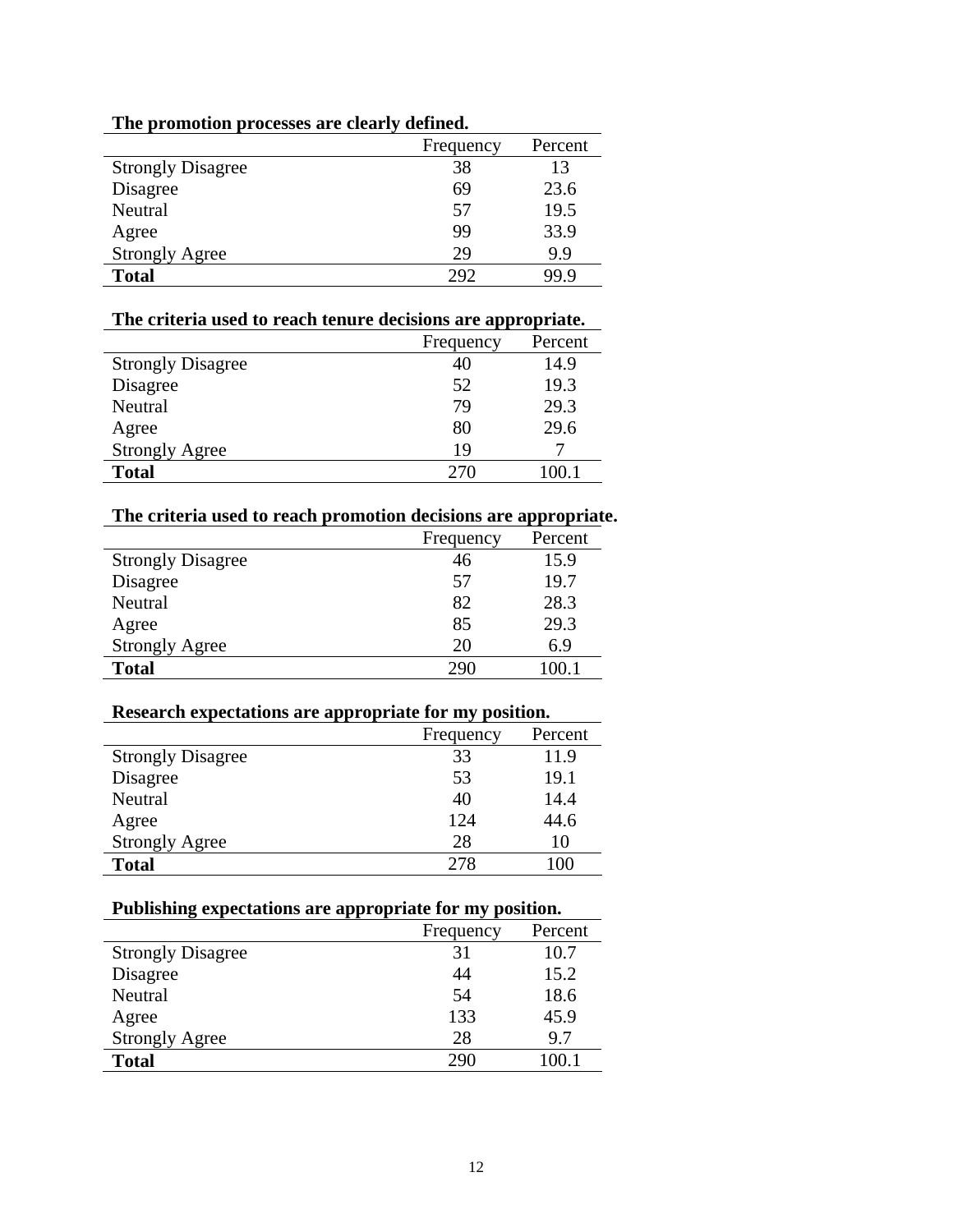|                          | Frequency | Percent |
|--------------------------|-----------|---------|
| <b>Strongly Disagree</b> | 26        | 8.9     |
| Disagree                 | 37        | 12.7    |
| Neutral                  | 52        | 17.8    |
| Agree                    | 141       | 48.3    |
| <b>Strongly Agree</b>    | 36        | 12.3    |
| <b>Total</b>             | 292       | $^{00}$ |

#### **The amount of committee work that I do is appropriate for my position.**

#### **My teaching load is appropriate for my position.**

|                          | Frequency | Percent |
|--------------------------|-----------|---------|
| <b>Strongly Disagree</b> | 25        | 8.4     |
| Disagree                 | 35        | 11.8    |
| Neutral                  | 46        | 15.5    |
| Agree                    | 153       | 51.5    |
| <b>Strongly Agree</b>    | 38        | 13      |
| <b>Total</b>             | 297       | 100.2   |

#### **My clinical work load is appropriate for my position.**

|                          | Frequency | Percent |
|--------------------------|-----------|---------|
| <b>Strongly Disagree</b> | 33        | 14.7    |
| Disagree                 | 27        | 12.1    |
| Neutral                  | 31        | 13.8    |
| Agree                    | 105       | 46.7    |
| <b>Strongly Agree</b>    | 28        | 12.4    |
| <b>Total</b>             | 224       | 99.7    |
|                          |           |         |

#### **Overall, I am satisfied with my position at TTUHSC.**

|                          | Frequency | Percent |
|--------------------------|-----------|---------|
| <b>Strongly Disagree</b> | 31        | 10.2    |
| Disagree                 | 35        | 11.5    |
| Neutral                  | 50        | 16.4    |
| Agree                    | 136       | 44.7    |
| <b>Strongly Agree</b>    | 52        | 17.1    |
| <b>Total</b>             | 304       | 100     |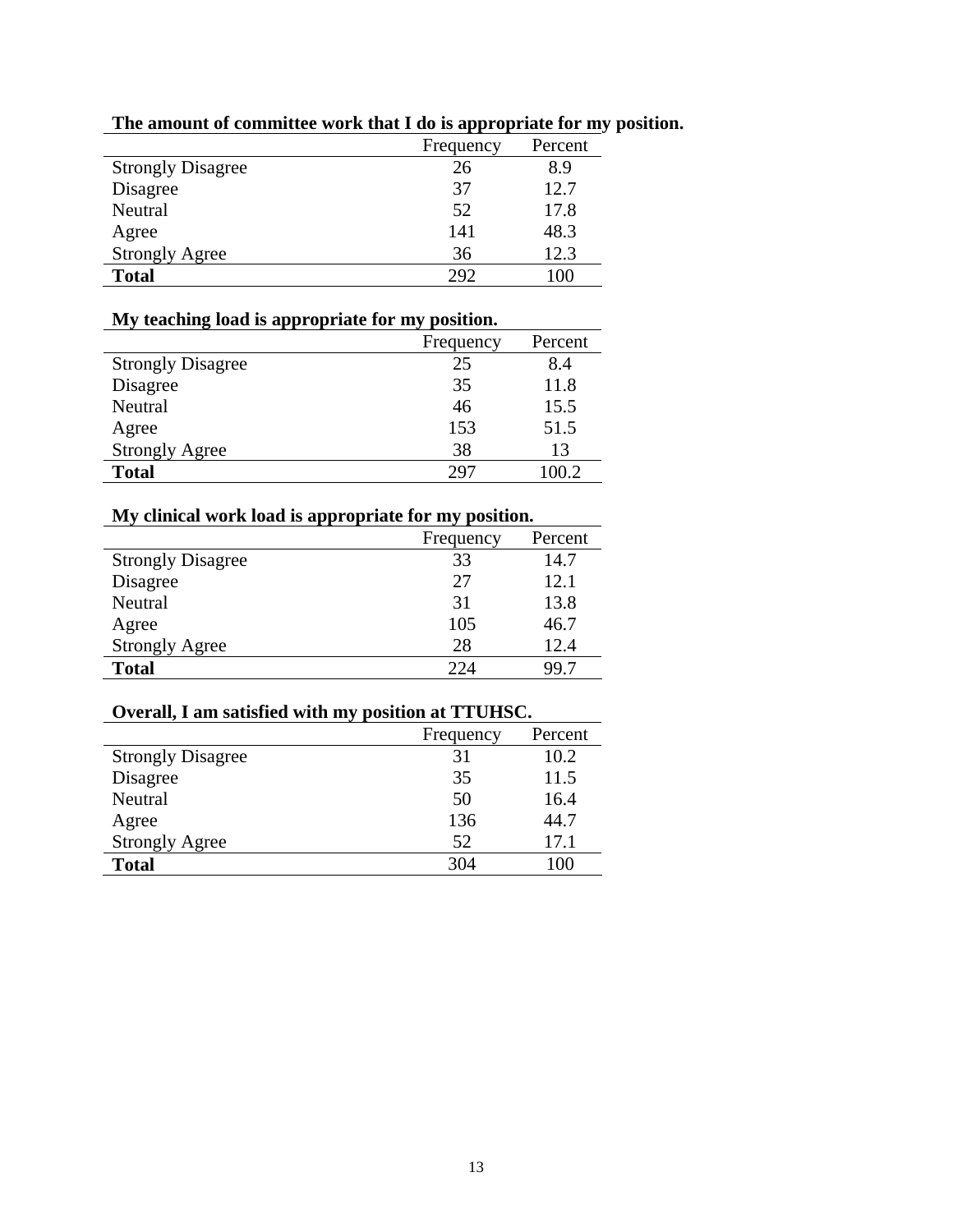#### **Gender**

|                      | Frequency | Percent |
|----------------------|-----------|---------|
| No response provided | 31        | 10.2    |
| Female               | 135       | 44.4    |
| Male                 | 138       | 45.4    |
| <b>Total</b>         | 304       | 100     |

# **Ethnicity**

|                                 | Frequency                   | Percent                     |
|---------------------------------|-----------------------------|-----------------------------|
| No response provided            | 33                          | 10.9                        |
| African American                | 5                           | 1.6                         |
| American Indian/Native American | $\mathcal{D}_{\mathcal{A}}$ | .7                          |
| Asian/Pacific Islander          | 20                          | 6.6                         |
| Hispanic (Mexican decent)       | 17                          | 5.6                         |
| Hispanic (non-Mexican decent)   | 6                           | $\mathcal{D}_{\mathcal{L}}$ |
| Other                           | 18                          | 5.9                         |
| White                           | 203                         | 66.8                        |
| <b>Total</b>                    | 304                         | 100                         |

#### **School**

|                                         | Frequency | Percent |
|-----------------------------------------|-----------|---------|
| No response provided                    | 28        | 9.2     |
| <b>School of Allied Health Sciences</b> | 44        | 14.5    |
| School of Medicine                      | 144       | 47.4    |
| School of Nursing                       | 37        | 12.2    |
| <b>School of Pharmacy</b>               | 51        | 16.8    |
| Total                                   | 304       |         |

# **Years on faculty**

|                      | Frequency | Percent |
|----------------------|-----------|---------|
| No response provided | 34        | 11.2    |
| Less than two        | 64        | 21.1    |
| Two to five          | 101       | 33.2    |
| Six to ten           | 57        | 18.8    |
| More than ten        | 48        | 15.8    |
| <b>Total</b>         | 304       |         |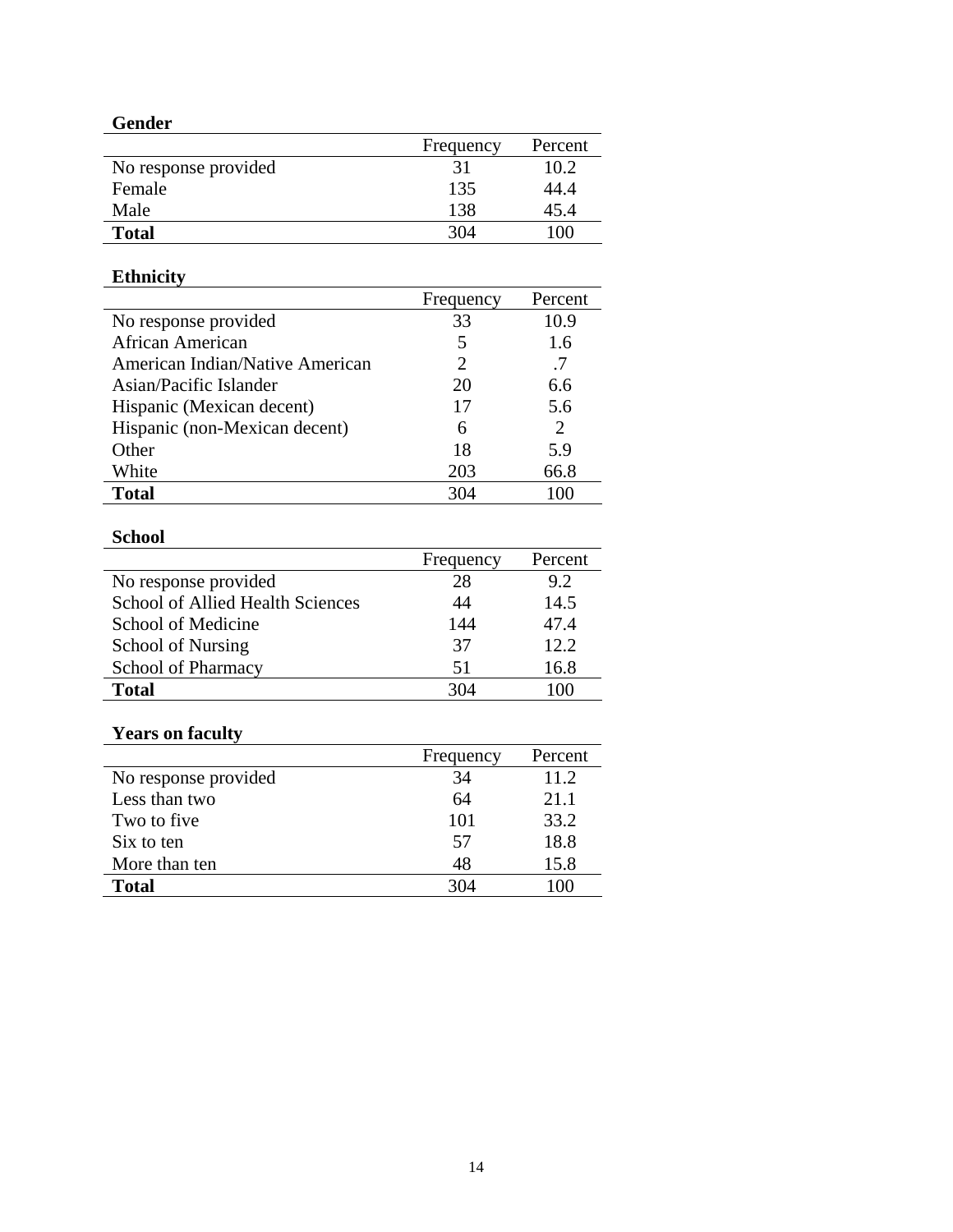|      |                                                                                                                   | Overall   |          |           |            |          |                  |          |          |          |           |                        |           |           |                  |
|------|-------------------------------------------------------------------------------------------------------------------|-----------|----------|-----------|------------|----------|------------------|----------|----------|----------|-----------|------------------------|-----------|-----------|------------------|
|      | Strongly Disagree = 1<br>Disagree = $2$ Meutral = $3$<br>Agree = 4 Strongly Agree = 5                             | Mean      | SOAHS    | SOM       | <b>SON</b> | \$OP     | <b>Not Given</b> | ∢2       | 2-5      | $6 - 10$ | >10       | Not Gi <del>r</del> en | Male      | Female    | <b>Not Given</b> |
|      |                                                                                                                   | $N = 304$ | $N = 44$ | $N = 144$ | N = 37     | $N = 51$ | $N = 38$         | $N = 64$ | $N = 57$ | $N = 48$ | $N = 101$ | $N = 34$               | $N = 138$ | $N = 135$ | $N = 31$         |
|      | 1.1) I am satisfied with clerical/secretarial assistance that is available to me.                                 | 3.75      | 3.98     | 3.76      | 4.42       | 3.27     | 3.36             | 3.59     | 3.84     | 4.13     | 3.82      | 3.15                   | 3.80      | 3.81      | 3.26             |
|      | 1.2) I am satisfied with office equipment and supplies that are available to me.                                  | 3.82      | 4.14     | 3.85      | 4.35       | 3.31     | 3.36             | 3.66     | 3.81     | 4.15     | 3.97      | 3.24                   | 3.96      | 3.78      | 3.39             |
|      | 1.3) I am satisfied with library resources that are available to me.                                              | 3.50      | 3.11     | 3.90      | 3.94       | 2.65     | 3.11             | 3.62     | 3.60     | 3.63     | 3.49      | 3.00                   | 3.46      | 3.65      | 3.06             |
|      | 1.4) I am satisfied with support from Information Technology that is available to me.                             | 3.54      | 4.00     | 3.58      | 4.28       | 2.73     | 3.18             | 3.62     | 3.68     | 3.71     | 3.47      | 3.18                   | 3.63      | 3.55      | 3.13             |
|      | 1.5) I am satisfied with training and other resources to improve my teaching skills that are available to me.     | 3.35      | 3.48     | 3.33      | 3.78       | 3.00     | 3.04             | 3.32     | 3.40     | 3.44     | 3.38      | 3.12                   | 3.43      | 3.33      | 2.87             |
|      | 2.1) I am satisfied with office space that is available to me.                                                    | 3.71      | 4.41     | 3.57      | 4.35       | 3.41     | 3.07             | 3.56     | 4.07     | 3.66     | 3.72      | 3.41                   | 3.72      | 3.84      | 3.10             |
|      | 2.2) I am satisfied with laboratory/research space that is available to me.                                       | 3.10      | 4.05     | 3.18      | 3.00       | 2.20     | 2.70             | 2.80     | 3.63     | 2.72     | 3.31      | 2.74                   | 3.24      | 3.09      | 2.52             |
|      | 2.3) I am satisfied with the facilities for using teaching technology in the classrooms that are available to me. | 3.50      | 3.70     | 3.70      | 3.76       | 2.80     | 3.18             | 3.55     | 3.57     | 3.43     | 3.63      | 3.03                   | 3.61      | 3.52      | 2.34             |
|      | 2.4) I am satisfied with the physical upkeep of campus buildings and grounds.                                     | 3.88      | 4.34     | 3.84      | 4.53       | 3.33     | 3.46             | 3.90     | 3.95     | 4.23     | 3.80      | 3.38                   | 3.31      | 3.96      | 3.39             |
|      | 2.5) I am satisfied with the safety and security of my campus.                                                    | 3.93      | 4.02     | 4.07      | 4.26       | 3.43     | 3.57             | 4.08     | 3.88     | 4.17     | 3.86      | 3.62                   | 4.02      | 3.32      | 3.55             |
|      | 3.1) I am satisfied with my salary.                                                                               | 2.98      | 3.91     | 3.03      | 3.16       | 2.25     | 2.36             | 3.25     | 3.11     | 3.13     | 2.91      | 2.26                   | 3.03      | 3.08      | 2.32             |
|      | 3.2) I am satisfied with my health benefits.                                                                      | 3.52      | 3.75     | 3.75      | 3.65       | 2.71     | 3.32             | 3.55     | 3.33     | 3.47     | 3.80      | 2.97                   | 3.43      | 3.74      | 3.00             |
|      | 3.3) I am satisfied with my retirement benefits.                                                                  | 3.70      | 4.20     | 3.94      | 3.86       | 2.71     | 3.23             | 3.31     | 3.68     | 3.62     | 3.81      | 3.12                   | 3.73      | 3.81      | 3.10             |
|      | 4.1) I am satisfied with the current institutional leadership (President and Vice Presidents).                    | 3.43      | 3.77     | 3.47      | 4.14       | 2.71     | 3.08             | 3.57     | 3.53     | 3.48     | 3.39      | 3.03                   | 3.33      | 3.59      | 2.86             |
|      | 4.2) I am satisfied with my school's current leadership (Dean, Asst./Assoc. Deans, etc.)                          | 3.70      | 4.55     | 3.58      | 4.30       | 3.24     | 3.11             | 3.73     | 3.98     | 3.32     | 3.69      | 2.91                   | 3.72      | 3.33      | 2.61             |
|      | 4.3) I am satisfied with my department's current leadership (Chair, Vice-Chair, Division Head, etc.)              | 3.53      | 4.66     | 3.37      | 3.82       | 3.22     | 2.74             | 3.63     | 3.33     | 3.71     | 3.44      | 2.62                   | 3.63      | 3.67      | 2.55             |
|      | 5.1) My supervisors are receptive to faculty input.                                                               | 3.56      | 4.48     | 3.47      | 3.97       | 3.10     | 2.93             | 3.80     | 3.89     | 3.69     | 3.50      | 2.59                   | 3.60      | 3.77      | 2.52             |
|      | 5.2) Faculty have sufficient input into decisions regarding important matters.                                    | 3.18      | 4.18     | 3.05      | 3.76       | 2.61     | 2.54             | 3.47     | 3.47     | 3.21     | 3.03      | 2.53                   | 3.28      | 3.27      | 2.32             |
|      | 5.3) TTUHSC has a climate in which faculty may speak freely without fear of negative consequences.                | 3.10      | 3.80     | 3.04      | 3.32       | 2.88     | 2.33             | 3.27     | 3.44     | 3.23     | 2.98      | 2.38                   | 3.20      | 3.17      | 2.32             |
|      | 6.1) I am valued for my teaching skills.                                                                          | 3.47      | 4.37     | 3.39      | 3.80       | 3.00     | 2.33             | 3.60     | 3.60     | 3.88     | 3.40      | 2.68                   | 3.54      | 3.58      | 2.74             |
|      | 6.2) I am valued for my research skills.                                                                          | 3.08      | 3.61     | 2.97      | 3.48       | 2.76     | 3.00             | 3.11     | 3.49     | 3.30     | 2.85      | 2.80                   | 3.11      | 3.14      | 2.71             |
|      | 6.3) I am valued for my clinical skills.                                                                          | 3.63      | 4.16     | 3.75      | 3.85       | 2.86     | 3.15             | 3.70     | 3.83     | 3.65     | 3.80      | 2.73                   | 3.77      | 3.70      | 2.73             |
|      | 6.4) I am satisfied with administrators' recognition of my accomplishments.                                       | 3.18      | 3.93     | 3.06      | 3.62       | 2.78     | 2.81             | 3.26     | 3.46     | 3.40     | 3.08      | 2.58                   | 3.24      | 3.27      | 2.53             |
|      | 7.1) I am satisfied with the ethnic/racial diversity at TTUHSC                                                    | 3.47      | 3.86     | 3.51      | 3.30       | 3.25     | 3.21             | 3.48     | 3.75     | 3.55     | 3.41      | 3.03                   | 3.68      | 3.37      | 2.97             |
|      | 7.2) My department does a good job of recruiting women to join our faculty.                                       | 3.79      | 4.07     | 3.77      | 4.47       | 3.43     | 3.30             | 3.74     | 3.98     | 3.77     | 3.92      | 3.18                   | 3.88      | 3.81      | 3.27             |
|      | 7.3) My department does a good job of recruiting minorities to join our faculty.                                  | 3.43      | 3.72     | 3.45      | 3.46       | 3.25     | 3.21             | 3.37     | 3.65     | 3.50     | 3.48      | 2.94                   | 3.61      | 3.36      | 2.94             |
|      | 8.1) I do not feel discriminated against because of my gender                                                     | 3.93      | 4.32     | 4.04      | 3.32       | 3.63     | 3.36             | 4.13     | 4.28     | 3.83     | 3.33      | 3.15                   | 4.35      | 3.63      | 3.16             |
|      | 8.2) I do not feel discriminated against because of my race/ethnicity.                                            | 4.14      | 4.67     | 4.18      | 4.38       | 3.74     | 3.54             | 4.13     | 4.40     | 4.23     | 4.24      | 3.26                   | 4.28      | 4.18      | 3.35             |
| 8.3) | I do not feel discriminated against because of my sexual orientation.                                             | 4.22      | 4.55     | 4.28      | 4.50       | 3.81     | 3.75             | 4.14     | 4.49     | 4.20     | 4.37      | 3.48                   | 4.38      | 4.20      | 3.56             |
|      | 8.4) I do not feel discriminated against because of my religion.                                                  | 4.16      | 4.57     | 4.14      | 4.54       | 3.82     | 3.74             | 4.13     | 4.45     | 4.27     | 4.17      | 3.50                   | 4.21      | 4.22      | 3.67             |
|      | 8.5) I do not feel discriminated against because of my age.                                                       | 4.06      | 4.57     | 4.03      | 4.24       | 3.73     | 3.46             | 4.16     | 4.23     | 4.25     | 4.08      | 3.18                   | 4.18      | 4.03      | 3.39             |
|      | 8.6) I do not feel discriminated against because of my disability status.                                         | 3.98      | 4.60     | 4.02      | 4.36       | 3.57     | 3.25             | 4.00     | 4.33     | 4.20     | 4.08      | 3.16                   | 4.27      | 3.96      | 3.06             |
|      | 8.7) I do not feel discriminated against because of my military status.                                           | 3.98      | 4.40     | 4.16      | 4.50       | 3.50     | 3.00             | 3.90     | 4.13     | 4.21     | 4.31      | 3.05                   | 4.27      | 3.84      | 3.11             |
|      | 3.1) The tenure processes are clearly defined.                                                                    | 3.09      | 3.02     | 3.08      | 3.79       | 2.76     | 2.33             | 3.11     | 2.96     | 3.10     | 3.31      | 2.68                   | 3.11      | 3.21      | 2.54             |
|      | 3.2) The promotion processes are clearly defined.                                                                 | 3.04      | 2.95     | 2.97      | 3.64       | 2.94     | 2.33             | 2.95     | 2.34     | 3.11     | 3.25      | 2.68                   | 3.08      | 3.10      | 2.59             |
|      | 3.3) The criteria used to reach tenure decisions are appropriate.                                                 | 2.35      | 3.21     | 2.95      | 3.33       | 2.71     | 2.38             | 2.34     | 2.88     | 3.22     | 3.04      | 2.45                   | 3.05      | 2.96      | 2.37             |
|      | 3.4) The criteria used to reach promotion decisions are appropriate.                                              | 2.32      | 3.26     | 2.79      | 3.42       | 2.86     | 2.46             | 2.93     | 2.81     | 3.17     | 3.01      | 2.42                   | 2.97      | 2.97      | 2.43             |
|      | 10.1) Research expectations are appropriate for my position.                                                      | 3.22      | 3.56     | 3.17      | 3.58       | 3.06     | 2.81             | 3.17     | 3.38     | 3.26     | 3.32      | 2.76                   | 3.41      | 3.18      | 2.54             |
|      | 10.2) Publishing expectations are appropriate for my position.                                                    | 3.29      | 3.60     | 3.29      | 3.68       | 3.00     | 2.81             | 3.12     | 3.44     | 3.29     | 3.44      | 2.88                   | 3.45      | 3.24      | 2.71             |
|      | 10.3) The amount of committee work that I do is appropriate for my position.                                      | 3.42      | 3.95     | 3.62      | 3.50       | 2.63     | 3.04             | 3.48     | 3.47     | 3.40     | 3.54      | 2.97                   | 3.52      | 3.50      | 2.70             |
|      | 10.4) My teaching load is appropriate for my position.                                                            | 3.48      | 3.60     | 3.79      | 3.59       | 2.59     | 3.25             | 3.50     | 3.54     | 3.23     | 3.69      | 3.03                   | 3.50      | 3.56      | 3.10             |
|      | 10.5) My clinical work load is appropriate for my position                                                        | 3.30      | 3.76     | 3.32      | 3.55       | 2.82     | 2.34             | 3.24     | 3.53     | 3.29     | 3.49      | 2.56                   | 3.26      | 3.51      | 2.63             |
|      | 11.1) Overall, I am satisfied with my position at TTUHSC.                                                         | 3.47      | 4.30     | 3.38      | 4.05       | 2.90     | 2.33             | 3.48     | 3.68     | 3.63     | 3.51      | 2.74                   | 3.43      | 3.63      | 2.68             |

# Mean Scores By School, Years on Faculty, and Gender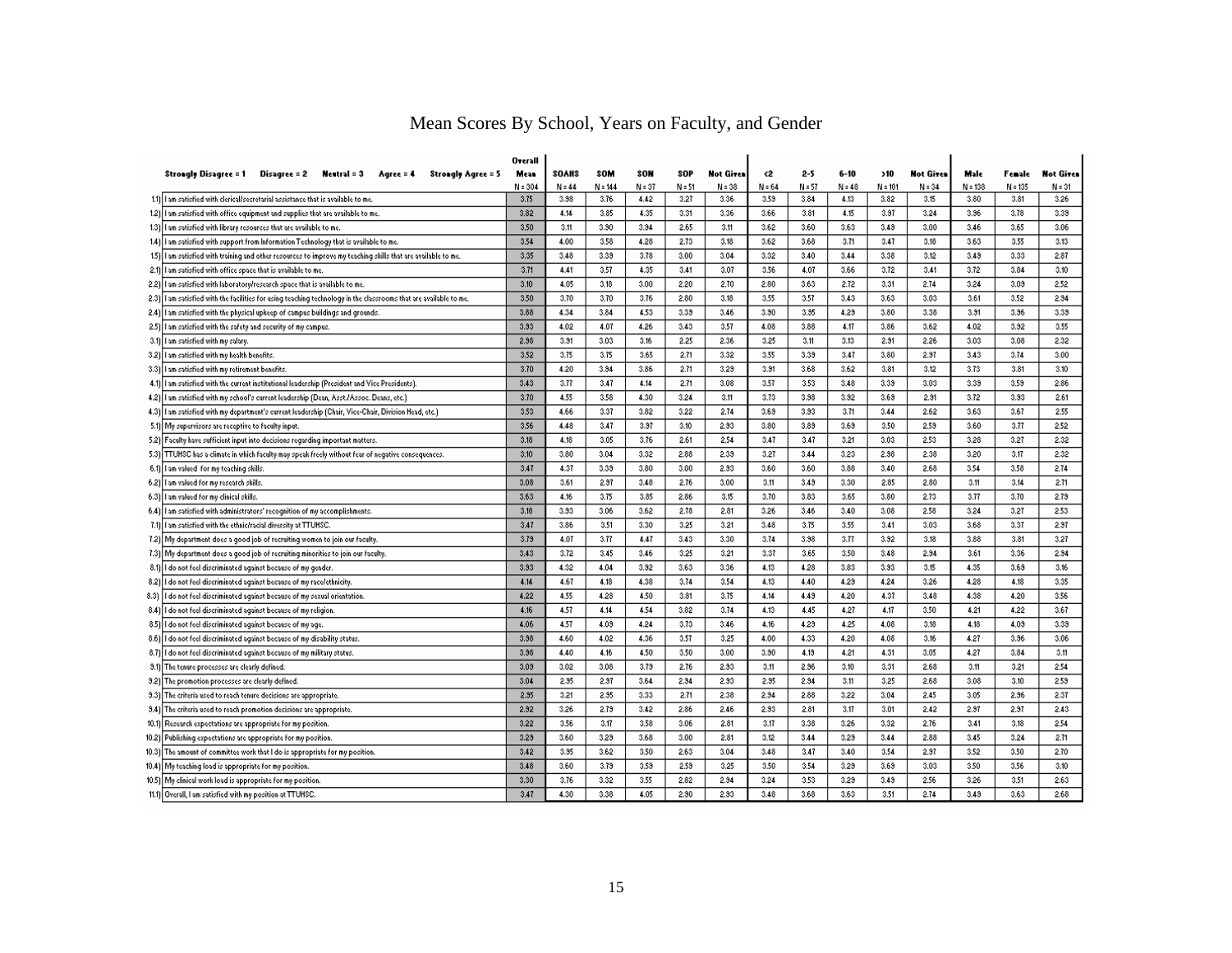# Appendix A – Frequencies by School

|                  | <b>Strongly</b><br><b>Disagree</b> | <b>Disagree</b> | <b>Neutral</b> | Agree | <b>Strongly</b><br>Agree | <b>Total</b> |
|------------------|------------------------------------|-----------------|----------------|-------|--------------------------|--------------|
| <b>SOM</b>       |                                    |                 | 19             | 43    | 50                       | 141          |
| <b>SOP</b>       |                                    |                 |                | 15    | 14                       | 51           |
| <b>SON</b>       |                                    |                 |                | Ħ     | 22                       | 36           |
| <b>SOAHS</b>     |                                    |                 |                | 13    | 19                       | 43           |
| <b>Not Given</b> |                                    |                 |                |       |                          | 28           |

I am satisfied with clerical/secretarial assistance that is available to me.

#### I am satisfied with office equipment and supplies that are available to me.

|                  | <b>Strongly</b> | <b>Disagree</b> | <b>Neutral</b> | Agree | <b>Strongly</b> | <b>Total</b> |
|------------------|-----------------|-----------------|----------------|-------|-----------------|--------------|
|                  | <b>Disagree</b> |                 |                |       | Agree           |              |
| <b>SOM</b>       |                 | 18              |                | 67    | 38              | 142          |
| <b>SOP</b>       |                 | n               |                | 18    | 13              | 51           |
| <b>SON</b>       |                 |                 |                | 16    | 18              | 37           |
| <b>SOAHS</b>     |                 | n               |                | 14    | 21              | 44           |
| <b>Not Given</b> |                 |                 |                |       | −               | 28           |

I am satisfied with library resources that are available to me.

|                  | <b>Strongly</b><br><b>Disagree</b> | <b>Disagree</b> | <b>Neutral</b> | Agree | <b>Strongly</b><br>Agree | <b>Total</b> |
|------------------|------------------------------------|-----------------|----------------|-------|--------------------------|--------------|
| <b>SOM</b>       |                                    | 20              |                | 43    | 59                       | 141          |
| <b>SOP</b>       |                                    |                 |                | 15    |                          | 51           |
| <b>SON</b>       |                                    | 4               |                | 14    |                          | 36           |
| <b>SOAHS</b>     | n                                  | 15              |                | 10    |                          | 44           |
| <b>Not Given</b> |                                    |                 |                |       | −                        | 28           |

I am satisfied with support from Information Technology that is available to me.

|                  | <b>Strongly</b> | <b>Disagree</b> | <b>Neutral</b> | Agree | <b>Strongly</b> | <b>Total</b> |
|------------------|-----------------|-----------------|----------------|-------|-----------------|--------------|
|                  | <b>Disagree</b> |                 |                |       | Agree           |              |
| <b>SOM</b>       |                 | 22              | 26             | 53    | 34              | 143          |
| <b>SOP</b>       |                 | h               |                | 14    | h               | 51           |
| <b>SON</b>       |                 |                 |                |       | 20              | 36           |
| <b>SOAHS</b>     |                 | 3               |                | 18    |                 | 44           |
| <b>Not Given</b> |                 |                 |                |       |                 | 28           |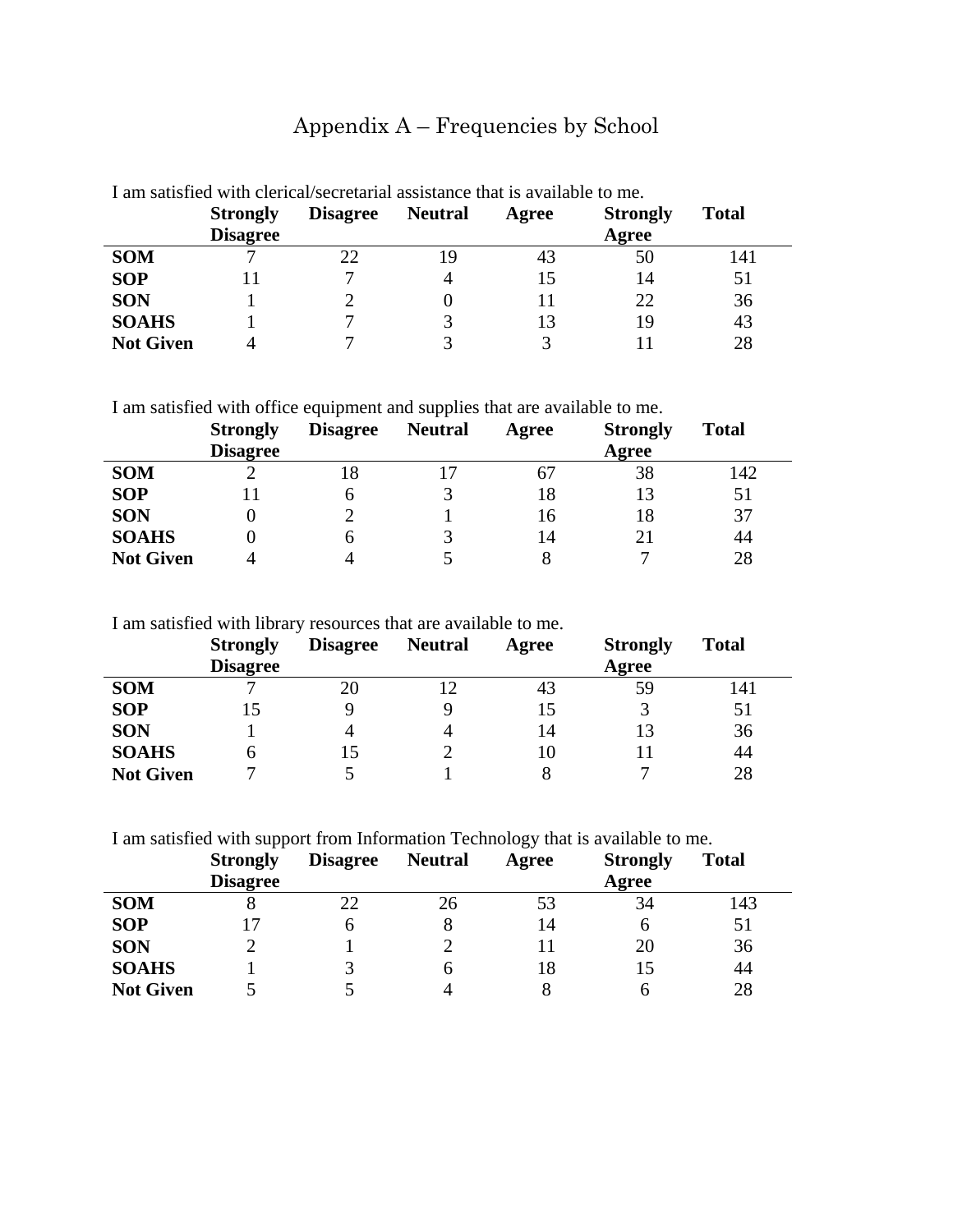|                  | <b>Strongly</b><br><b>Disagree</b> | <b>Disagree</b> | <b>Neutral</b> | Agree | <b>Strongly</b><br>Agree | <b>Total</b> |
|------------------|------------------------------------|-----------------|----------------|-------|--------------------------|--------------|
| <b>SOM</b>       |                                    | 27              | 30             | 48    | 26                       | 140          |
| <b>SOP</b>       | 13                                 | 6               |                | 18    |                          | 51           |
| <b>SON</b>       |                                    | h               |                | 14    |                          | 36           |
| <b>SOAHS</b>     |                                    | 10              |                | 19    |                          | 44           |
| <b>Not Given</b> |                                    | h               |                |       |                          | 28           |

I am satisfied with training and other resources to improve my teaching skills that are available to me.

I am satisfied with office space that is available to me.

|                  | <b>Strongly</b><br><b>Disagree</b> | <b>Disagree</b> | <b>Neutral</b> | Agree | <b>Strongly</b><br>Agree | <b>Total</b> |
|------------------|------------------------------------|-----------------|----------------|-------|--------------------------|--------------|
| <b>SOM</b>       |                                    |                 | 24             | 53    | 34                       | 142          |
| <b>SOP</b>       |                                    |                 |                | 16    | 16                       | 51           |
| <b>SON</b>       |                                    |                 |                |       | 22                       | 34           |
| <b>SOAHS</b>     |                                    |                 |                |       | 25                       | 44           |
| <b>Not Given</b> |                                    |                 |                |       | −                        | 28           |

I am satisfied with the laboratory/research space that is available to me.

|                  | <b>Strongly</b> | <b>Disagree</b> | <b>Neutral</b> | Agree | <b>Strongly</b> | <b>Total</b> |
|------------------|-----------------|-----------------|----------------|-------|-----------------|--------------|
|                  | <b>Disagree</b> |                 |                |       | Agree           |              |
| <b>SOM</b>       | IО              |                 | 19             | 24    | 14              | 84           |
| <b>SOP</b>       | l5              |                 | 10             |       |                 | 35           |
| <b>SON</b>       |                 |                 |                |       |                 | 20           |
| <b>SOAHS</b>     |                 | $\Lambda$       |                | L5    |                 | 37           |
| <b>Not Given</b> |                 |                 |                |       |                 | 20           |

I am satisfied with the facilities for using teaching technology in the classrooms that are available to me.

|                  | <b>Strongly</b> | <b>Disagree</b> | <b>Neutral</b> | Agree | <b>Strongly</b> | <b>Total</b> |
|------------------|-----------------|-----------------|----------------|-------|-----------------|--------------|
|                  | <b>Disagree</b> |                 |                |       | Agree           |              |
| <b>SOM</b>       |                 | 16              | 25             | 47    | 38              | 133          |
| <b>SOP</b>       |                 |                 |                | 12    |                 | 51           |
| <b>SON</b>       |                 |                 |                | 10    | 13              | 33           |
| <b>SOAHS</b>     |                 |                 | 4              | 20    |                 | 44           |
| <b>Not Given</b> |                 |                 |                |       |                 | 28           |

I am satisfied with the physical upkeep of campus buildings and grounds

|                  | <b>Strongly</b><br><b>Disagree</b> | <b>Disagree</b> | <b>Neutral</b> | Agree | <b>Strongly</b><br>Agree | <b>Total</b> |
|------------------|------------------------------------|-----------------|----------------|-------|--------------------------|--------------|
| <b>SOM</b>       |                                    | 13              | 22             | 67    |                          | 143          |
| <b>SOP</b>       | 8                                  |                 | 10             |       |                          | 51           |
| <b>SON</b>       |                                    |                 |                | 13    | 20                       | 34           |
| <b>SOAHS</b>     |                                    |                 |                | 16    | 22                       | 44           |
| <b>Not Given</b> |                                    |                 |                |       |                          | 28           |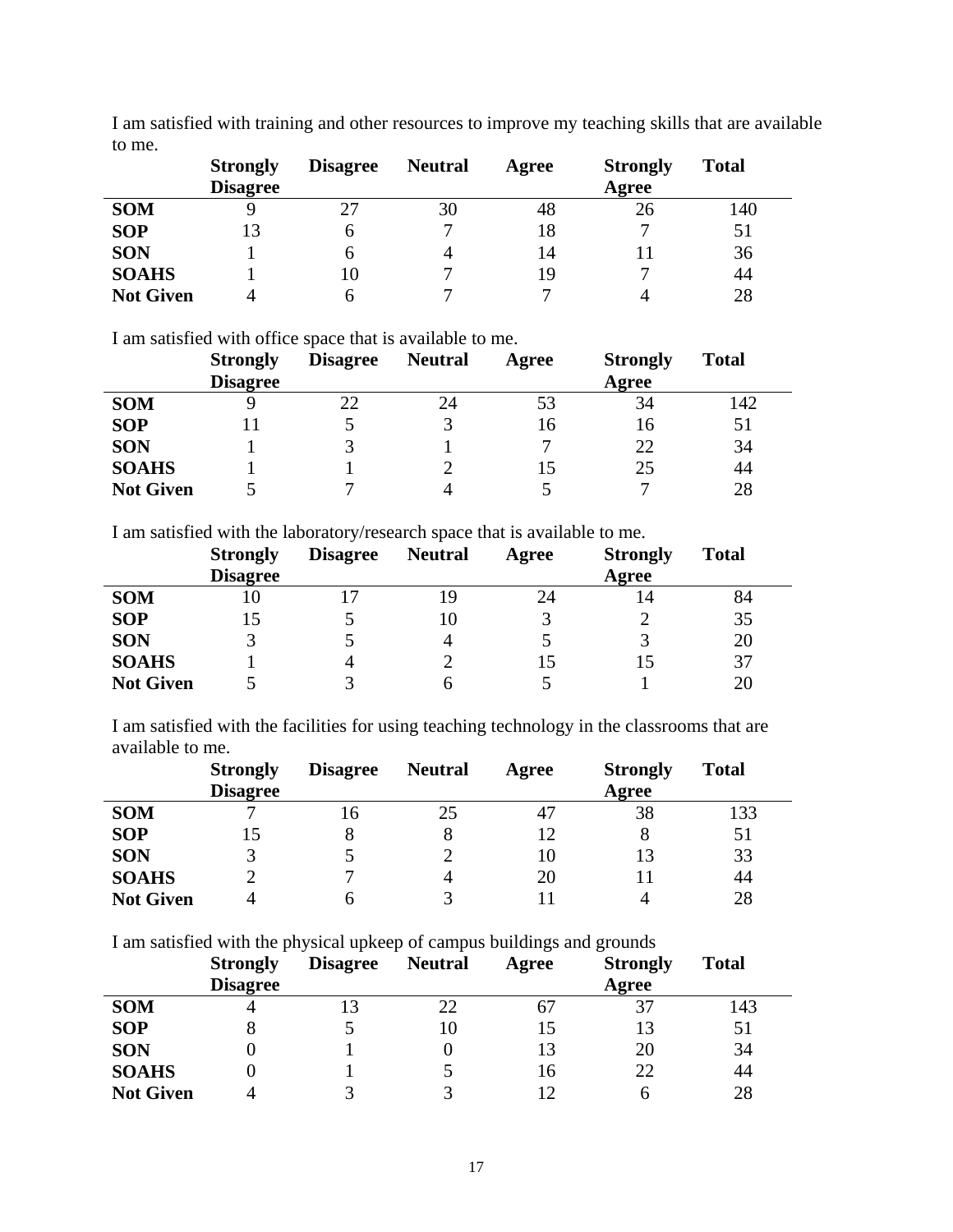|                  | <b>Strongly</b> | <b>Disagree</b> | <b>Neutral</b> | Agree | <b>Strongly</b> | <b>Total</b> |
|------------------|-----------------|-----------------|----------------|-------|-----------------|--------------|
|                  | <b>Disagree</b> |                 |                |       | Agree           |              |
| <b>SOM</b>       |                 |                 | 16             | 61    | 54              | 144          |
| <b>SOP</b>       | 10              |                 |                | 15    | 16              | 51           |
| <b>SON</b>       |                 |                 |                | 14    |                 | 34           |
| <b>SOAHS</b>     | 0               | 4               | 8              | 15    |                 | 44           |
| <b>Not Given</b> | 4               |                 | Δ              | 13    |                 | 28           |

I am satisfied with the safety and security of my campus.

I am satisfied with my salary.

|                  | <b>Strongly</b> | <b>Disagree</b> | <b>Neutral</b> | Agree | <b>Strongly</b> | <b>Total</b> |
|------------------|-----------------|-----------------|----------------|-------|-----------------|--------------|
|                  | <b>Disagree</b> |                 |                |       | Agree           |              |
| <b>SOM</b>       | 24              | דר              | 26             | ו כ   | 14              | 142          |
| <b>SOP</b>       | 21              | 10              | −              | 12    |                 | 51           |
| <b>SON</b>       |                 |                 |                | 19    |                 | 37           |
| <b>SOAHS</b>     |                 |                 | 4              | 21    |                 | 44           |
| <b>Not Given</b> |                 |                 |                |       |                 | 28           |

I am satisfied with my health benefits.

|                  | <b>Strongly</b> | <b>Disagree</b> | <b>Neutral</b> | Agree | <b>Strongly</b> | <b>Total</b> |
|------------------|-----------------|-----------------|----------------|-------|-----------------|--------------|
|                  | <b>Disagree</b> |                 |                |       | Agree           |              |
| <b>SOM</b>       |                 |                 | 20             | 66    | 33              | 142          |
| <b>SOP</b>       |                 | ⇁               |                | 18    | 4               | 51           |
| <b>SON</b>       |                 | 4               |                | 20    |                 | 37           |
| <b>SOAHS</b>     |                 |                 |                | 24    |                 | 44           |
| <b>Not Given</b> |                 |                 |                | l ()  |                 | 28           |

#### I am satisfied with my retirement benefits.

|                  | <b>Strongly</b> | <b>Disagree</b> | <b>Neutral</b> | Agree | <b>Strongly</b> | <b>Total</b> |
|------------------|-----------------|-----------------|----------------|-------|-----------------|--------------|
|                  | <b>Disagree</b> |                 |                |       | Agree           |              |
| <b>SOM</b>       |                 | 10              | 18             | 77    | 35              | 142          |
| <b>SOP</b>       |                 | −               |                | 18    | 4               | 51           |
| <b>SON</b>       |                 | 4               |                | 20    |                 | 37           |
| <b>SOAHS</b>     |                 |                 |                | 25    | 14              | 44           |
| <b>Not Given</b> |                 |                 |                |       |                 | 28           |

I am satisfied with the current institutional leadership (President and Vice Presidents)

|                  | <b>Strongly</b> | <b>Disagree</b> | <b>Neutral</b> | Agree | <b>Strongly</b> | <b>Total</b> |
|------------------|-----------------|-----------------|----------------|-------|-----------------|--------------|
|                  | <b>Disagree</b> |                 |                |       | Agree           |              |
| <b>SOM</b>       |                 |                 |                | 52    | 25              | 144          |
| <b>SOP</b>       | 14              |                 |                | 15    |                 |              |
| <b>SON</b>       |                 |                 |                | 22    |                 | 37           |
| <b>SOAHS</b>     |                 |                 | 13             | 20    |                 | 43           |
| <b>Not Given</b> |                 |                 |                |       |                 | 25           |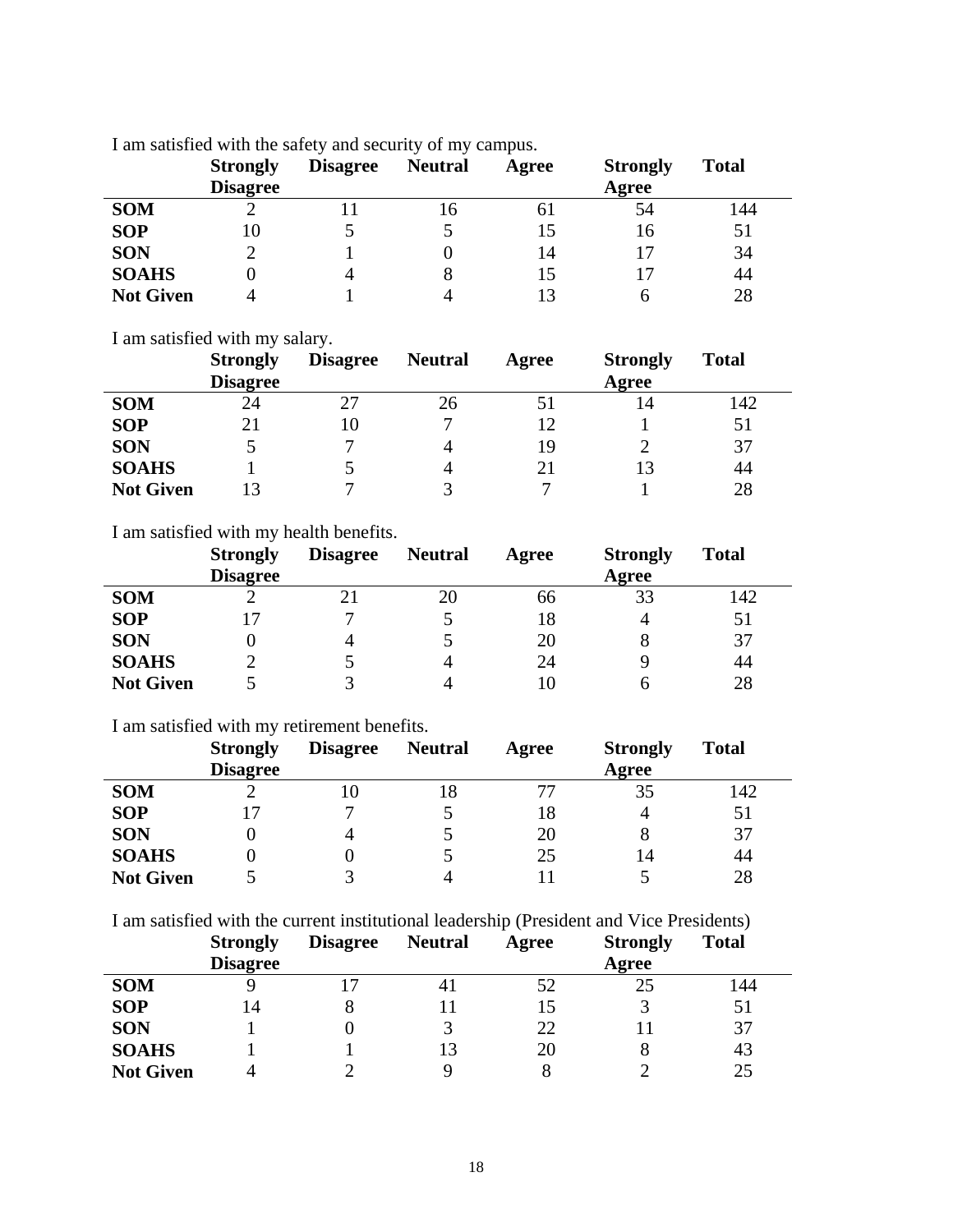|                  | <b>Strongly</b><br><b>Disagree</b> | <b>Disagree</b> | <b>Neutral</b> | Agree | <b>Strongly</b><br>Agree | <b>Total</b> |
|------------------|------------------------------------|-----------------|----------------|-------|--------------------------|--------------|
| <b>SOM</b>       |                                    |                 |                | 60    |                          | 144          |
| <b>SOP</b>       | 14                                 |                 |                |       |                          | 51           |
| <b>SON</b>       |                                    |                 |                |       |                          | 37           |
| <b>SOAHS</b>     |                                    |                 |                | 13    | 28                       | 44           |
| <b>Not Given</b> |                                    |                 |                |       |                          | 28           |

I am satisfied with my school's current leadership (Dean, Assistant/Associate Deans, etc.)

I am satisfied with my department's current leadership (Chair, Vice-Chair, Division Head, etc.)

|                  | <b>Strongly</b> | <b>Disagree</b> | <b>Neutral</b> | Agree | <b>Strongly</b> | <b>Total</b> |
|------------------|-----------------|-----------------|----------------|-------|-----------------|--------------|
|                  | <b>Disagree</b> |                 |                |       | Agree           |              |
| <b>SOM</b>       | 24              |                 |                | 44    | 36              | 139          |
| <b>SOP</b>       | 14              |                 |                | 14    | 15              | 49           |
| <b>SON</b>       |                 |                 |                | 12    | 12              | 33           |
| <b>SOAHS</b>     |                 |                 |                |       |                 | 84           |
| <b>Not Given</b> |                 | 4               |                |       |                 |              |

My supervisors are receptive to faculty input.

|                  | <b>Strongly</b><br><b>Disagree</b> | <b>Disagree</b> | <b>Neutral</b> | Agree | <b>Strongly</b><br>Agree | <b>Total</b> |
|------------------|------------------------------------|-----------------|----------------|-------|--------------------------|--------------|
| <b>SOM</b>       | 18                                 |                 | Iб             | 53    | 36                       | 144          |
| <b>SOP</b>       | 12                                 |                 |                | 16    | 10                       | 51           |
| <b>SON</b>       | 3                                  |                 |                | 13    | 16                       | 36           |
| <b>SOAHS</b>     |                                    |                 |                | 16    | 25                       | 44           |
| <b>Not Given</b> |                                    |                 |                | q     |                          | 33           |

Faculty have sufficient input into decisions regarding important matters.

|                  | <b>Strongly</b><br><b>Disagree</b> | <b>Disagree</b> | <b>Neutral</b> | Agree | <b>Strongly</b><br>Agree | <b>Total</b> |
|------------------|------------------------------------|-----------------|----------------|-------|--------------------------|--------------|
| <b>SOM</b>       | 22                                 | 26              | 33             | 49    | 14                       | 144          |
| <b>SOP</b>       | 16                                 |                 |                | 12    | O                        | 51           |
| <b>SON</b>       |                                    | 4               | h              | 14    |                          | 37           |
| <b>SOAHS</b>     |                                    |                 |                | 26    | 14                       | 44           |
| <b>Not Given</b> |                                    |                 |                | h     |                          | 28           |

TTUHSC has a climate in which faculty may speak freely without fear of negative consequences.

|                  | <b>Strongly</b> | <b>Disagree</b> | <b>Neutral</b> | Agree | <b>Strongly</b> | <b>Total</b> |
|------------------|-----------------|-----------------|----------------|-------|-----------------|--------------|
|                  | <b>Disagree</b> |                 |                |       | Agree           |              |
| <b>SOM</b>       | 20              | 33              | 30             | 43    | 18              | 144          |
| <b>SOP</b>       | 14              |                 |                | 18    |                 | 51           |
| <b>SON</b>       |                 |                 | 10             | 15    |                 | 37           |
| <b>SOAHS</b>     |                 |                 |                | 24    |                 | 44           |
| <b>Not Given</b> |                 | −               |                |       |                 | 28           |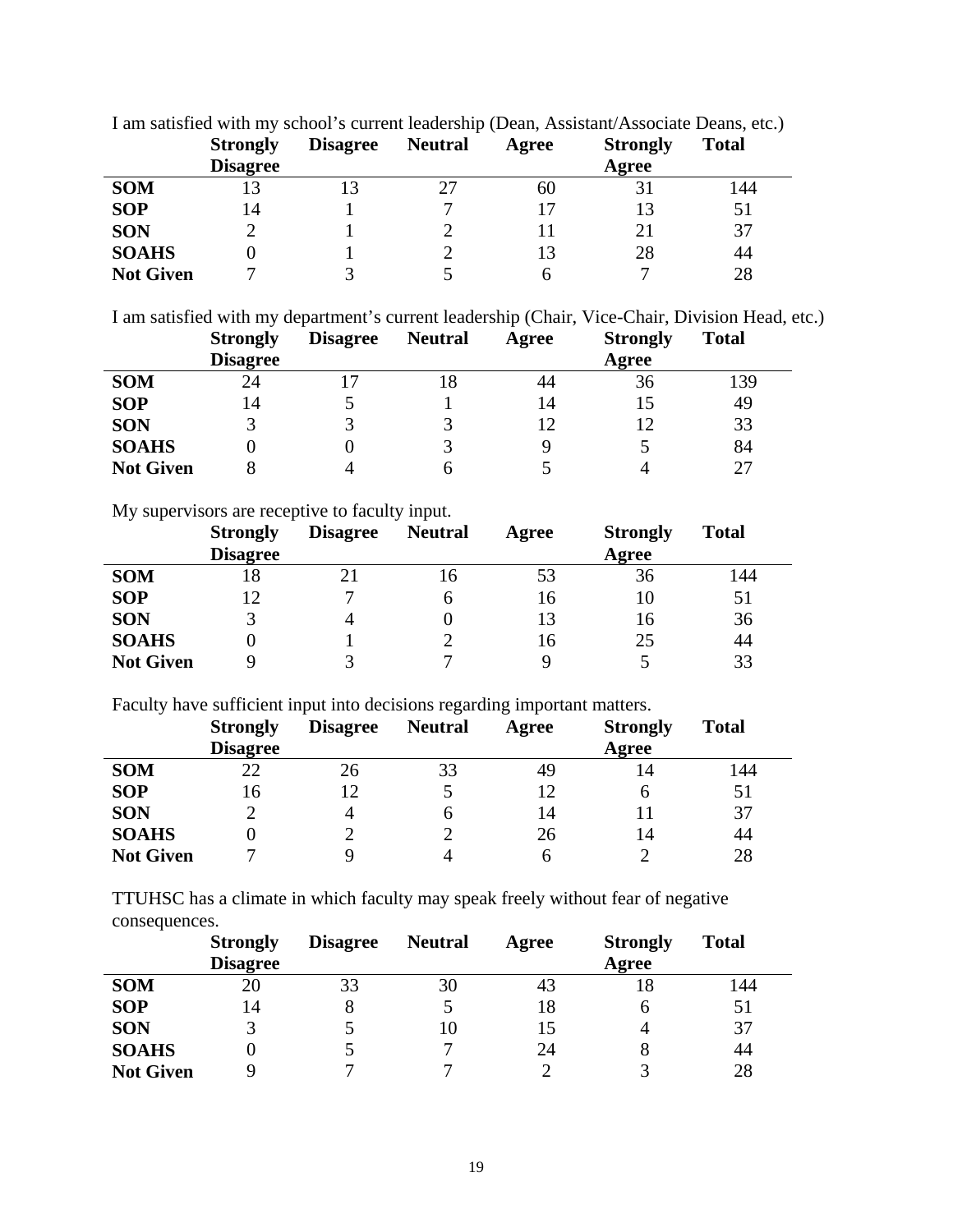|                  | <b>Strongly</b><br><b>Disagree</b> | <b>Disagree</b> | <b>Neutral</b> | Agree | <b>Strongly</b><br>Agree | <b>Total</b> |
|------------------|------------------------------------|-----------------|----------------|-------|--------------------------|--------------|
| <b>SOM</b>       |                                    | 24              | 29             | 53    | 24                       | 141          |
| <b>SOP</b>       |                                    |                 | n              |       | ⇁                        | 50           |
| <b>SON</b>       |                                    |                 | <sub>6</sub>   | 16    |                          | 35           |
| <b>SOAHS</b>     | U                                  |                 |                | 18    |                          | 43           |
| <b>Not Given</b> |                                    |                 |                |       |                          | 28           |

I am valued for my teaching skills.

I am valued for my research skills.

|                  | <b>Strongly</b><br><b>Disagree</b> | <b>Disagree</b> | <b>Neutral</b> | Agree | <b>Strongly</b><br>Agree | <b>Total</b> |
|------------------|------------------------------------|-----------------|----------------|-------|--------------------------|--------------|
| <b>SOM</b>       |                                    | 24              | 24             | 33    |                          | 105          |
| <b>SOP</b>       | 13                                 |                 |                | 15    |                          | 41           |
| <b>SON</b>       |                                    |                 |                | 13    |                          | 25           |
| <b>SOAHS</b>     |                                    |                 |                | 14    |                          | 31           |
| <b>Not Given</b> |                                    |                 |                |       |                          | 23           |

#### I am valued for my clinical skills.

|                  | <b>Strongly</b><br><b>Disagree</b> | <b>Disagree</b> | <b>Neutral</b> | Agree | <b>Strongly</b><br>Agree | <b>Total</b> |
|------------------|------------------------------------|-----------------|----------------|-------|--------------------------|--------------|
| <b>SOM</b>       | o                                  |                 |                | 45    | 28                       | 103          |
| <b>SOP</b>       | 12                                 |                 |                | 8     |                          | 37           |
| <b>SON</b>       |                                    |                 |                | 17    |                          | 33           |
| <b>SOAHS</b>     |                                    |                 | 4              | 20    |                          | 37           |
| <b>Not Given</b> |                                    |                 |                | h     |                          | 20           |

I am satisfied with administrators' recognition of my accomplishments.

|                  | <b>Strongly</b> | <b>Disagree</b> | <b>Neutral</b> | Agree | <b>Strongly</b> | <b>Total</b> |
|------------------|-----------------|-----------------|----------------|-------|-----------------|--------------|
|                  | <b>Disagree</b> |                 |                |       | Agree           |              |
| <b>SOM</b>       | 25              | 24              | 33             | 41    |                 | l 44         |
| <b>SOP</b>       | 13              | 10              |                |       |                 | 50           |
| <b>SON</b>       |                 | 4               |                |       |                 | 37           |
| <b>SOAHS</b>     |                 | 4               |                |       | 14              | 42           |
| <b>Not Given</b> |                 |                 |                |       |                 | 27           |

I am satisfied with the ethnic/racial diversity at TTUHSC.

|                  | <b>Strongly</b><br><b>Disagree</b> | <b>Disagree</b> | <b>Neutral</b> | Agree | <b>Strongly</b><br>Agree | <b>Total</b> |
|------------------|------------------------------------|-----------------|----------------|-------|--------------------------|--------------|
| <b>SOM</b>       |                                    | 22              | 4ì             | 55    | 22                       | 142          |
| <b>SOP</b>       |                                    | n               |                | 19    | Q                        | 51           |
| <b>SON</b>       |                                    |                 |                | 13    |                          | 37           |
| <b>SOAHS</b>     |                                    |                 |                | 19    |                          | 43           |
| <b>Not Given</b> |                                    |                 |                |       |                          | 28           |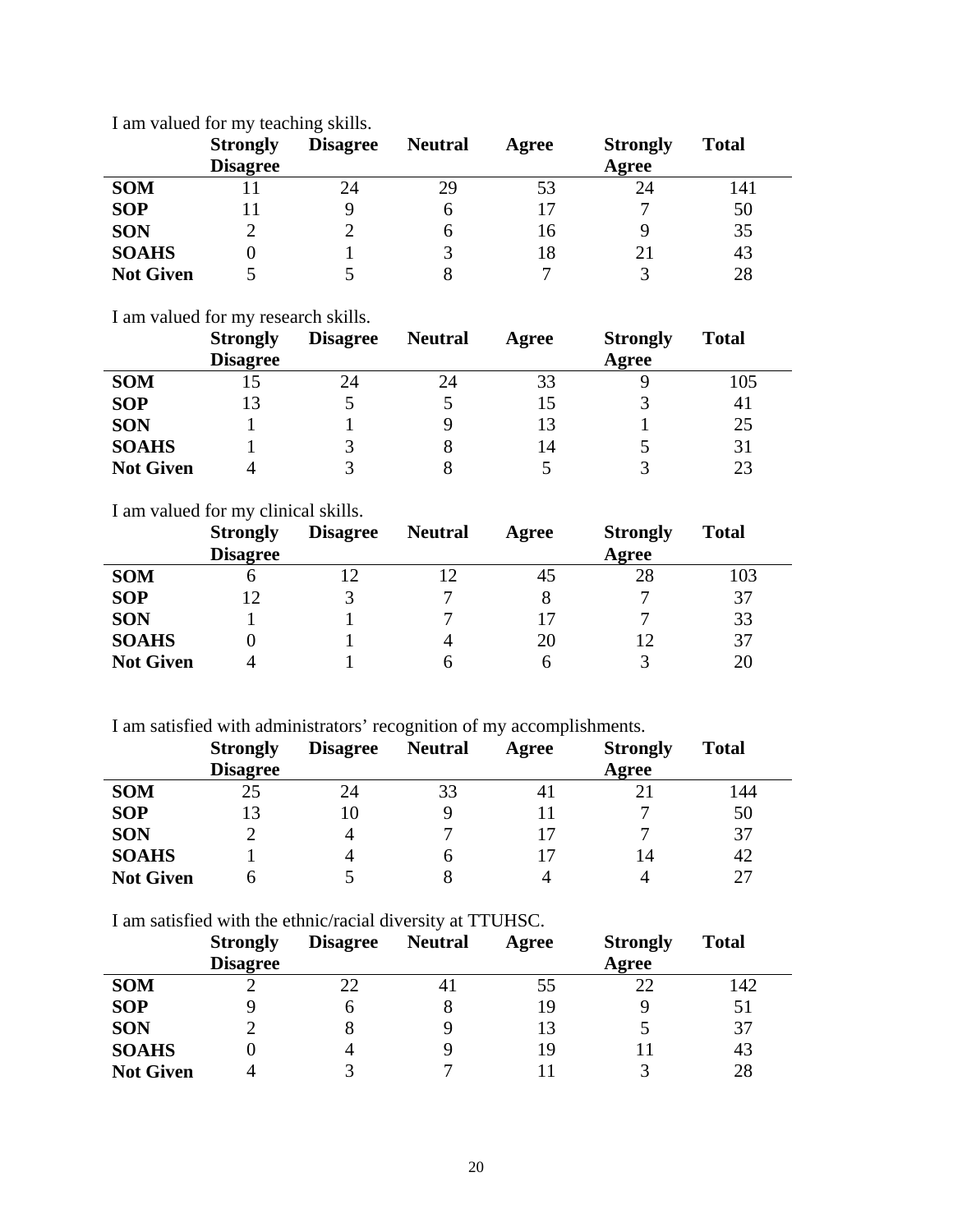|                  | <b>Strongly</b><br><b>Disagree</b> | <b>Disagree</b> | <b>Neutral</b> | Agree | <b>Strongly</b><br>Agree | <b>Total</b> |
|------------------|------------------------------------|-----------------|----------------|-------|--------------------------|--------------|
| <b>SOM</b>       |                                    |                 | 19             | 58    | 41                       | 142          |
| <b>SOP</b>       |                                    |                 |                | 17    | 16                       | 51           |
| <b>SON</b>       |                                    |                 |                | Ħ     | 18                       | 32           |
| <b>SOAHS</b>     |                                    |                 | Ω              | 15    | 18                       | 44           |
| <b>Not Given</b> |                                    |                 |                |       |                          | 27           |

My department does a good job of recruiting women to join our faculty.

My department does a good job of recruiting minorities to join our faculty.

|                  | <b>Strongly</b> | <b>Disagree</b> | <b>Neutral</b> | Agree | <b>Strongly</b> | <b>Total</b> |
|------------------|-----------------|-----------------|----------------|-------|-----------------|--------------|
|                  | <b>Disagree</b> |                 |                |       | Agree           |              |
| <b>SOM</b>       | 10              | 23              | 32             | 46    | 30              | 141          |
| <b>SOP</b>       |                 |                 |                | 18    |                 | 51           |
| <b>SON</b>       |                 | h               | 10             |       |                 | 37           |
| <b>SOAHS</b>     |                 |                 | 16             | 13    |                 | 43           |
| <b>Not Given</b> |                 |                 |                |       |                 | 28           |

I do not feel discriminated against because of my gender.

|                  | <b>Strongly</b> | <b>Disagree</b> | <b>Neutral</b> | Agree | <b>Strongly</b> | <b>Total</b> |
|------------------|-----------------|-----------------|----------------|-------|-----------------|--------------|
|                  | <b>Disagree</b> |                 |                |       | Agree           |              |
| <b>SOM</b>       |                 | 10              | 4              | 47    | 64              | 143          |
| <b>SOP</b>       |                 |                 |                | 14    | 19              | 51           |
| <b>SON</b>       |                 |                 |                |       | 16              | 37           |
| <b>SOAHS</b>     |                 |                 |                |       | 27              | 44           |
| <b>Not Given</b> |                 |                 |                |       |                 | 28           |

I do not feel discriminated against because of my race/ethnicity.

|                  | <b>Strongly</b> | <b>Disagree</b> | <b>Neutral</b> | Agree | <b>Strongly</b> | <b>Total</b> |
|------------------|-----------------|-----------------|----------------|-------|-----------------|--------------|
|                  | <b>Disagree</b> |                 |                |       | Agree           |              |
| <b>SOM</b>       |                 |                 | 16             | 49    | 62              | 136          |
| <b>SOP</b>       | 8               |                 |                |       | 19              | 50           |
| <b>SON</b>       |                 |                 |                | 12    |                 | 37           |
| <b>SOAHS</b>     |                 |                 |                | 13    | 31              | 43           |
| <b>Not Given</b> |                 |                 |                |       |                 | 28           |

I do not feel discriminated against because of my sexual orientation.

|                  | <b>Strongly</b> | <b>Disagree</b> | <b>Neutral</b> | Agree | <b>Strongly</b> | <b>Total</b> |
|------------------|-----------------|-----------------|----------------|-------|-----------------|--------------|
|                  | <b>Disagree</b> |                 |                |       | Agree           |              |
| <b>SOM</b>       |                 |                 | 14             | 45    | 57              | 120          |
| <b>SOP</b>       | n               |                 | h              | 15    | 19              | 48           |
| <b>SON</b>       |                 |                 |                | 8     | 21              | 32           |
| <b>SOAHS</b>     |                 |                 |                |       | 28              | 42           |
| <b>Not Given</b> |                 |                 |                | −     |                 | 24           |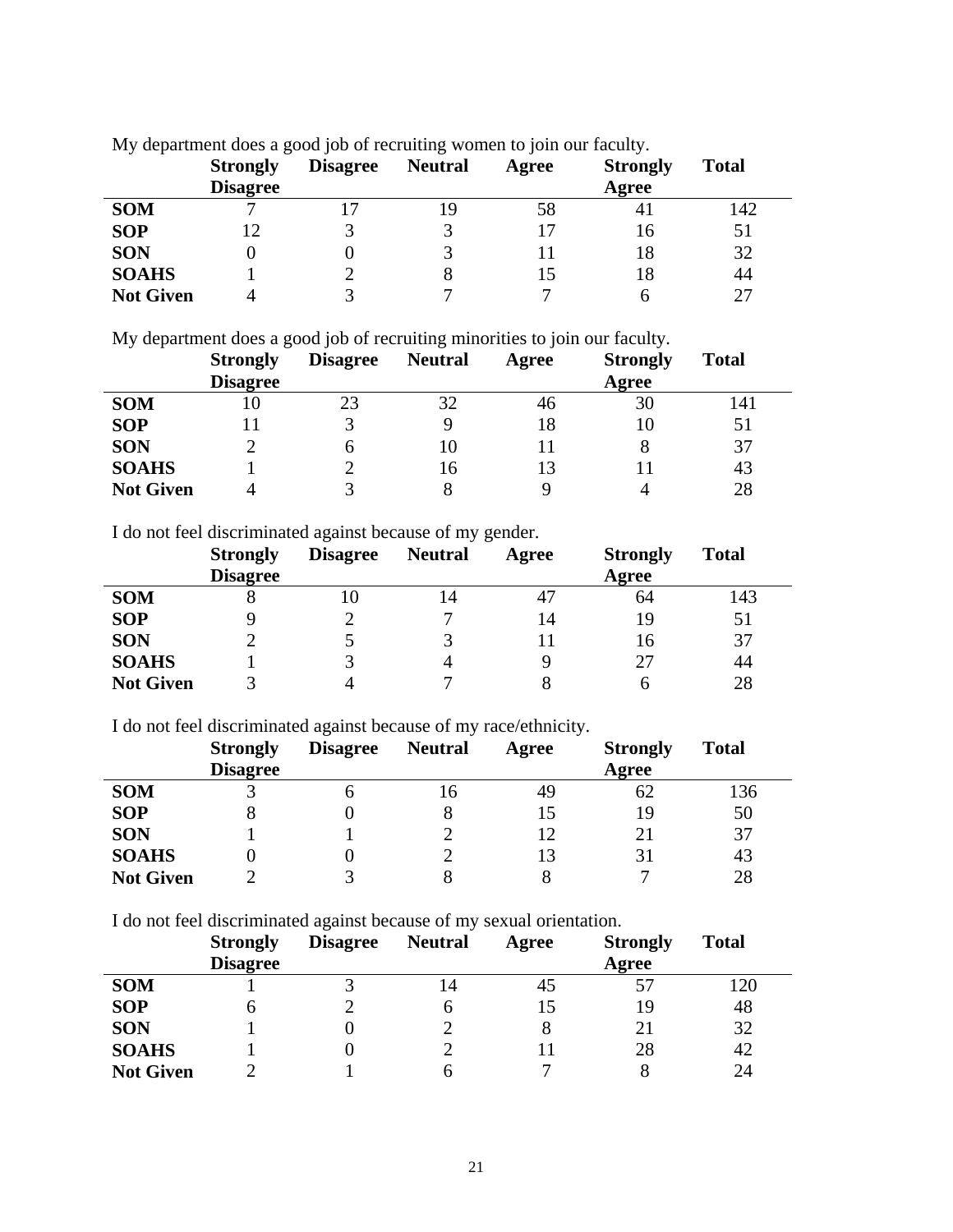|                  | <b>Strongly</b><br><b>Disagree</b> | <b>Disagree</b> | <b>Neutral</b> | Agree | <b>Strongly</b><br>Agree | <b>Total</b> |
|------------------|------------------------------------|-----------------|----------------|-------|--------------------------|--------------|
| <b>SOM</b>       |                                    |                 | 20             | 43    | 63                       | 137          |
| <b>SOP</b>       | <sub>0</sub>                       |                 |                | 15    | 20                       | 51           |
| <b>SON</b>       |                                    |                 |                |       | 16                       | 37           |
| <b>SOAHS</b>     |                                    |                 |                |       | 27                       | 44           |
| <b>Not Given</b> |                                    | $\overline{4}$  |                |       |                          | 28           |

I do not feel discriminated against because of my religion.

I do not feel discriminated against because of my age.

|                  | <b>Strongly</b> | <b>Disagree</b> | <b>Neutral</b> | Agree | <b>Strongly</b> | <b>Total</b> |
|------------------|-----------------|-----------------|----------------|-------|-----------------|--------------|
|                  | <b>Disagree</b> |                 |                |       | Agree           |              |
| <b>SOM</b>       |                 | 10              |                | 48    | 62              | 141          |
| <b>SOP</b>       |                 |                 |                |       | 19              | 51           |
| <b>SON</b>       |                 |                 |                |       |                 | 37           |
| <b>SOAHS</b>     |                 |                 |                | 12    | 29              | 44           |
| <b>Not Given</b> |                 |                 |                | Q     |                 | 28           |

I do not feel discriminated against because of my disability status.

|                  | <b>Strongly</b><br><b>Disagree</b> | <b>Disagree</b> | <b>Neutral</b> | Agree | <b>Strongly</b><br>Agree | <b>Total</b> |
|------------------|------------------------------------|-----------------|----------------|-------|--------------------------|--------------|
| <b>SOM</b>       |                                    |                 |                | 19    | 14                       | 44           |
| <b>SOP</b>       | n                                  |                 |                |       |                          | 30           |
| <b>SON</b>       |                                    |                 |                |       |                          |              |
| <b>SOAHS</b>     |                                    |                 |                | n     |                          | 25           |
| <b>Not Given</b> |                                    |                 |                |       |                          | $\sqrt{2}$   |

I do not feel discriminated against because of my military status.

|                  | <b>Strongly</b><br><b>Disagree</b> | <b>Disagree</b> | <b>Neutral</b> | Agree | <b>Strongly</b><br>Agree | <b>Total</b> |
|------------------|------------------------------------|-----------------|----------------|-------|--------------------------|--------------|
| <b>SOM</b>       |                                    |                 |                | 22    | 19                       | 49           |
| <b>SOP</b>       | n                                  |                 |                |       |                          | 30           |
| <b>SON</b>       |                                    |                 |                |       |                          | 10           |
| <b>SOAHS</b>     |                                    |                 |                |       | 14                       | 25           |
| <b>Not Given</b> |                                    |                 |                |       |                          |              |

The tenure processes are clearly defined.

|                  | <b>Strongly</b><br><b>Disagree</b> | <b>Disagree</b> | <b>Neutral</b> | Agree | <b>Strongly</b><br>Agree | <b>Total</b> |
|------------------|------------------------------------|-----------------|----------------|-------|--------------------------|--------------|
| <b>SOM</b>       |                                    | 31              | 33             | 39    |                          | 126          |
| <b>SOP</b>       | 13                                 | 8               |                | 14    |                          | 41           |
| <b>SON</b>       |                                    |                 |                | 17    |                          | 33           |
| <b>SOAHS</b>     |                                    | 15              |                | 16    |                          | 42           |
| <b>Not Given</b> |                                    |                 |                |       |                          | 27           |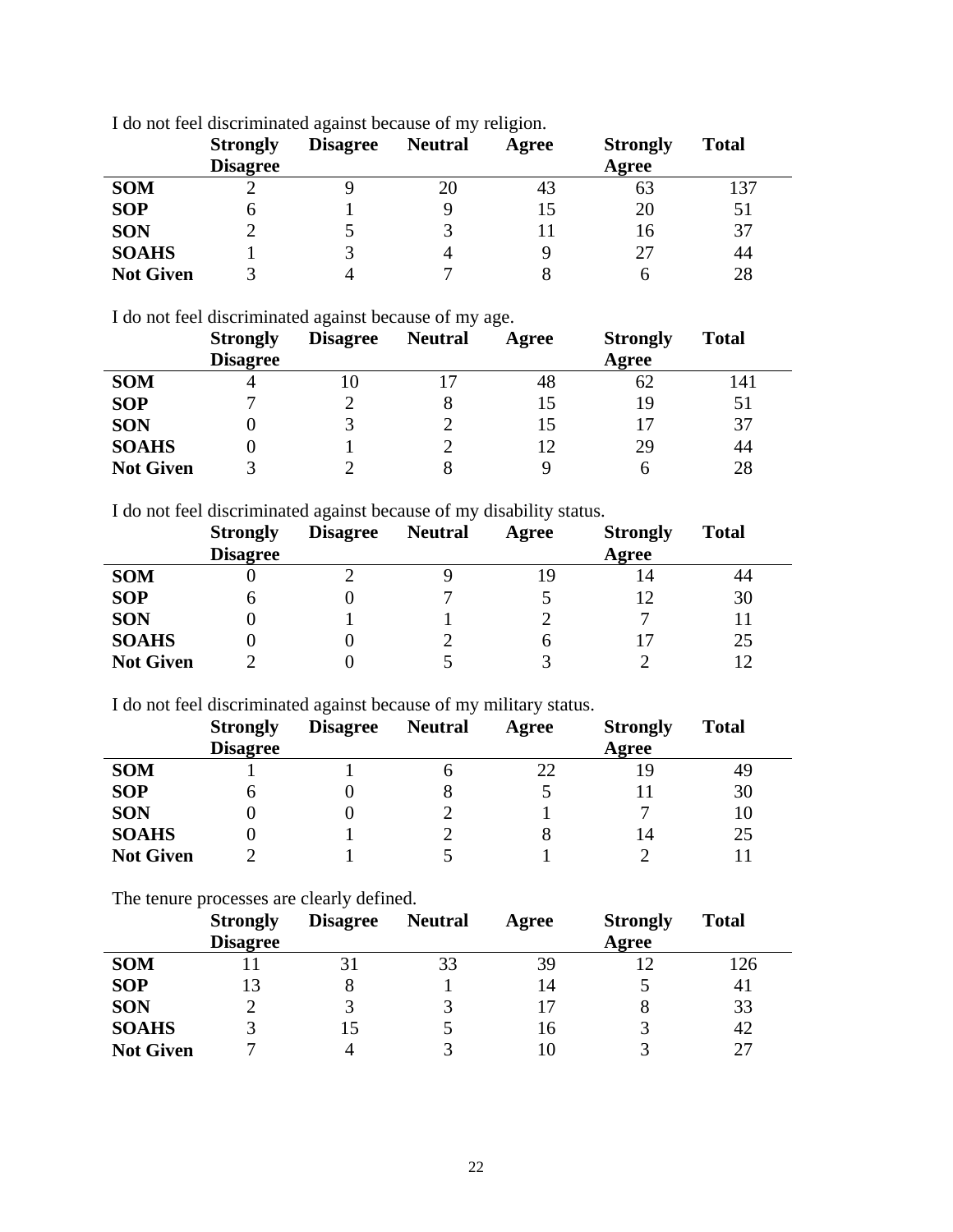|                  | <b>Strongly</b><br><b>Disagree</b> | <b>Disagree</b> | <b>Neutral</b> | Agree | <b>Strongly</b><br>Agree | <b>Total</b> |
|------------------|------------------------------------|-----------------|----------------|-------|--------------------------|--------------|
| <b>SOM</b>       | 14                                 | 36              | 38             | 38    |                          | 137          |
| <b>SOP</b>       | 13                                 |                 |                | 18    |                          | 36           |
| <b>SON</b>       |                                    | 4               |                |       |                          | 36           |
| <b>SOAHS</b>     |                                    | 15              |                | L5    |                          | 43           |
| <b>Not Given</b> |                                    |                 |                |       |                          | 27           |

The promotion processes are clearly defined.

The criteria used to reach tenure decisions are appropriate.

|                  | <b>Strongly</b> | <b>Disagree</b> | <b>Neutral</b> | Agree | <b>Strongly</b> | <b>Total</b> |
|------------------|-----------------|-----------------|----------------|-------|-----------------|--------------|
|                  | <b>Disagree</b> |                 |                |       | Agree           |              |
| <b>SOM</b>       | ۱?              | 29              | 46             | 33    |                 | .27          |
| <b>SOP</b>       | 15              |                 |                | 13    |                 | 42           |
| <b>SON</b>       | 4               |                 |                | 12    |                 | 33           |
| <b>SOAHS</b>     |                 |                 |                | 18    |                 | 42           |
| <b>Not Given</b> |                 |                 |                |       |                 | 26           |

The criteria used to reach promotion decisions are appropriate.

|                  | <b>Strongly</b><br><b>Disagree</b> | <b>Disagree</b> | <b>Neutral</b> | Agree | <b>Strongly</b><br>Agree | <b>Total</b> |
|------------------|------------------------------------|-----------------|----------------|-------|--------------------------|--------------|
| <b>SOM</b>       |                                    | 36              | 47             | 31    |                          | 136          |
| <b>SOP</b>       | 15                                 |                 |                | 15    | n                        | 49           |
| <b>SON</b>       | 4                                  |                 | 10             | 15    |                          | 36           |
| <b>SOAHS</b>     | $\mathbf{R}$                       |                 |                | 20    |                          | 43           |
| <b>Not Given</b> |                                    |                 |                | 4     |                          | 26           |

Research expectations are appropriate for my position.

|                  | <b>Strongly</b><br><b>Disagree</b> | <b>Disagree</b> | <b>Neutral</b> | Agree | <b>Strongly</b><br>Agree | <b>Total</b> |
|------------------|------------------------------------|-----------------|----------------|-------|--------------------------|--------------|
|                  |                                    |                 |                |       |                          |              |
| <b>SOM</b>       | 13                                 | 30              | 22             | 57    |                          | 133          |
| <b>SOP</b>       | 13                                 | 4               |                | 21    |                          | 48           |
| <b>SON</b>       |                                    |                 |                | 15    |                          | 31           |
| <b>SOAHS</b>     |                                    |                 |                | 21    |                          | 39           |
| <b>Not Given</b> |                                    |                 |                | l C   |                          | 27           |

Publishing expectations are appropriate for my position.

|                  | <b>Strongly</b><br><b>Disagree</b> | <b>Disagree</b> | <b>Neutral</b> | Agree | <b>Strongly</b><br>Agree | <b>Total</b> |
|------------------|------------------------------------|-----------------|----------------|-------|--------------------------|--------------|
| <b>SOM</b>       |                                    | 22              |                | 62    |                          | 137          |
| <b>SOP</b>       | 14                                 |                 | h              | 20    |                          | 50           |
| <b>SON</b>       |                                    |                 |                | 18    |                          | 34           |
| <b>SOAHS</b>     |                                    |                 |                | 23    |                          | 42           |
| <b>Not Given</b> |                                    |                 |                | IС    |                          | 28           |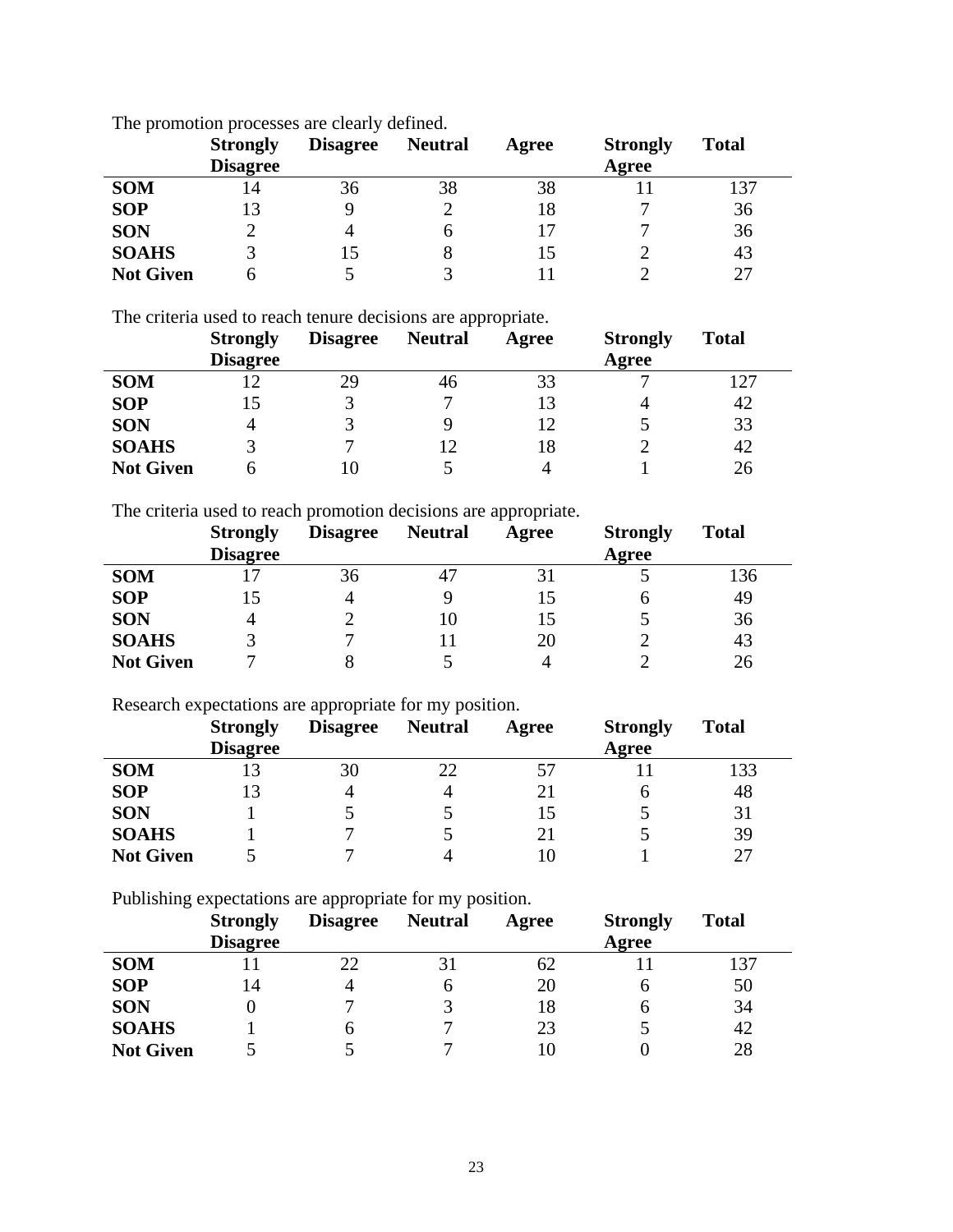|                  | <b>Strongly</b><br><b>Disagree</b> | <b>Disagree</b> | <b>Neutral</b> | Agree | <b>Strongly</b><br>Agree | <b>Total</b> |
|------------------|------------------------------------|-----------------|----------------|-------|--------------------------|--------------|
| <b>SOM</b>       |                                    |                 | 29             | 76    | 16                       | 138          |
| <b>SOP</b>       | l 6                                |                 |                |       |                          | 51           |
| <b>SON</b>       |                                    |                 | n              | 16    |                          | 34           |
| <b>SOAHS</b>     |                                    |                 |                | 27    |                          | 41           |
| <b>Not Given</b> |                                    |                 |                |       |                          | 28           |

The amount of committee work that I do is appropriate for my position.

My teaching load is appropriate for my position.

|                  | <b>Strongly</b> | <b>Disagree</b> | <b>Neutral</b> | Agree | <b>Strongly</b> | <b>Total</b> |
|------------------|-----------------|-----------------|----------------|-------|-----------------|--------------|
|                  | <b>Disagree</b> |                 |                |       | Agree           |              |
| <b>SOM</b>       |                 |                 | 23             | 91    |                 | 141          |
| <b>SOP</b>       | 14              |                 |                | 12    |                 | 51           |
| <b>SON</b>       |                 |                 |                | 21    |                 | 34           |
| <b>SOAHS</b>     |                 | 8               | Δ              | 20    |                 | 43           |
| <b>Not Given</b> |                 |                 |                |       |                 | 28           |

My clinical work load is appropriate for my position.

|                  | <b>Strongly</b> | <b>Disagree</b> | <b>Neutral</b> | Agree | <b>Strongly</b> | <b>Total</b> |
|------------------|-----------------|-----------------|----------------|-------|-----------------|--------------|
|                  | <b>Disagree</b> |                 |                |       | Agree           |              |
| <b>SOM</b>       | 14              |                 |                | 54    |                 | 103          |
| <b>SOP</b>       | 12              |                 |                | 15    |                 | 38           |
| <b>SON</b>       |                 |                 | 4              | 15    |                 | 31           |
| <b>SOAHS</b>     |                 |                 |                | 18    |                 | 34           |
| <b>Not Given</b> | 3               |                 |                |       |                 | 18           |

Overall, I am satisfied with my position at TTUHSC.

|                  | <b>Strongly</b> | <b>Disagree</b> | <b>Neutral</b> | Agree | <b>Strongly</b> | <b>Total</b> |
|------------------|-----------------|-----------------|----------------|-------|-----------------|--------------|
|                  | <b>Disagree</b> |                 |                |       | Agree           |              |
| <b>SOM</b>       | 10              | 26              | 28             | 60    | 20              | 144          |
| <b>SOP</b>       | 13              |                 |                | 21    |                 | 51           |
| <b>SON</b>       |                 |                 |                | 25    | 16              | 44           |
| <b>SOAHS</b>     |                 |                 |                | 25    | 16              | 44           |
| <b>Not Given</b> |                 |                 |                | q     |                 | 28           |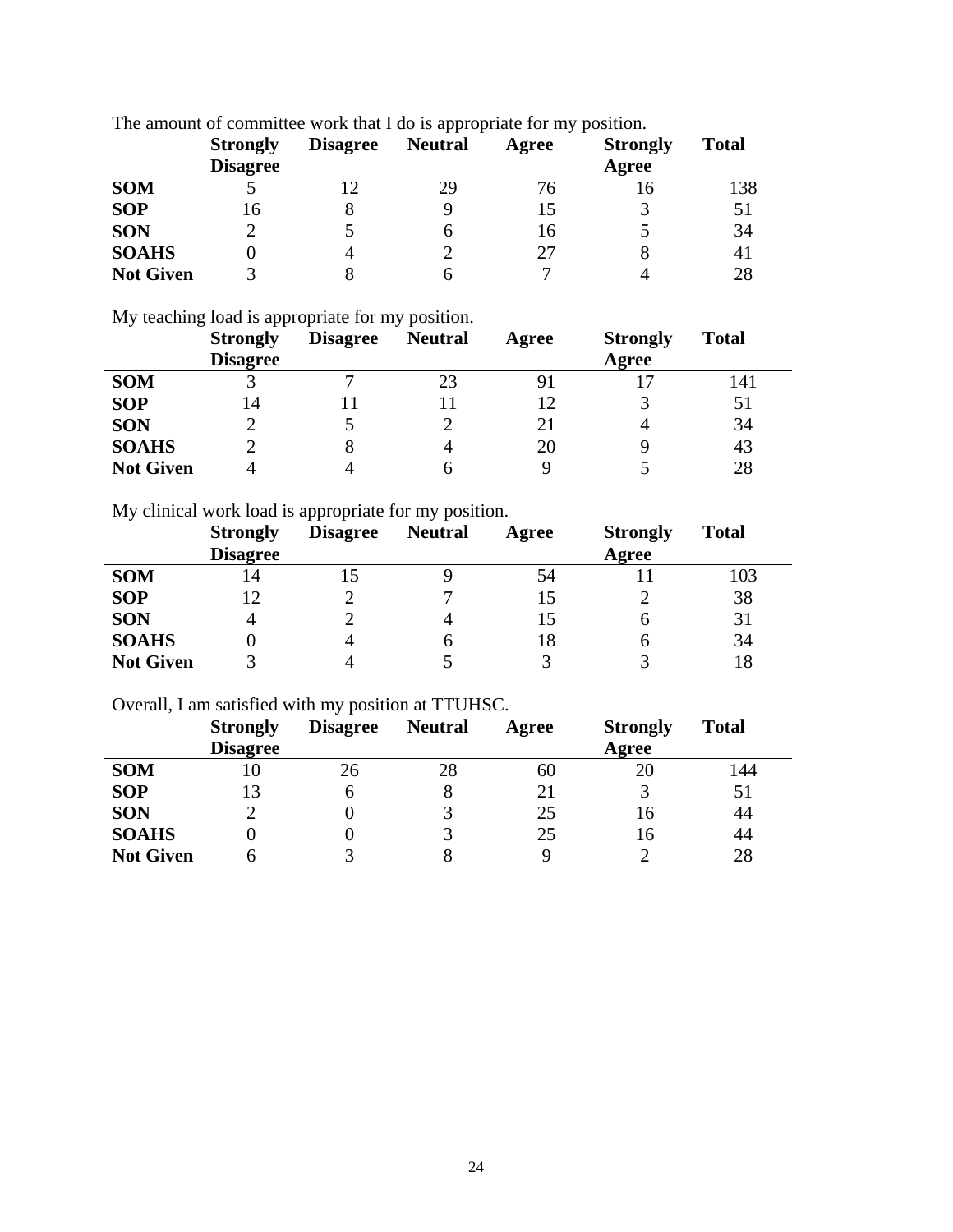| I am satisfied with clerical/secretarial assistance that is available to me. |                 |                 |                |       |                 |              |  |
|------------------------------------------------------------------------------|-----------------|-----------------|----------------|-------|-----------------|--------------|--|
|                                                                              | <b>Strongly</b> | <b>Disagree</b> | <b>Neutral</b> | Agree | <b>Strongly</b> | <b>Total</b> |  |
|                                                                              | <b>Disagree</b> |                 |                |       | Agree           |              |  |
| $<$ 2 years                                                                  |                 |                 |                | 19    |                 | 61           |  |
| $2-5$ yrs                                                                    |                 | 7               | h              | 21    | 20              | 57           |  |
| $6-10$ yrs                                                                   |                 | 6               |                | 12    | 26              | 48           |  |
| $>10$ yrs                                                                    |                 | 12              |                | 27    | 39              | 99           |  |
| <b>Not Given</b>                                                             |                 | q               |                | h     |                 | 34           |  |

# Appendix B – Frequencies by Years on Faculty.

I am satisfied with office equipment and supplies that are available to me.

|                  | <b>Strongly</b><br><b>Disagree</b> | <b>Disagree</b> | <b>Neutral</b> | Agree | <b>Strongly</b><br>Agree | <b>Total</b> |
|------------------|------------------------------------|-----------------|----------------|-------|--------------------------|--------------|
| $<$ 2 years      |                                    | 10              |                | 30    | 16                       | 64           |
| $2-5$ yrs        |                                    |                 |                | 20    | 20                       | 57           |
| $6-10$ yrs       |                                    |                 |                | 24    | 19                       | 48           |
| $>10$ yrs        |                                    |                 | 13             | 39    | 35                       | 99           |
| <b>Not Given</b> |                                    |                 |                |       |                          | 34           |

I am satisfied with library resources that are available to me.

|                  | <b>Strongly</b><br><b>Disagree</b> | <b>Disagree</b> | <b>Neutral</b> | Agree | <b>Strongly</b><br>Agree | <b>Total</b> |
|------------------|------------------------------------|-----------------|----------------|-------|--------------------------|--------------|
|                  |                                    |                 |                |       |                          |              |
| $<$ 2 years      |                                    |                 |                |       | 23                       | 61           |
| $2-5$ yrs        |                                    |                 |                | 19    | 19                       | 57           |
| $6-10$ yrs       |                                    | O               |                | 16    | 15                       | 48           |
| $>10$ yrs        |                                    | 24              |                | 29    | 30                       | 100          |
| <b>Not Given</b> |                                    |                 |                |       | n                        | 34           |

I am satisfied with support from Information Technology that is available to me.

|                  | <b>Strongly</b><br><b>Disagree</b> | <b>Disagree</b> | <b>Neutral</b> | Agree | <b>Strongly</b><br>Agree | <b>Total</b> |
|------------------|------------------------------------|-----------------|----------------|-------|--------------------------|--------------|
| $<$ 2 years      |                                    |                 |                | 23    |                          | 63           |
| $2-5$ yrs        |                                    |                 |                | 23    | 16                       | 56           |
| $6-10$ yrs       | 4                                  |                 |                | 22    | 13                       | 48           |
| $> 10$ yrs       | 8                                  | 19              | 20             | 26    | 28                       | 101          |
| <b>Not Given</b> |                                    |                 |                |       |                          | 34           |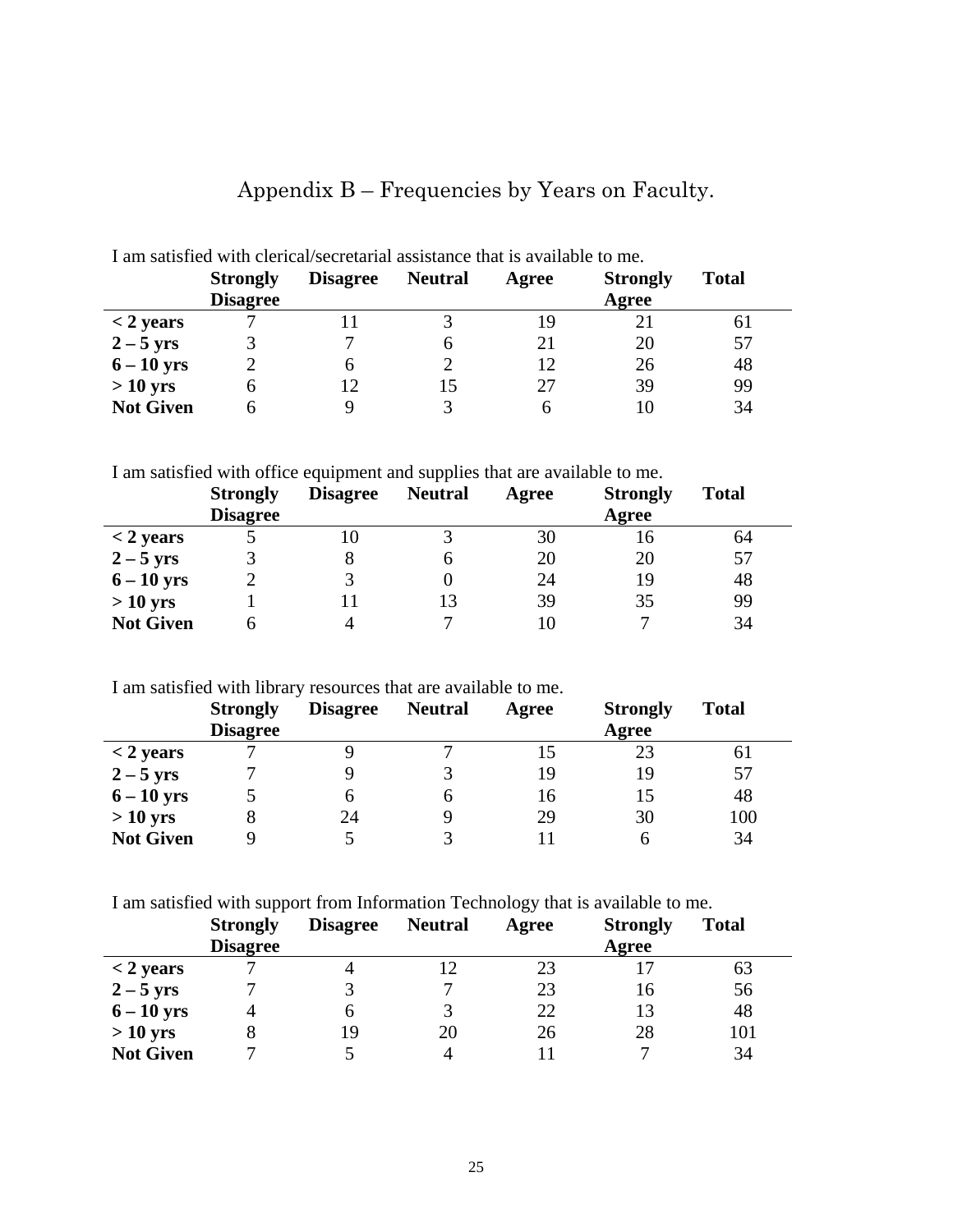|                  | <b>Strongly</b><br><b>Disagree</b> | <b>Disagree</b> | <b>Neutral</b> | Agree | <b>Strongly</b><br>Agree | <b>Total</b> |
|------------------|------------------------------------|-----------------|----------------|-------|--------------------------|--------------|
| $<$ 2 years      |                                    |                 |                |       | 15                       | 62           |
| $2-5$ yrs        |                                    | 10              |                | 26    |                          | 55           |
| $6-10$ yrs       |                                    | 11              | h              | 18    | 10                       | 48           |
| $>10$ yrs        |                                    | 18              | 24             | 36    | 16                       | 100          |
| <b>Not Given</b> |                                    |                 |                |       | h                        | 34           |

I am satisfied with training and other resources to improve my teaching skills that are available to me.

I am satisfied with office space that is available to me.

|                  | <b>Strongly</b> | <b>Disagree</b> | <b>Neutral</b> | Agree | <b>Strongly</b> | <b>Total</b> |
|------------------|-----------------|-----------------|----------------|-------|-----------------|--------------|
|                  | <b>Disagree</b> |                 |                |       | Agree           |              |
| $<$ 2 years      |                 | Õ               |                | 23    |                 | 62           |
| $2-5$ yrs        |                 |                 |                | 18    | 27              | 56           |
| $6-10$ yrs       |                 |                 |                | 12    |                 | 47           |
| $>10$ yrs        |                 | 10              |                | 32    | 34              | 100          |
| <b>Not Given</b> |                 |                 |                |       |                 | 34           |

I am satisfied with the laboratory/research space that is available to me.

|                  | <b>Strongly</b> | <b>Disagree</b> | <b>Neutral</b> | Agree | <b>Strongly</b> | <b>Total</b> |
|------------------|-----------------|-----------------|----------------|-------|-----------------|--------------|
|                  | <b>Disagree</b> |                 |                |       | Agree           |              |
| $<$ 2 years      |                 |                 |                |       |                 | 35           |
| $2-5$ yrs        |                 |                 |                | 12    |                 | 35           |
| $6 - 10$ yrs     |                 |                 |                | n     |                 | 32           |
| $>10$ yrs        | 10              | 14              |                | 19    | 18              | 67           |
| <b>Not Given</b> |                 |                 |                |       |                 | 27           |

I am satisfied with the facilities for using teaching technology in the classrooms that are available to me.

|                  | <b>Strongly</b><br><b>Disagree</b> | <b>Disagree</b> | <b>Neutral</b> | Agree | <b>Strongly</b><br>Agree | <b>Total</b> |
|------------------|------------------------------------|-----------------|----------------|-------|--------------------------|--------------|
| $<$ 2 years      |                                    |                 |                |       |                          | 55           |
| $2-5$ yrs        |                                    |                 |                | 22    | 13                       | 54           |
| $6-10$ yrs       |                                    |                 |                | 20    | 10                       | 47           |
| $>10$ yrs        |                                    | 14              | 15             | 32    | 30                       | 99           |
| <b>Not Given</b> |                                    |                 |                |       |                          | 34           |

I am satisfied with the physical upkeep of campus buildings and grounds

|                  | <b>Strongly</b> | <b>Disagree</b> | <b>Neutral</b> | Agree | <b>Strongly</b> | <b>Total</b> |
|------------------|-----------------|-----------------|----------------|-------|-----------------|--------------|
|                  | <b>Disagree</b> |                 |                |       | Agree           |              |
| $<$ 2 years      |                 |                 |                | 23    | 22              | 62           |
| $2-5$ yrs        |                 |                 |                | 23    | 20              | 57           |
| $6-10$ yrs       |                 |                 |                | 18    | 24              | 48           |
| $>10$ yrs        | 4               |                 |                | 45    | 25              | 99           |
| <b>Not Given</b> |                 |                 |                | 14    |                 | 34           |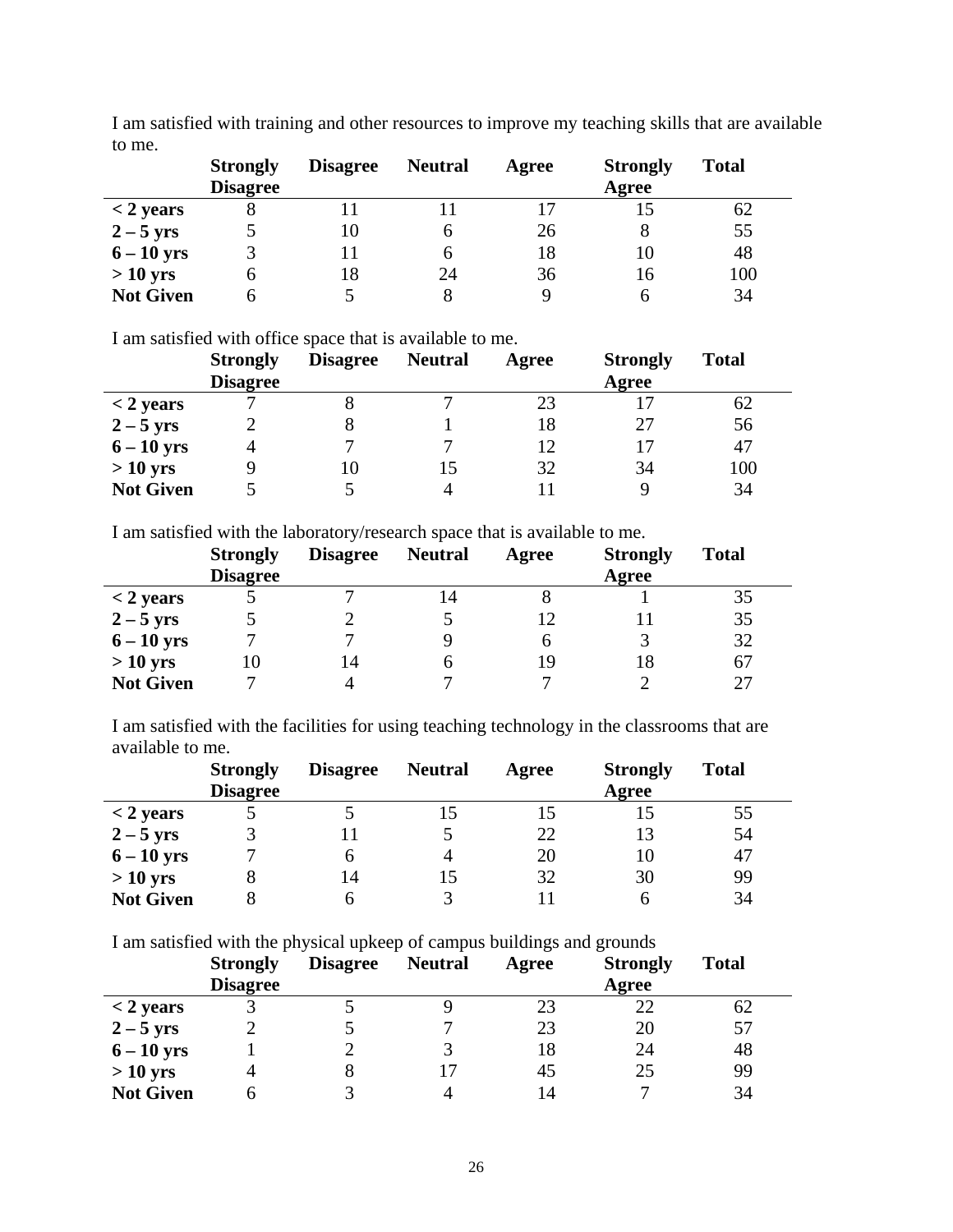|                  | <b>Strongly</b><br><b>Disagree</b> | <b>Disagree</b> | <b>Neutral</b> | Agree | <b>Strongly</b><br>Agree | <b>Total</b> |
|------------------|------------------------------------|-----------------|----------------|-------|--------------------------|--------------|
| $<$ 2 years      |                                    |                 |                | 22    | 28                       | 62           |
| $2-5$ yrs        |                                    |                 |                | 22    | 20                       | 57           |
| $6-10$ yrs       |                                    |                 |                | 18    | 22                       | 48           |
| $>10$ yrs        |                                    | 10              | 15             | 38    | 33                       | 100          |
| <b>Not Given</b> |                                    |                 |                | 18    | −                        | 34           |

I am satisfied with the safety and security of my campus.

I am satisfied with my salary.

|                  | <b>Strongly</b> | <b>Disagree</b> | <b>Neutral</b> | Agree | <b>Strongly</b> | <b>Total</b> |
|------------------|-----------------|-----------------|----------------|-------|-----------------|--------------|
|                  | <b>Disagree</b> |                 |                |       | Agree           |              |
| $<$ 2 years      |                 |                 | 14             | 27    |                 | 64           |
| $2-5$ yrs        |                 | 10              |                | 20    |                 | 57           |
| $6 - 10$ yrs     |                 |                 |                | 21    |                 | 47           |
| $>10$ yrs        | 19              | 25              | 12             | 34    | 10              | 100          |
| <b>Not Given</b> | 13              |                 |                |       |                 | 34           |

#### I am satisfied with my health benefits.

|                  | <b>Strongly</b><br><b>Disagree</b> | <b>Disagree</b> | <b>Neutral</b> | Agree | <b>Strongly</b><br>Agree | <b>Total</b> |
|------------------|------------------------------------|-----------------|----------------|-------|--------------------------|--------------|
| $<$ 2 years      |                                    | 10              |                | 25    |                          | 64           |
| $2-5$ yrs        | h                                  | 9               | n              | 29    |                          | 57           |
| $6-10$ yrs       |                                    | h               |                | 24    |                          | 47           |
| $>10$ yrs        |                                    | 13              |                | 47    |                          | 100          |
| <b>Not Given</b> | 10                                 |                 |                | 10    |                          | 34           |

I am satisfied with my retirement benefits.

|                  | <b>Strongly</b> | <b>Disagree</b> | <b>Neutral</b> | Agree | <b>Strongly</b> | <b>Total</b> |
|------------------|-----------------|-----------------|----------------|-------|-----------------|--------------|
|                  | <b>Disagree</b> |                 |                |       | Agree           |              |
| $<$ 2 years      |                 |                 |                | 37    |                 | 64           |
| $2-5$ yrs        |                 | −               |                | 28    |                 | 57           |
| $6-10$ yrs       |                 |                 |                | 23    |                 | 47           |
| $>10$ yrs        |                 | 8               | 14             | 51    | 23              | 100          |
| <b>Not Given</b> |                 | h               |                |       | n               | 34           |

I am satisfied with the current institutional leadership (President and Vice Presidents)

|                  | <b>Strongly</b><br><b>Disagree</b> | <b>Disagree</b> | <b>Neutral</b> | Agree | <b>Strongly</b><br>Agree | <b>Total</b> |
|------------------|------------------------------------|-----------------|----------------|-------|--------------------------|--------------|
| $<$ 2 years      |                                    |                 | 20             | 24    |                          | 63           |
| $2-5$ yrs        |                                    |                 | 16             | 23    | 10                       | 57           |
| $6-10$ yrs       |                                    | Δ               |                | 27    |                          | 48           |
| $> 10$ yrs       | 8                                  |                 | 24             | 32    | 20                       | 101          |
| <b>Not Given</b> |                                    |                 |                |       |                          | 31           |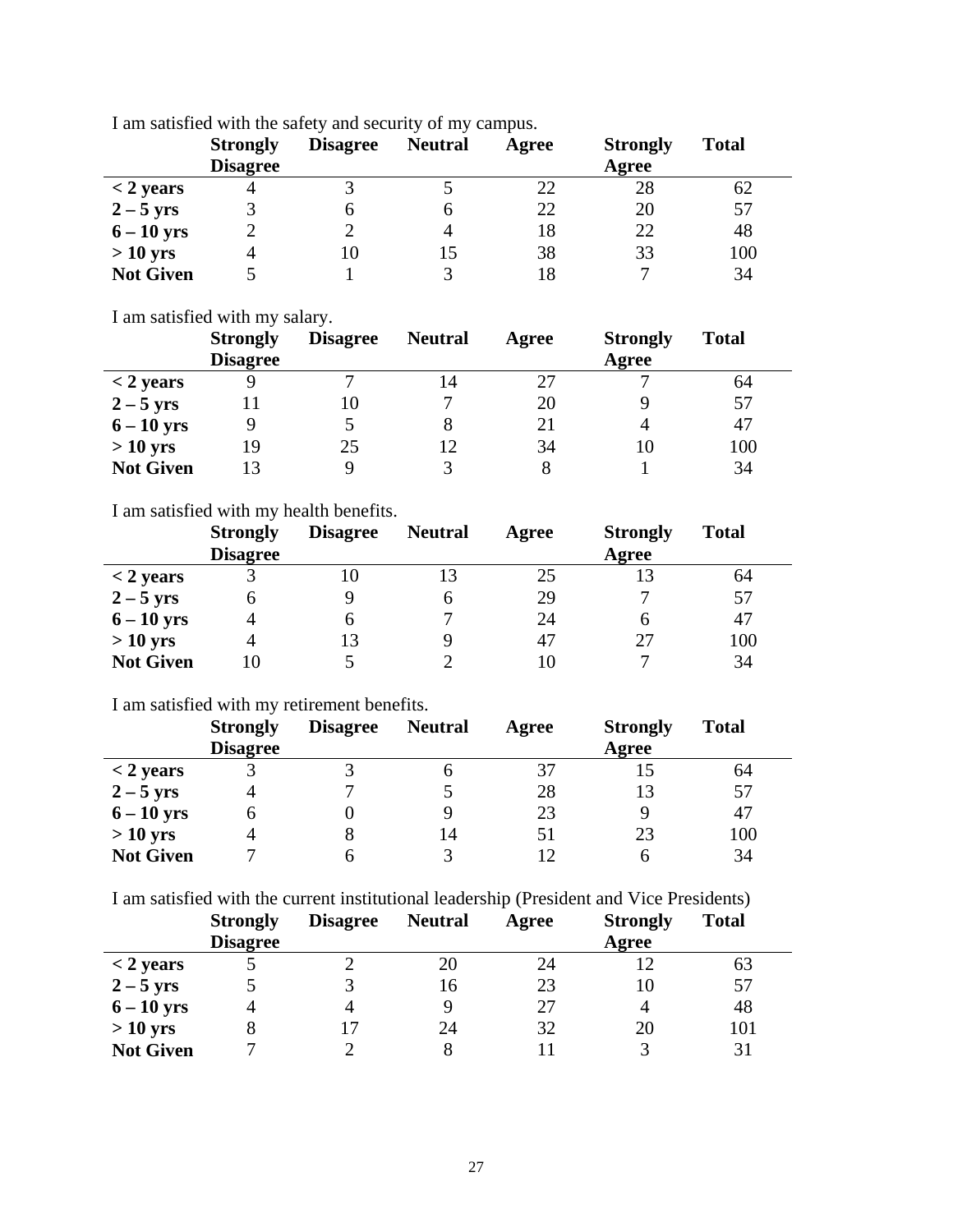| T and satisfied with my school s cartent readership (Dean, Tassistant Hissociate Deans, etc.) |                 |                 |                |       |                 |              |  |  |
|-----------------------------------------------------------------------------------------------|-----------------|-----------------|----------------|-------|-----------------|--------------|--|--|
|                                                                                               | <b>Strongly</b> | <b>Disagree</b> | <b>Neutral</b> | Agree | <b>Strongly</b> | <b>Total</b> |  |  |
|                                                                                               | <b>Disagree</b> |                 |                |       | Agree           |              |  |  |
| $<$ 2 years                                                                                   |                 |                 |                | 25    | 19              | 64           |  |  |
| $2 - 5$ yrs                                                                                   |                 |                 |                | 25    | 22              | 57           |  |  |
| $6-10$ yrs                                                                                    |                 |                 |                |       | 19              | 48           |  |  |
| $>10$ yrs                                                                                     | 10              | 8               |                | 32    | 33              | 101          |  |  |
| <b>Not Given</b>                                                                              | IO              |                 |                |       |                 | 34           |  |  |

I am satisfied with my school's current leadership (Dean, Assistant/Associate Deans, etc.)

I am satisfied with my department's current leadership (Chair, Vice-Chair, Division Head, etc.)

|                  | <b>Strongly</b> | <b>Disagree</b> | <b>Neutral</b> | Agree | <b>Strongly</b> | <b>Total</b> |
|------------------|-----------------|-----------------|----------------|-------|-----------------|--------------|
|                  | <b>Disagree</b> |                 |                |       | Agree           |              |
| $<$ 2 years      |                 |                 |                | 20    | 22              | 64           |
| $2-5$ yrs        |                 |                 |                |       | 25              | 54           |
| $6-10$ yrs       |                 |                 |                |       | 16              | 45           |
| $>10$ yrs        |                 | 14              |                | 26    | 30              | 95           |
| <b>Not Given</b> |                 |                 |                |       |                 | 34           |

My supervisors are receptive to faculty input.

|                  | <b>Strongly</b><br><b>Disagree</b> | <b>Disagree</b> | <b>Neutral</b> | Agree | <b>Strongly</b><br>Agree | <b>Total</b> |
|------------------|------------------------------------|-----------------|----------------|-------|--------------------------|--------------|
| $<$ 2 years      |                                    |                 |                | 20    | 24                       | 64           |
| $2-5$ yrs        |                                    |                 |                | 20    | 23                       | 57           |
| $6-10$ yrs       |                                    |                 |                | 20    | 14                       | 48           |
| $> 10$ yrs       | 14                                 |                 | 10             | 38    | 26                       | 100          |
| <b>Not Given</b> | 13                                 |                 |                | q     |                          | 39           |

Faculty have sufficient input into decisions regarding important matters.

|                  | <b>Strongly</b><br><b>Disagree</b> | <b>Disagree</b> | <b>Neutral</b> | Agree | <b>Strongly</b><br>Agree | <b>Total</b> |
|------------------|------------------------------------|-----------------|----------------|-------|--------------------------|--------------|
| $<$ 2 years      |                                    |                 |                | 26    |                          | 64           |
| $2 - 5$ yrs      |                                    |                 | 10             | 26    |                          | 57           |
| $6-10$ yrs       |                                    |                 |                | 19    |                          | 48           |
| $>10$ yrs        | 19                                 | 18              | 20             | 29    |                          | 101          |
| <b>Not Given</b> |                                    |                 |                |       |                          | 34           |

TTUHSC has a climate in which faculty may speak freely without fear of negative consequences.

|                  | <b>Strongly</b> | <b>Disagree</b> | <b>Neutral</b> | Agree | <b>Strongly</b> | <b>Total</b> |
|------------------|-----------------|-----------------|----------------|-------|-----------------|--------------|
|                  | <b>Disagree</b> |                 |                |       | Agree           |              |
| $<$ 2 years      |                 |                 | 18             | 22    |                 | 64           |
| $2-5$ yrs        |                 |                 |                | 24    | 10              | 57           |
| $6-10$ yrs       | O               | 10              | <sub>0</sub>   | 19    | −               | 48           |
| $>10$ yrs        | 14              | 26              | 20             | 30    |                 | 101          |
| <b>Not Given</b> | 13              |                 |                |       |                 | 34           |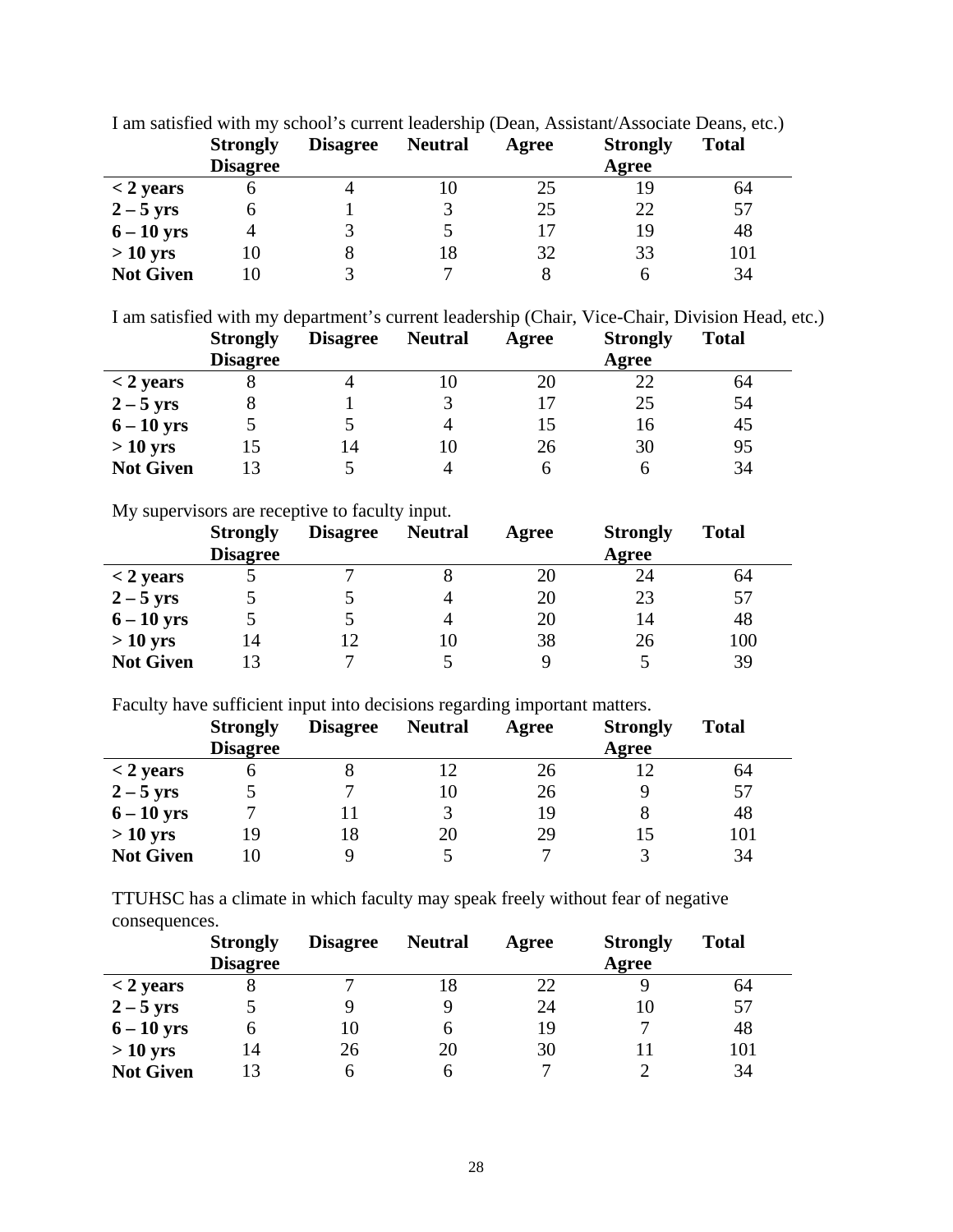|                  | <b>Strongly</b><br><b>Disagree</b> | <b>Disagree</b> | <b>Neutral</b> | Agree | <b>Strongly</b><br>Agree | <b>Total</b> |
|------------------|------------------------------------|-----------------|----------------|-------|--------------------------|--------------|
| $<$ 2 years      |                                    |                 |                | 30    |                          | 60           |
| $2-5$ yrs        |                                    |                 |                | 26    | 10                       | 55           |
| $6-10$ yrs       |                                    |                 |                | 21    | 16                       | 48           |
| $>10$ yrs        | 10                                 | 16              | 22             | 28    | 24                       | 100          |
| <b>Not Given</b> | Q                                  |                 |                | n     |                          | 34           |

I am valued for my teaching skills.

I am valued for my research skills.

|                  | <b>Strongly</b> | <b>Disagree</b> | <b>Neutral</b> | Agree | <b>Strongly</b> | <b>Total</b> |
|------------------|-----------------|-----------------|----------------|-------|-----------------|--------------|
|                  | <b>Disagree</b> |                 |                |       | Agree           |              |
| $<$ 2 years      |                 |                 |                | 18    |                 | 47           |
| $2-5$ yrs        |                 |                 |                | 18    | n               | 39           |
| $6-10$ yrs       |                 | 3               |                | 16    |                 | 37           |
| $>10$ yrs        | 13              | 16              | 18             | 19    |                 | 72           |
| <b>Not Given</b> |                 |                 |                |       |                 | 30           |

I am valued for my clinical skills.

|                  | <b>Strongly</b><br><b>Disagree</b> | <b>Disagree</b> | <b>Neutral</b> | Agree | <b>Strongly</b><br>Agree | <b>Total</b> |
|------------------|------------------------------------|-----------------|----------------|-------|--------------------------|--------------|
| $<$ 2 years      |                                    |                 |                | 26    |                          | 56           |
| $2-5$ yrs        |                                    |                 | h              | 21    |                          | 46           |
| $6-10$ yrs       |                                    |                 |                | 20    | −                        | 37           |
| $>10$ yrs        |                                    |                 |                | 24    | 22                       | 65           |
| <b>Not Given</b> |                                    |                 |                |       |                          | 26           |

I am satisfied with administrators' recognition of my accomplishments.

|                  | <b>Strongly</b> | <b>Disagree</b> | <b>Neutral</b> | Agree | <b>Strongly</b> | <b>Total</b> |
|------------------|-----------------|-----------------|----------------|-------|-----------------|--------------|
|                  | <b>Disagree</b> |                 |                |       | Agree           |              |
| $<$ 2 years      |                 |                 | 16.            | 24    |                 | 61           |
| $2-5$ yrs        | O               |                 | 10             | 20    |                 | 57           |
| $6-10$ yrs       |                 |                 |                | 17    |                 | 48           |
| $>10$ yrs        |                 | 22              | 18             | 24    | 20              | 101          |
| <b>Not Given</b> |                 |                 |                |       |                 | 33           |

I am satisfied with the ethnic/racial diversity at TTUHSC.

|                  | <b>Strongly</b> | <b>Disagree</b> | <b>Neutral</b> | Agree | <b>Strongly</b> | <b>Total</b> |
|------------------|-----------------|-----------------|----------------|-------|-----------------|--------------|
|                  | <b>Disagree</b> |                 |                |       | Agree           |              |
| $<$ 2 years      |                 |                 | 14             | 27    | 10              | 63           |
| $2-5$ yrs        |                 | O               |                | 26    | 13              | 56           |
| $6-10$ yrs       |                 | 6               |                | 20    | −               | 47           |
| $>10$ yrs        |                 | 21              | 31             | 32    | 16              | 101          |
| <b>Not Given</b> |                 |                 |                |       |                 | 34           |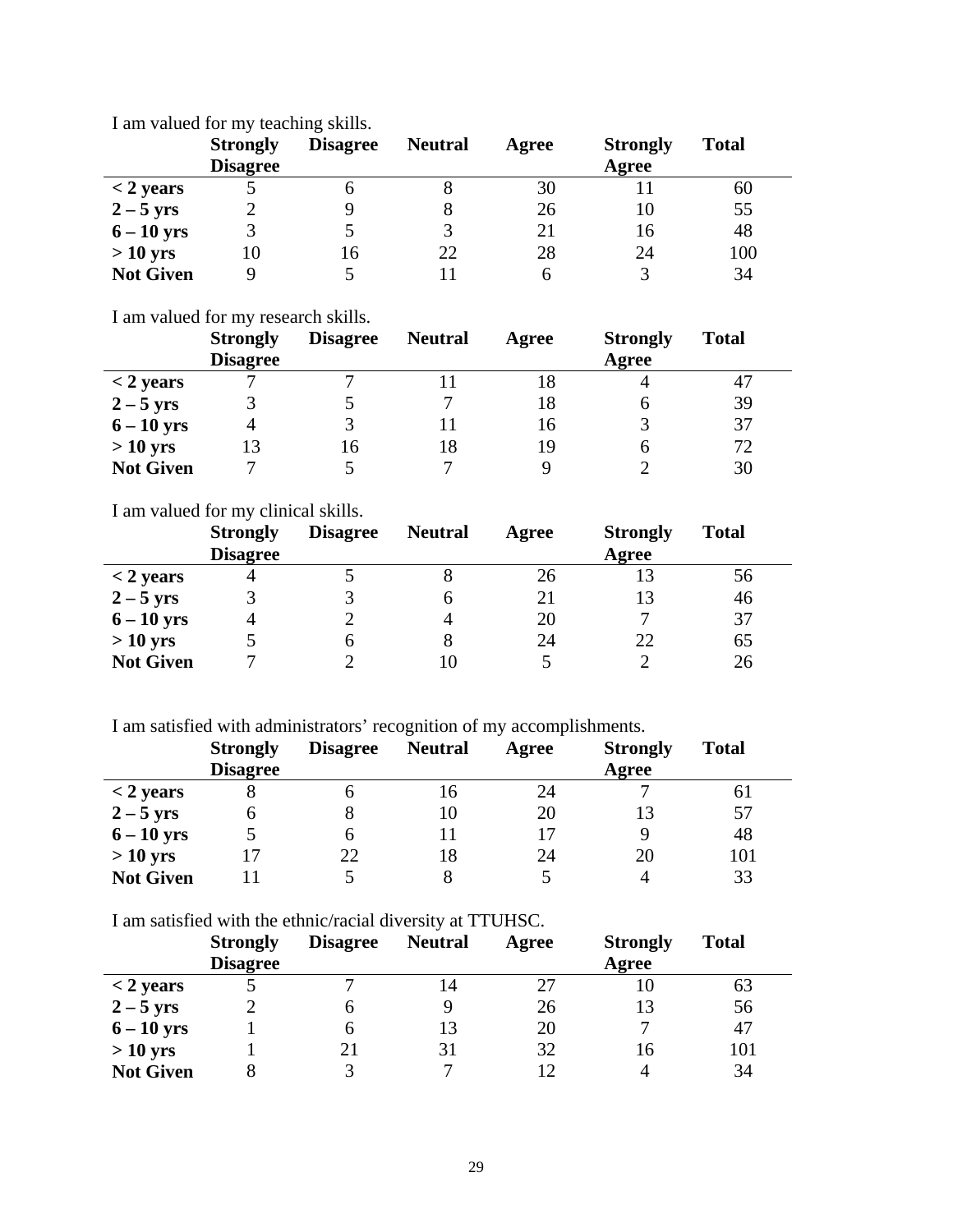|                  | <b>Strongly</b><br><b>Disagree</b> | <b>Disagree</b> | <b>Neutral</b> | Agree | <b>Strongly</b><br>Agree | <b>Total</b> |
|------------------|------------------------------------|-----------------|----------------|-------|--------------------------|--------------|
|                  |                                    |                 |                |       |                          |              |
| $<$ 2 years      |                                    | n               |                | 18    | 24                       | 62           |
| $2-5$ yrs        |                                    |                 |                | 30    |                          | 57           |
| $6-10$ yrs       |                                    | 4               |                | 18    |                          | 47           |
| $>10$ yrs        |                                    | 10              | 13             | 33    | 37                       | 97           |
| <b>Not Given</b> |                                    |                 |                | Q     |                          | 33           |

My department does a good job of recruiting women to join our faculty.

My department does a good job of recruiting minorities to join our faculty.

|                  | <b>Strongly</b> | <b>Disagree</b> | <b>Neutral</b> | Agree | <b>Strongly</b> | <b>Total</b> |
|------------------|-----------------|-----------------|----------------|-------|-----------------|--------------|
|                  | <b>Disagree</b> |                 |                |       | Agree           |              |
| $<$ 2 years      |                 |                 | 18             | 15    |                 | 62           |
| $2-5$ yrs        |                 |                 | 14             | 25    |                 | 57           |
| $6-10$ yrs       |                 |                 |                | 17    |                 | 48           |
| $>10$ yrs        | n               | 16              | 24             | 30    | 23              | 99           |
| <b>Not Given</b> |                 |                 |                | 10    |                 | 34           |

I do not feel discriminated against because of my gender.

|                  | <b>Strongly</b> | <b>Disagree</b> | <b>Neutral</b> | Agree | <b>Strongly</b> | <b>Total</b> |
|------------------|-----------------|-----------------|----------------|-------|-----------------|--------------|
|                  | <b>Disagree</b> |                 |                |       | Agree           |              |
| $<$ 2 years      |                 |                 |                | 23    | 30              | 63           |
| $2-5$ yrs        |                 |                 |                | 16    | 33              | 57           |
| $6 - 10$ yrs     |                 | 10              | 6              | 10    | 21              | 48           |
| $>10$ yrs        |                 |                 | 14             | 31    | 42              | 101          |
| <b>Not Given</b> |                 |                 |                | Q     |                 | 34           |

I do not feel discriminated against because of my race/ethnicity.

|                  | <b>Strongly</b> | <b>Disagree</b> | <b>Neutral</b> | Agree | <b>Strongly</b> | <b>Total</b> |
|------------------|-----------------|-----------------|----------------|-------|-----------------|--------------|
|                  | <b>Disagree</b> |                 |                |       | Agree           |              |
| $<$ 2 years      |                 |                 |                | 24    | 28              | 62           |
| $2-5$ yrs        |                 |                 |                |       | 33              | 55           |
| $6 - 10$ yrs     |                 |                 |                | 14    | 25              | 48           |
| $>10$ yrs        |                 |                 |                | 32    | 47              | 95           |
| <b>Not Given</b> |                 |                 |                |       |                 | 34           |

I do not feel discriminated against because of my sexual orientation.

|                  | <b>Strongly</b><br><b>Disagree</b> | <b>Disagree</b> | <b>Neutral</b> | Agree | <b>Strongly</b><br>Agree | <b>Total</b> |
|------------------|------------------------------------|-----------------|----------------|-------|--------------------------|--------------|
| $<$ 2 years      |                                    |                 |                | 20    | 27                       | 57           |
| $2-5$ yrs        |                                    |                 |                | 15    | 30                       | 49           |
| $6 - 10$ yrs     |                                    | 3               |                | 12    | 23                       | 44           |
| $>10$ yrs        |                                    |                 |                | 30    | 46                       | 87           |
| <b>Not Given</b> |                                    |                 |                |       | −                        | 29           |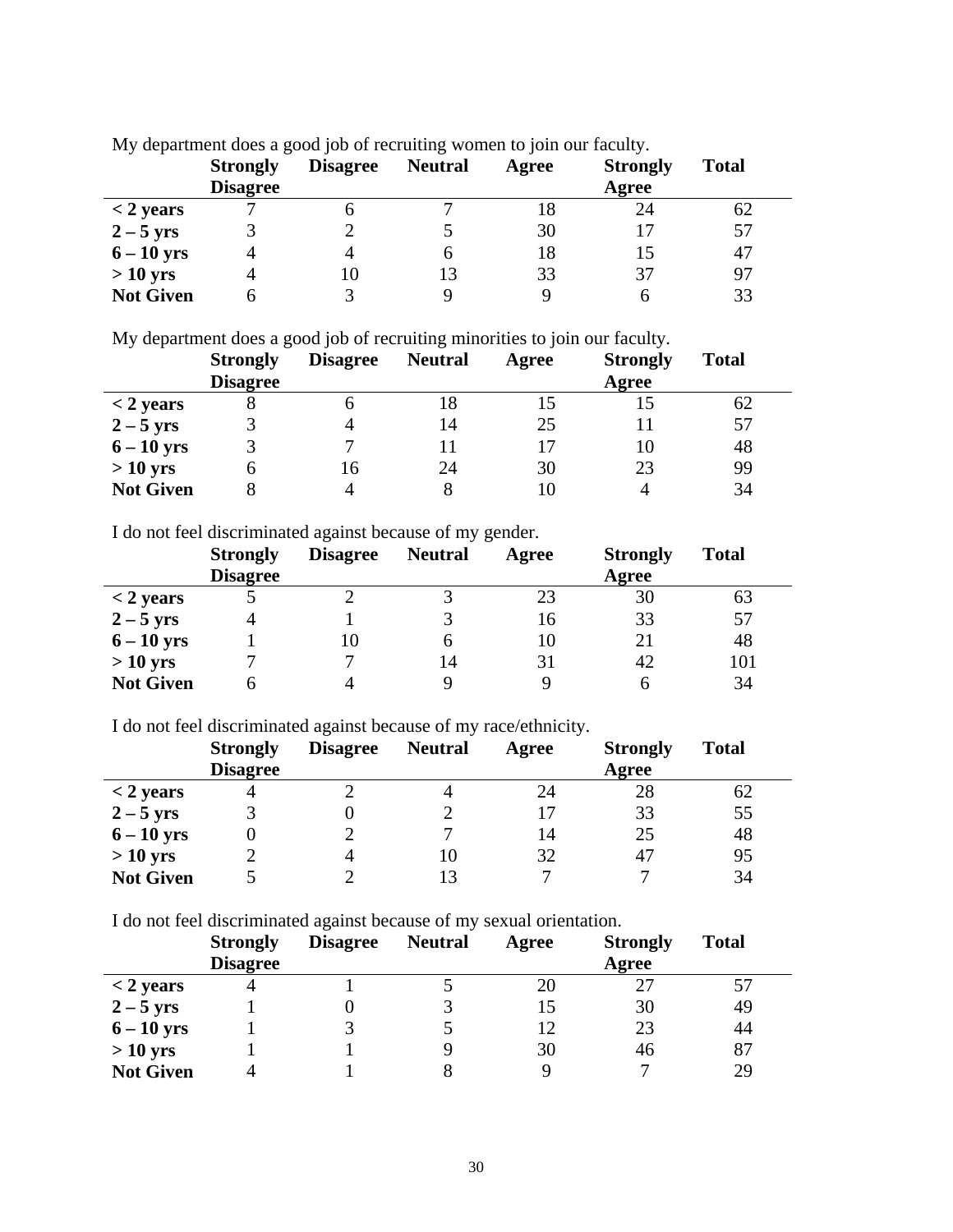|                  | <b>Strongly</b><br><b>Disagree</b> | <b>Disagree</b> | <b>Neutral</b> | Agree | <b>Strongly</b><br>Agree | <b>Total</b> |
|------------------|------------------------------------|-----------------|----------------|-------|--------------------------|--------------|
| $<$ 2 years      |                                    |                 |                | 263   | 28                       | 61           |
| $2-5$ yrs        |                                    |                 |                | 15    | 34                       | 55           |
| $6-10$ yrs       |                                    |                 |                | 13    | 25                       | 48           |
| $>10$ yrs        |                                    |                 | 16             | 30    | 46                       | 98           |
| <b>Not Given</b> |                                    |                 |                |       |                          | 32           |

I do not feel discriminated against because of my religion.

I do not feel discriminated against because of my age.

|                  | <b>Strongly</b> | <b>Disagree</b> | <b>Neutral</b> | Agree | <b>Strongly</b> | <b>Total</b> |
|------------------|-----------------|-----------------|----------------|-------|-----------------|--------------|
|                  | <b>Disagree</b> |                 |                |       | Agree           |              |
| $<$ 2 years      |                 |                 |                | 23    | 31              | 64           |
| $2 - 5$ yrs      |                 | 4               |                | 19    | 29              | 55           |
| $6-10$ yrs       |                 |                 |                | 18    | 23              | 48           |
| $>10$ yrs        |                 |                 |                | 29    | 45              | 100          |
| <b>Not Given</b> |                 |                 |                | l ()  |                 | 34           |

I do not feel discriminated against because of my disability status.

|                  | <b>Strongly</b><br><b>Disagree</b> | <b>Disagree</b> | <b>Neutral</b> | Agree | <b>Strongly</b><br>Agree | <b>Total</b> |
|------------------|------------------------------------|-----------------|----------------|-------|--------------------------|--------------|
| $<$ 2 years      |                                    |                 |                | 10    |                          | 33           |
| $2-5$ yrs        |                                    |                 |                | h     | 14                       | 24           |
| $6-10$ yrs       |                                    |                 |                | h     |                          | 20           |
| $>10$ yrs        |                                    |                 |                | 10    | 10                       | 26           |
| <b>Not Given</b> |                                    |                 |                |       |                          | 19           |

I do not feel discriminated against because of my military status.

|                  | <b>Strongly</b><br><b>Disagree</b> | <b>Disagree</b> | <b>Neutral</b> | Agree | <b>Strongly</b><br>Agree | <b>Total</b> |
|------------------|------------------------------------|-----------------|----------------|-------|--------------------------|--------------|
| $<$ 2 years      |                                    |                 |                |       |                          | 31           |
| $2-5$ yrs        |                                    |                 |                |       | 14                       | 27           |
| $6-10$ yrs       |                                    |                 |                |       |                          | 19           |
| $>10$ yrs        |                                    |                 |                |       | 14                       | 29           |
| <b>Not Given</b> |                                    |                 |                |       |                          | 19           |

The tenure processes are clearly defined.

|                  | <b>Strongly</b><br><b>Disagree</b> | <b>Disagree</b> | <b>Neutral</b> | Agree | <b>Strongly</b><br>Agree | <b>Total</b> |
|------------------|------------------------------------|-----------------|----------------|-------|--------------------------|--------------|
| $<$ 2 years      |                                    |                 |                | 21    |                          | 55           |
| $2-5$ yrs        |                                    | 14              | 10             | 16    |                          | 48           |
| $6-10$ yrs       |                                    |                 |                |       |                          | 41           |
| $>10$ yrs        |                                    | 23              |                | 35    |                          | 91           |
| <b>Not Given</b> |                                    | h               |                |       |                          | 34           |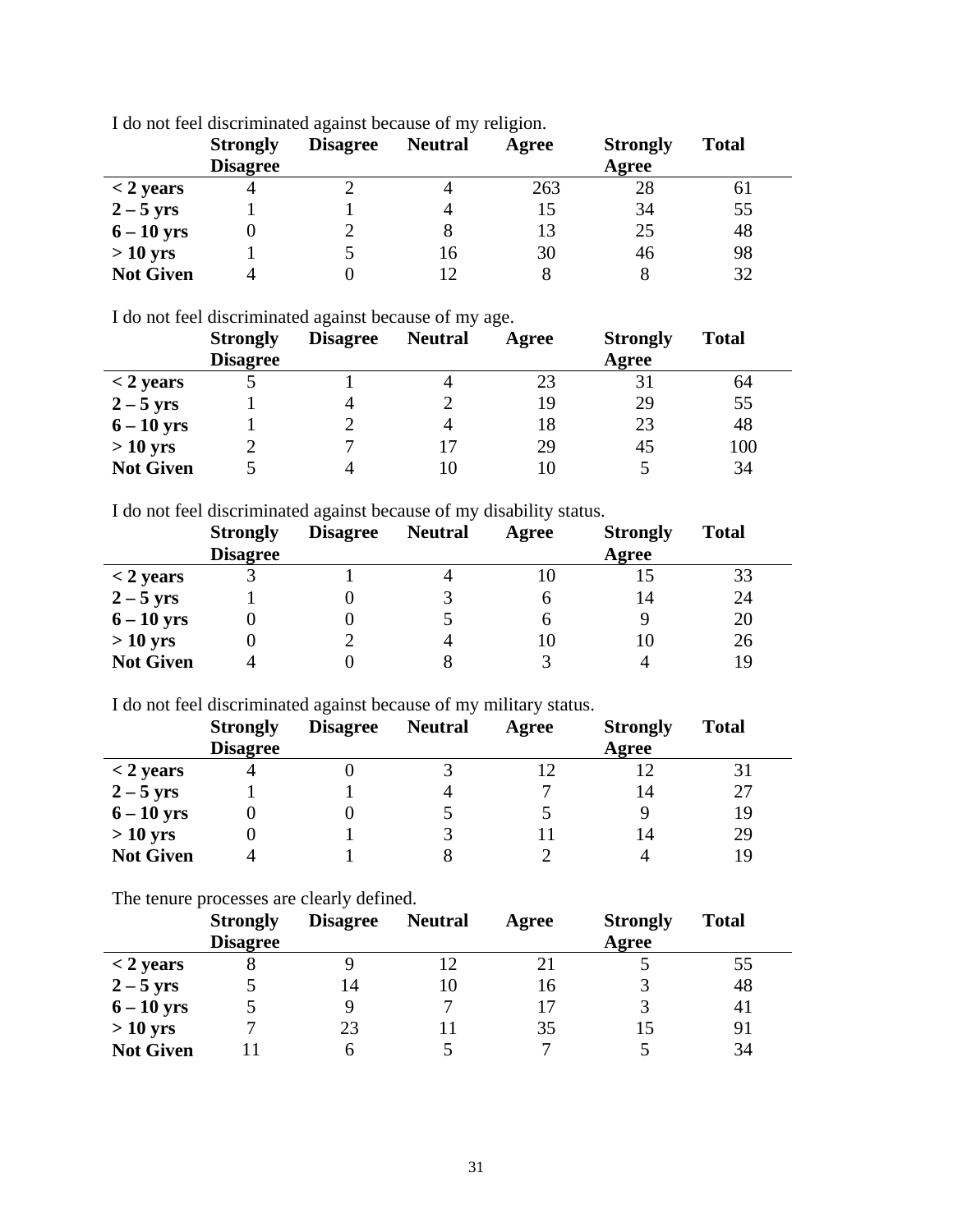|                  | <b>Strongly</b><br><b>Disagree</b> | <b>Disagree</b> | <b>Neutral</b> | Agree | <b>Strongly</b><br>Agree | <b>Total</b> |
|------------------|------------------------------------|-----------------|----------------|-------|--------------------------|--------------|
| $<$ 2 years      |                                    |                 |                | 18    |                          | 62           |
| $2-5$ yrs        | O                                  | 16              |                | 21    |                          | 54           |
| $6-10$ yrs       | n                                  | 10              |                | 17    |                          | 47           |
| $>10$ yrs        |                                    | 22              | 14             | 36    | 14                       | 95           |
| <b>Not Given</b> | Ю                                  |                 |                |       |                          | 34           |

The promotion processes are clearly defined.

The criteria used to reach tenure decisions are appropriate.

|                  | <b>Strongly</b><br><b>Disagree</b> | <b>Disagree</b> | <b>Neutral</b> | Agree | <b>Strongly</b><br>Agree | <b>Total</b> |
|------------------|------------------------------------|-----------------|----------------|-------|--------------------------|--------------|
| $<$ 2 years      |                                    |                 |                |       |                          | 54           |
| $2-5$ yrs        |                                    |                 |                | 15    |                          | 48           |
| $6-10$ yrs       | n                                  |                 | 12             | 19    |                          | 41           |
| $>10$ yrs        |                                    | 23              | 21             | 29    |                          | 94           |
| <b>Not Given</b> |                                    |                 |                |       |                          | 33           |

The criteria used to reach promotion decisions are appropriate.

|                  | <b>Strongly</b><br><b>Disagree</b> | <b>Disagree</b> | <b>Neutral</b> | Agree | <b>Strongly</b><br>Agree | <b>Total</b> |
|------------------|------------------------------------|-----------------|----------------|-------|--------------------------|--------------|
| $<$ 2 years      |                                    | −               | 30             | 15    |                          | 60           |
| $2-5$ yrs        |                                    | 16              | 13             | 16    |                          | 54           |
| $6-10$ yrs       |                                    |                 | 12             | 19    |                          | 47           |
| $>10$ yrs        | 13                                 | 21              | 23             | 30    |                          | 96           |
| <b>Not Given</b> | 12                                 |                 |                |       |                          | 33           |

Research expectations are appropriate for my position.

|                  | <b>Strongly</b><br><b>Disagree</b> | <b>Disagree</b> | <b>Neutral</b> | Agree | <b>Strongly</b><br>Agree | <b>Total</b> |
|------------------|------------------------------------|-----------------|----------------|-------|--------------------------|--------------|
| $<$ 2 years      |                                    | 13              |                | 29    |                          | 59           |
| $2-5$ yrs        |                                    |                 |                | 23    |                          | 48           |
| $6 - 10$ yrs     |                                    | 8               |                | 22    |                          | 46           |
| $>10$ yrs        | 10                                 | 14              | 16             | 41    |                          | 92           |
| <b>Not Given</b> |                                    |                 |                |       |                          | 33           |

Publishing expectations are appropriate for my position.

|                  | <b>Strongly</b><br><b>Disagree</b> | <b>Disagree</b> | <b>Neutral</b> | Agree | <b>Strongly</b><br>Agree | <b>Total</b> |
|------------------|------------------------------------|-----------------|----------------|-------|--------------------------|--------------|
| $<$ 2 years      |                                    |                 |                | 28    |                          | 60           |
| $2-5$ yrs        |                                    |                 |                | 25    |                          | 52           |
| $6-10$ yrs       |                                    |                 |                | 24    |                          | 48           |
| $>10$ yrs        |                                    | 10              | 19             | 47    |                          | 97           |
| <b>Not Given</b> |                                    |                 |                |       |                          | 33           |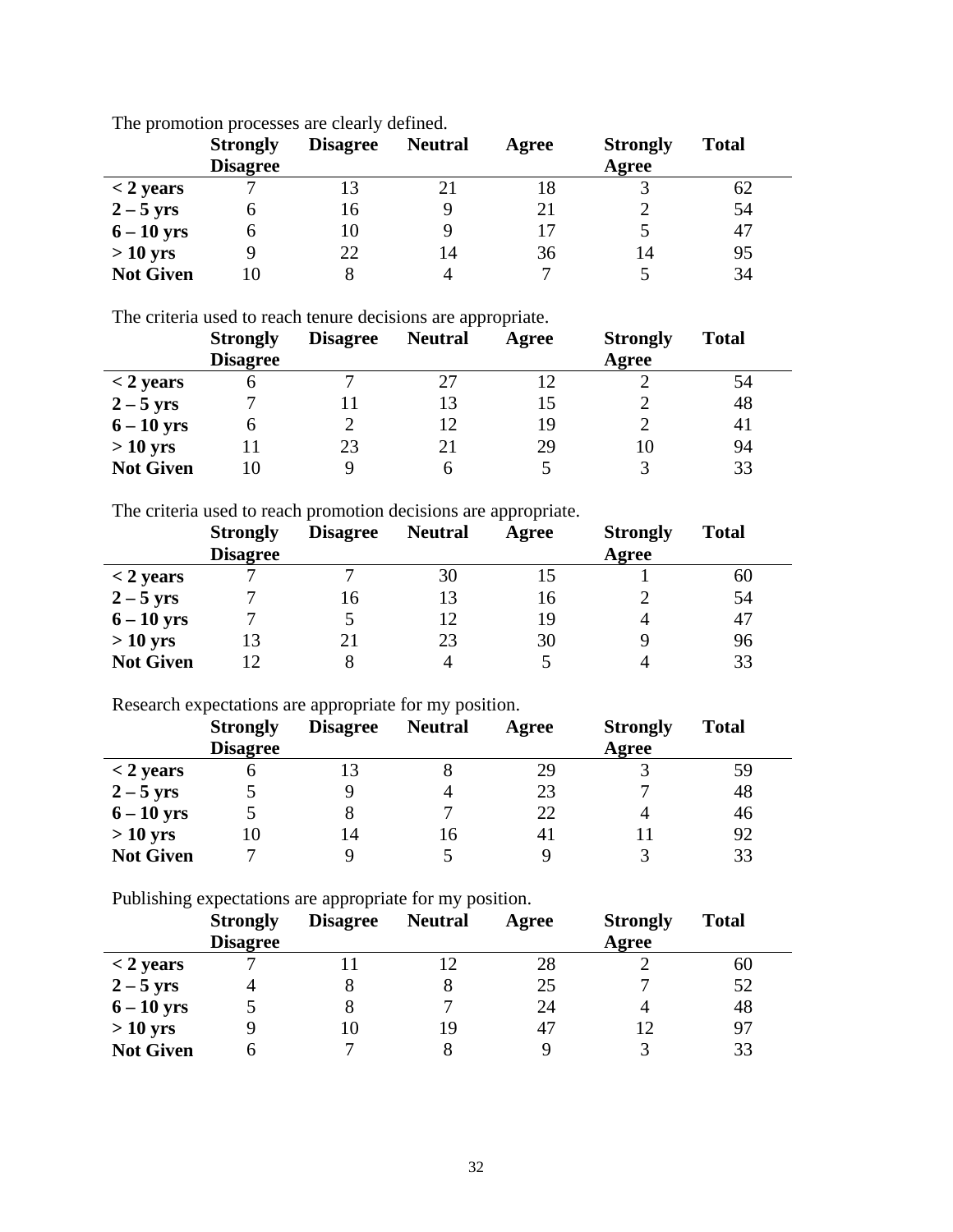|                  | <b>Strongly</b><br><b>Disagree</b> | <b>Disagree</b> | <b>Neutral</b> | Agree | <b>Strongly</b><br>Agree | <b>Total</b> |
|------------------|------------------------------------|-----------------|----------------|-------|--------------------------|--------------|
| $<$ 2 years      | o                                  |                 |                | 34    |                          | 60           |
| $2-5$ yrs        |                                    |                 |                | 27    |                          | 53           |
| $6-10$ yrs       | n                                  |                 |                | 27    |                          | 48           |
| $>10$ yrs        |                                    |                 | 19             | 43    | 16                       | 97           |
| <b>Not Given</b> |                                    |                 |                | 10    |                          | 34           |

The amount of committee work that I do is appropriate for my position.

My teaching load is appropriate for my position.

|                  | <b>Strongly</b> | <b>Disagree</b> | <b>Neutral</b> | Agree | <b>Strongly</b> | <b>Total</b> |
|------------------|-----------------|-----------------|----------------|-------|-----------------|--------------|
|                  | <b>Disagree</b> |                 |                |       | Agree           |              |
| $<$ 2 years      |                 |                 |                | 36    |                 | 60           |
| $2-5$ yrs        |                 |                 |                | 29    |                 | 54           |
| $6-10$ yrs       |                 |                 |                | 21    |                 | 48           |
| $>10$ yrs        |                 |                 | 14             | 55    |                 | 101          |
| <b>Not Given</b> |                 |                 |                | 12    |                 | 34           |

My clinical work load is appropriate for my position.

|                  | <b>Strongly</b><br><b>Disagree</b> | <b>Disagree</b> | <b>Neutral</b> | Agree | <b>Strongly</b><br>Agree | <b>Total</b> |
|------------------|------------------------------------|-----------------|----------------|-------|--------------------------|--------------|
| $<$ 2 years      |                                    |                 |                | 30    |                          | 55           |
| $2-5$ yrs        |                                    |                 |                | 25    |                          | 47           |
| $6 - 10$ yrs     |                                    |                 |                | 17    |                          | 34           |
| $>10$ yrs        |                                    |                 |                | 30    |                          | 63           |
| <b>Not Given</b> |                                    |                 |                |       |                          | 25           |

#### Overall, I am satisfied with my position at TTUHSC.

|                  | <b>Strongly</b><br><b>Disagree</b> | <b>Disagree</b> | <b>Neutral</b> | Agree | <b>Strongly</b><br>Agree | <b>Total</b> |
|------------------|------------------------------------|-----------------|----------------|-------|--------------------------|--------------|
| $<$ 2 years      |                                    |                 |                | 28    |                          | 64           |
| $2-5$ yrs        |                                    |                 |                | 28    |                          | 57           |
| $6 - 10$ yrs     |                                    |                 |                | 25    |                          | 48           |
| $>10$ yrs        |                                    |                 |                | 45    |                          | 101          |
| <b>Not Given</b> |                                    | 3               |                | 10    |                          | 34           |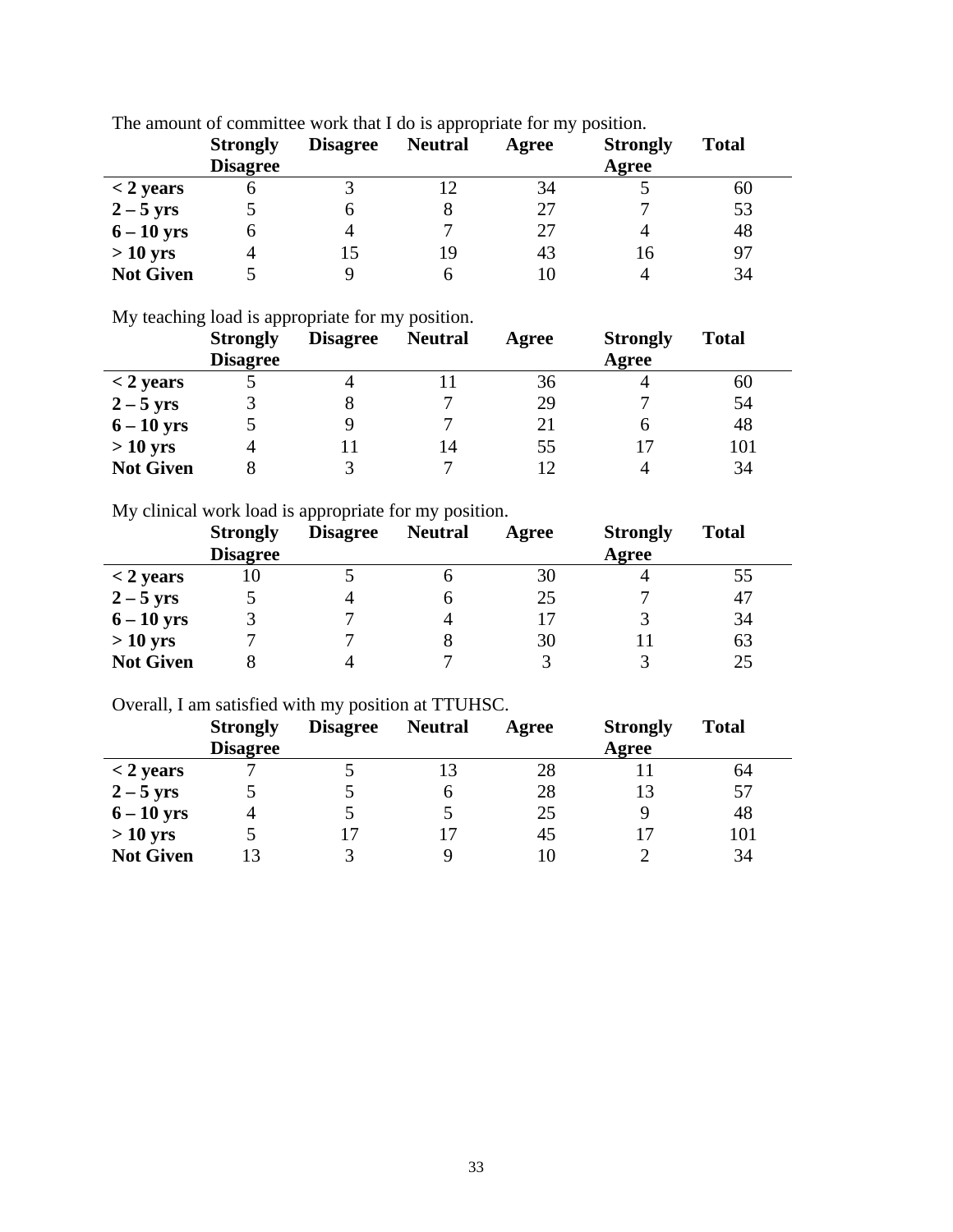# Appendix C – Frequencies by Gender

|                  | <b>Strongly</b><br><b>Disagree</b> | T alli saustied with ciencal/secretarial assistance that is available to me.<br><b>Disagree</b> | <b>Neutral</b> | Agree | <b>Strongly</b><br>Agree | Total |
|------------------|------------------------------------|-------------------------------------------------------------------------------------------------|----------------|-------|--------------------------|-------|
| <b>Female</b>    |                                    | 14                                                                                              |                | 43    | 50                       | 130   |
| <b>Male</b>      | 4                                  | 27                                                                                              |                | 38    | 54                       | 138   |
| <b>Not Given</b> |                                    |                                                                                                 |                |       |                          | 31    |

I am satisfied with clerical/secretarial assistance that is available to me.

I am satisfied with office equipment and supplies that are available to me.

|                  | <b>Strongly</b> | <b>Disagree</b> | <b>Neutral</b> | Agree | <b>Strongly</b> | <b>Total</b> |
|------------------|-----------------|-----------------|----------------|-------|-----------------|--------------|
|                  | <b>Disagree</b> |                 |                |       | Agree           |              |
| <b>Female</b>    |                 | 20              |                | 56    | 4               | 134          |
| <b>Male</b>      |                 |                 |                | 58    | 48              | 137          |
| <b>Not Given</b> |                 |                 |                |       |                 | 31           |

I am satisfied with library resources that are available to me.

|                  | <b>Strongly</b> | <b>Disagree</b> | <b>Neutral</b> | Agree | <b>Strongly</b> | <b>Total</b> |
|------------------|-----------------|-----------------|----------------|-------|-----------------|--------------|
|                  | <b>Disagree</b> |                 |                |       | Agree           |              |
| <b>Female</b>    |                 |                 |                | 45    | 44              | 133          |
| <b>Male</b>      | ، 4             | 29              | 14             | 38    | 4 <sub>1</sub>  | 136          |
| <b>Not Given</b> |                 |                 |                |       |                 | 31           |

I am satisfied with support from Information Technology that is available to me.

|                  | <b>Strongly</b> | <b>Disagree</b> | <b>Neutral</b> | Agree | <b>Strongly</b> | <b>Total</b> |
|------------------|-----------------|-----------------|----------------|-------|-----------------|--------------|
|                  | <b>Disagree</b> |                 |                |       | Agree           |              |
| <b>Female</b>    |                 | ۱ð              |                | 46    | 38              | 134          |
| <b>Male</b>      |                 |                 | 24             | 53    | 35              | 137          |
| <b>Not Given</b> |                 |                 |                |       |                 | 31           |

I am satisfied with training and other resources to improve my teaching skills that are available to me.

|                  | <b>Strongly</b> | <b>Disagree</b> | <b>Neutral</b> | Agree | <b>Strongly</b> | <b>Total</b> |
|------------------|-----------------|-----------------|----------------|-------|-----------------|--------------|
|                  | <b>Disagree</b> |                 |                |       | Agree           |              |
| <b>Female</b>    |                 | 25              | 25             | 44    | 25              | 32           |
| <b>Male</b>      |                 | 23              | 23             | 55    | 26              | 136          |
| <b>Not Given</b> |                 | ┍               |                |       |                 |              |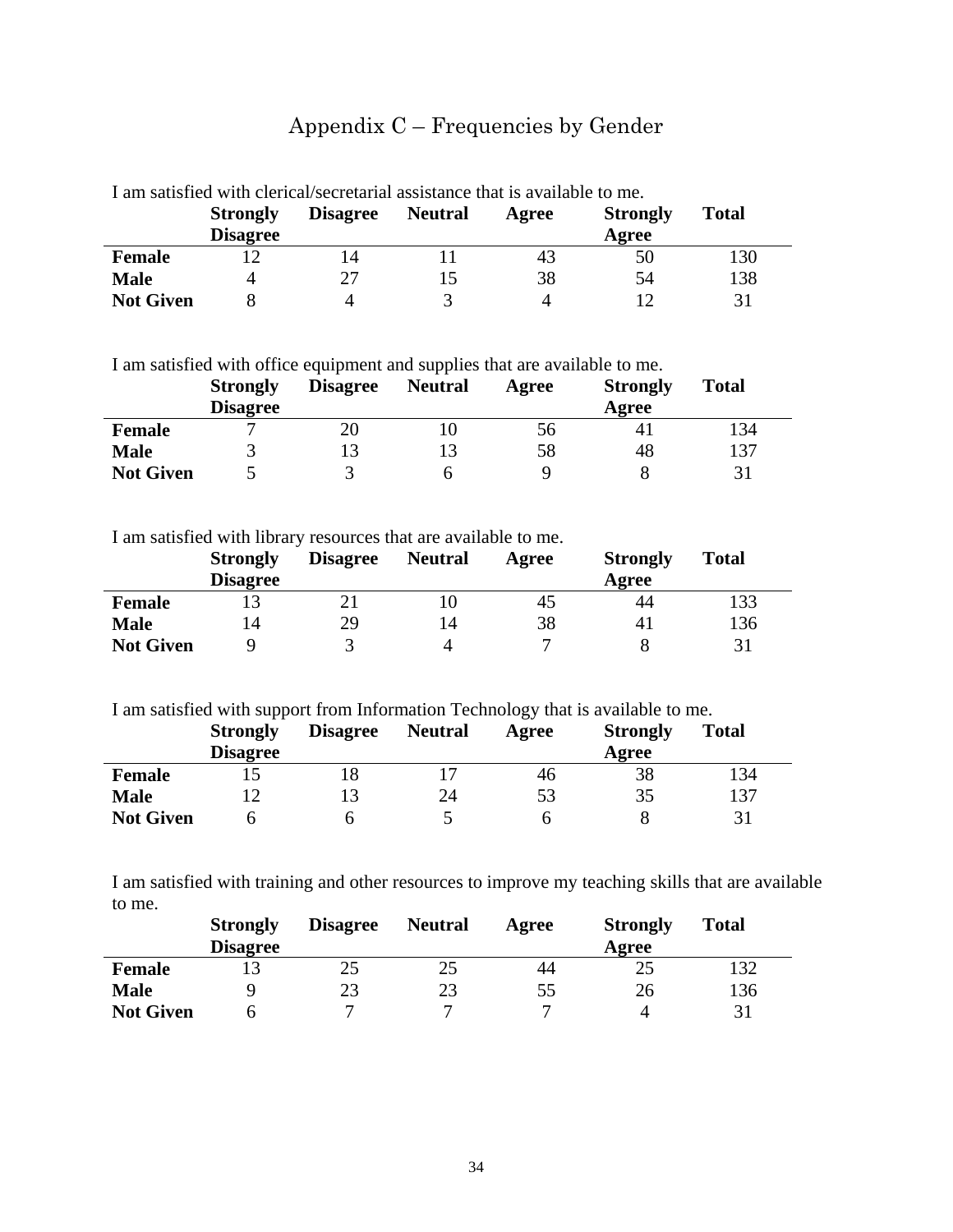I am satisfied with office space that is available to me.

|                  | <b>Strongly</b><br><b>Disagree</b> | <b>Disagree</b> | <b>Neutral</b> | Agree | <b>Strongly</b><br>Agree | <b>Total</b> |
|------------------|------------------------------------|-----------------|----------------|-------|--------------------------|--------------|
| <b>Female</b>    |                                    |                 |                | 40    | 54                       | 130          |
| <b>Male</b>      | ГU                                 |                 | 20             | 48    | 44                       | 138          |
| <b>Not Given</b> |                                    |                 |                |       |                          | 31           |

I am satisfied with the laboratory/research space that is available to me.

|                  | <b>Strongly</b> | <b>Disagree</b> | <b>Neutral</b> | Agree | <b>Strongly</b> | <b>Total</b> |
|------------------|-----------------|-----------------|----------------|-------|-----------------|--------------|
|                  | <b>Disagree</b> |                 |                |       | Agree           |              |
| <b>Female</b>    |                 |                 |                | 24    |                 | 81           |
| <b>Male</b>      |                 |                 |                | 23    |                 | 91           |
| <b>Not Given</b> |                 |                 |                |       |                 |              |

I am satisfied with the facilities for using teaching technology in the classrooms that are available to me.

|                  | <b>Strongly</b> | <b>Disagree</b> | <b>Neutral</b> | Agree | <b>Strongly</b> | <b>Total</b> |
|------------------|-----------------|-----------------|----------------|-------|-----------------|--------------|
|                  | <b>Disagree</b> |                 |                |       | Agree           |              |
| <b>Female</b>    |                 | 1 Q             | 24             | 40    | 32              | 125          |
| <b>Male</b>      |                 |                 | 16             | 50    | 37              | 133          |
| <b>Not Given</b> |                 |                 |                |       |                 |              |

I am satisfied with the physical upkeep of campus buildings and grounds

|                  | <b>Strongly</b> | <b>Disagree</b> | <b>Neutral</b> | Agree | <b>Strongly</b> | <b>Total</b> |
|------------------|-----------------|-----------------|----------------|-------|-----------------|--------------|
|                  | <b>Disagree</b> |                 |                |       | Agree           |              |
| <b>Female</b>    |                 |                 |                | 53    | 46              | 131          |
| <b>Male</b>      |                 |                 |                | 59    | 44              | 138          |
| <b>Not Given</b> |                 |                 |                |       |                 |              |

I am satisfied with the safety and security of my campus.

|                  | <b>Strongly</b> | <b>Disagree</b> | <b>Neutral</b> | Agree | <b>Strongly</b> | <b>Total</b> |
|------------------|-----------------|-----------------|----------------|-------|-----------------|--------------|
|                  | <b>Disagree</b> |                 |                |       | Agree           |              |
| <b>Female</b>    |                 |                 | 4              |       | 48              | 132          |
| <b>Male</b>      |                 |                 | 4              | 55    | 54              | 138          |
| <b>Not Given</b> |                 |                 |                |       |                 | 31           |

I am satisfied with my salary.

|                  | <b>Strongly</b> | <b>Disagree</b> | <b>Neutral</b> | Agree | <b>Strongly</b> | <b>Total</b> |
|------------------|-----------------|-----------------|----------------|-------|-----------------|--------------|
|                  | <b>Disagree</b> |                 |                |       | Agree           |              |
| <b>Female</b>    |                 |                 |                | 60    |                 | 135          |
| <b>Male</b>      | 26              | າາ              | 28             | 42    |                 | 136          |
| <b>Not Given</b> |                 |                 |                |       |                 | 31           |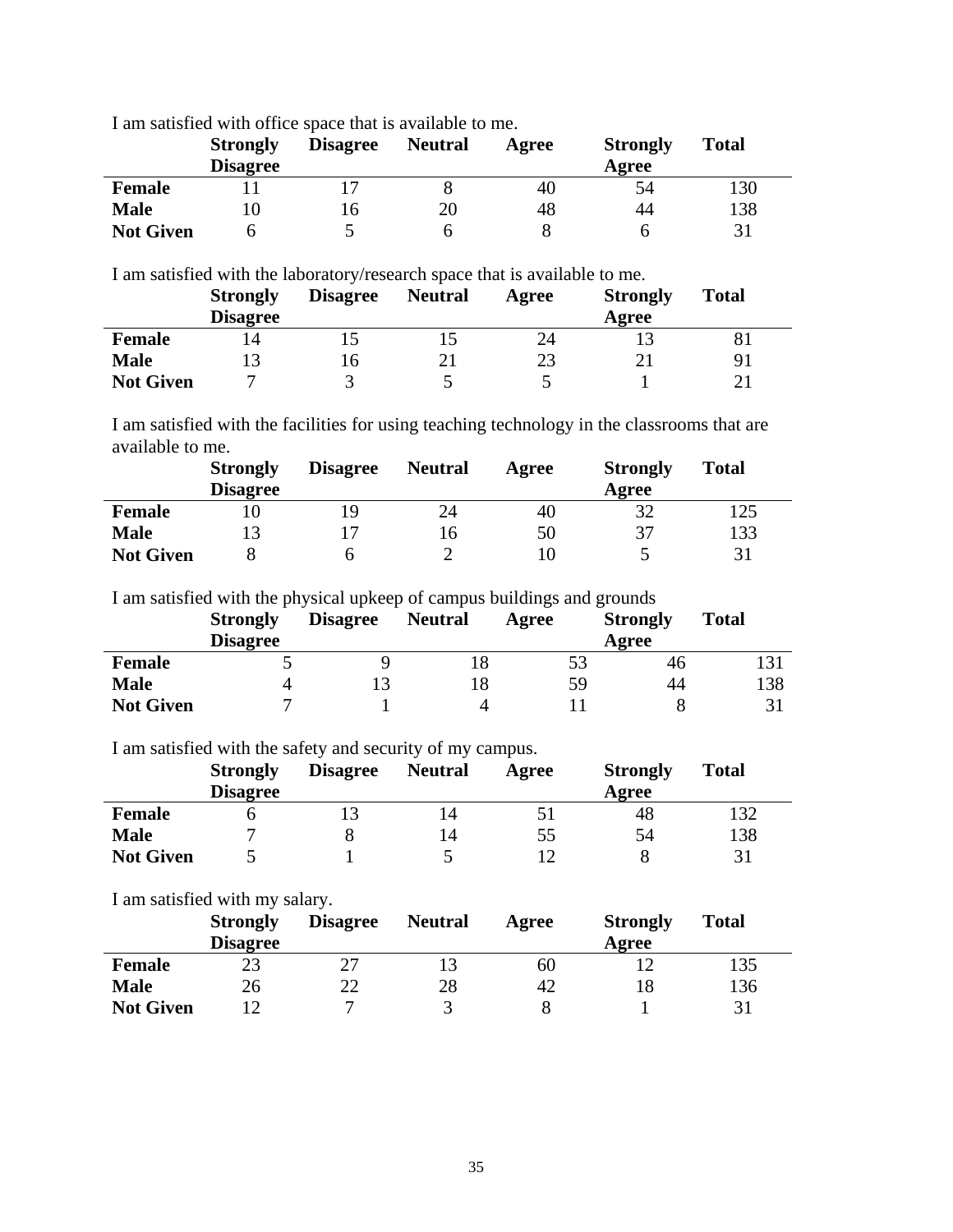I am satisfied with my health benefits.

|                  | <b>Strongly</b><br><b>Disagree</b> | <b>Disagree</b> | <b>Neutral</b> | Agree | <b>Strongly</b><br>Agree | <b>Total</b> |
|------------------|------------------------------------|-----------------|----------------|-------|--------------------------|--------------|
| <b>Female</b>    |                                    | I N             |                | 68    | 30                       | 135          |
| <b>Male</b>      |                                    | 23              | 20             | 57    | 24                       | 136          |
| <b>Not Given</b> |                                    | Δ               |                |       |                          | 31           |

I am satisfied with my retirement benefits.

|                  | <b>Strongly</b> | <b>Disagree</b> | <b>Neutral</b> | Agree | <b>Strongly</b> | <b>Total</b> |
|------------------|-----------------|-----------------|----------------|-------|-----------------|--------------|
|                  | <b>Disagree</b> |                 |                |       | Agree           |              |
| <b>Female</b>    |                 |                 |                | 78    | 26              | 135          |
| <b>Male</b>      |                 |                 |                | 63    | 34              | 136          |
| <b>Not Given</b> |                 |                 |                |       |                 | 31           |

I am satisfied with the current institutional leadership (President and Vice Presidents)

|                  | <b>Strongly</b> | <b>Disagree</b> | <b>Neutral</b> | Agree | <b>Strongly</b> | <b>Total</b> |
|------------------|-----------------|-----------------|----------------|-------|-----------------|--------------|
|                  | <b>Disagree</b> |                 |                |       | Agree           |              |
| <b>Female</b>    |                 |                 |                | 58    | 24              | 134          |
| <b>Male</b>      |                 |                 | 33             | 54    |                 | 138          |
| <b>Not Given</b> |                 |                 |                |       |                 | 28           |

I am satisfied with my school's current leadership (Dean, Assistant/Associate Deans, etc.)

|                  | <b>Strongly</b> | <b>Disagree</b> | <b>Neutral</b> | Agree | <b>Strongly</b> | <b>Total</b> |
|------------------|-----------------|-----------------|----------------|-------|-----------------|--------------|
|                  | <b>Disagree</b> |                 |                |       | Agree           |              |
| <b>Female</b>    |                 |                 |                | 54    | 49              | 135          |
| <b>Male</b>      |                 |                 | 1 Q            | 50    | 44              | 138          |
| <b>Not Given</b> |                 |                 |                |       |                 | 31           |

I am satisfied with my department's current leadership (Chair, Vice-Chair, Division Head, etc.)

|                  | <b>Strongly</b> | <b>Disagree</b> | <b>Neutral</b> | Agree | <b>Strongly</b> | <b>Total</b> |
|------------------|-----------------|-----------------|----------------|-------|-----------------|--------------|
|                  | <b>Disagree</b> |                 |                |       | Agree           |              |
| <b>Female</b>    | <sub>Q</sub>    |                 |                | 38    | 47              | 129          |
| <b>Male</b>      | . ი             |                 |                | 43    | 45              | 132          |
| <b>Not Given</b> | ι4              |                 |                |       |                 |              |

My supervisors are receptive to faculty input.

|                  | <b>Strongly</b> | <b>Disagree</b> | <b>Neutral</b> | Agree | <b>Strongly</b> | <b>Total</b> |
|------------------|-----------------|-----------------|----------------|-------|-----------------|--------------|
|                  | <b>Disagree</b> |                 |                |       | Agree           |              |
| <b>Female</b>    |                 |                 |                | 44    |                 | 134          |
| <b>Male</b>      |                 |                 |                | 56    | 36              | 138          |
| <b>Not Given</b> | 14              |                 |                |       |                 | 36           |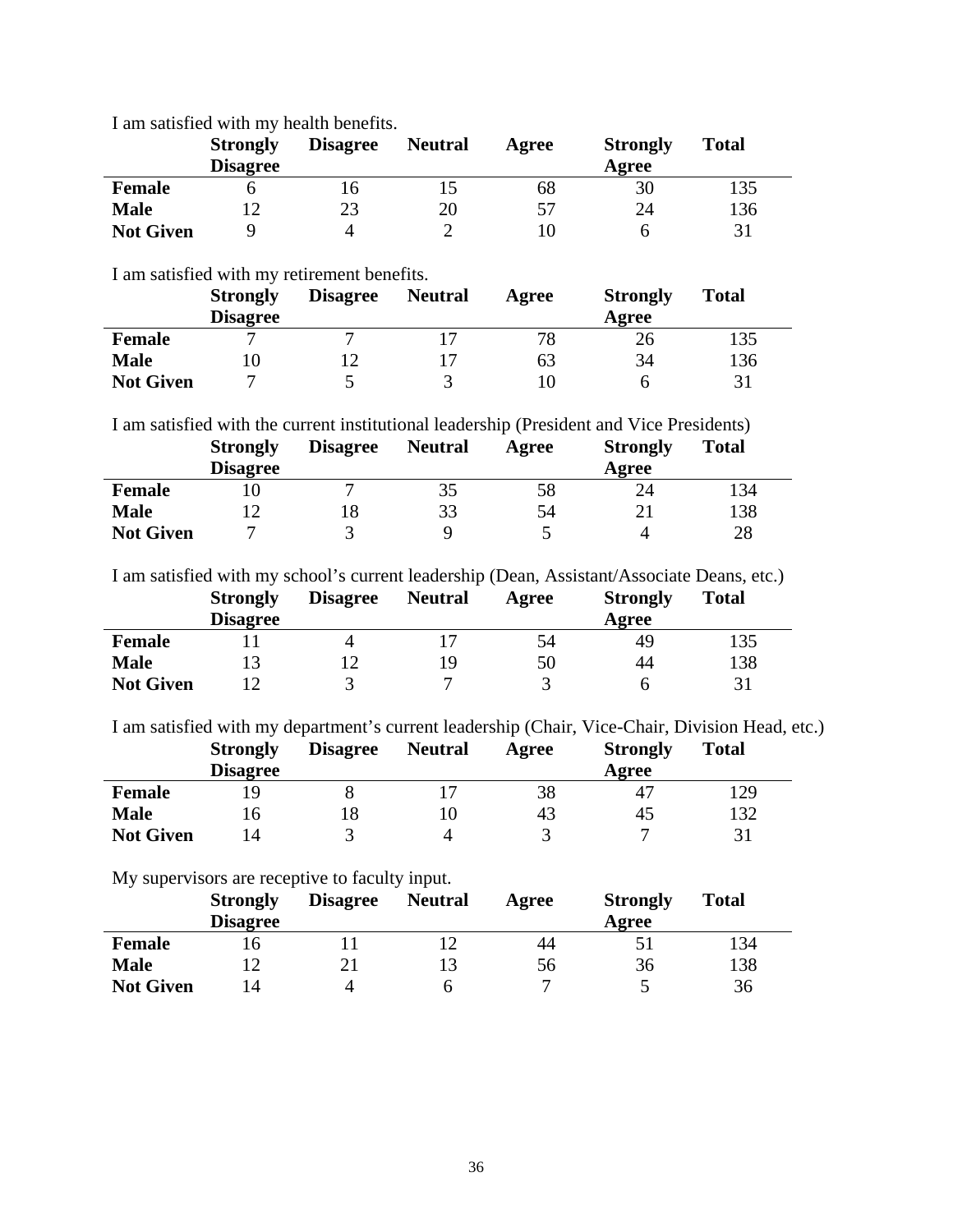|                  | <b>Strongly</b><br><b>Disagree</b> | <b>Disagree</b> | <b>Neutral</b> | Agree | <b>Strongly</b><br>Agree | <b>Total</b> |
|------------------|------------------------------------|-----------------|----------------|-------|--------------------------|--------------|
| <b>Female</b>    | <b>Q</b>                           |                 |                | 49    |                          | 135          |
| <b>Male</b>      |                                    | 28              |                | 54    | 22                       | 138          |
| <b>Not Given</b> |                                    |                 |                |       |                          | 31           |

Faculty have sufficient input into decisions regarding important matters.

TTUHSC has a climate in which faculty may speak freely without fear of negative consequences.

|                  | <b>Strongly</b><br><b>Disagree</b> | <b>Disagree</b> | <b>Neutral</b> | Agree | <b>Strongly</b><br>Agree | <b>Total</b> |
|------------------|------------------------------------|-----------------|----------------|-------|--------------------------|--------------|
| <b>Female</b>    |                                    | 26              |                | 43    |                          | 135          |
| <b>Male</b>      |                                    | 25              | 25             | 55    |                          | 138          |
| <b>Not Given</b> |                                    |                 |                |       |                          | 31           |

#### I am valued for my teaching skills.

|                  | <b>Strongly</b> | <b>Disagree</b> | <b>Neutral</b> | Agree | <b>Strongly</b> | <b>Total</b> |
|------------------|-----------------|-----------------|----------------|-------|-----------------|--------------|
|                  | <b>Disagree</b> |                 |                |       | Agree           |              |
| <b>Female</b>    |                 | 20              |                | 56    |                 | 128          |
| <b>Male</b>      |                 |                 |                | 49    | 33              | 138          |
| <b>Not Given</b> |                 | ப               |                |       |                 | 31           |

I am valued for my research skills.

|                  | <b>Strongly</b> | <b>Disagree</b> | <b>Neutral</b> | Agree | <b>Strongly</b> | <b>Total</b> |
|------------------|-----------------|-----------------|----------------|-------|-----------------|--------------|
|                  | <b>Disagree</b> |                 |                |       | Agree           |              |
| <b>Female</b>    |                 |                 | 26             | 35    | ┍               | 90           |
| <b>Male</b>      |                 | 25              | 22             | 39    |                 |              |
| <b>Not Given</b> |                 |                 |                |       |                 | 24           |

I am valued for my clinical skills.

|                  | <b>Strongly</b> | <b>Disagree</b> | <b>Neutral</b> | Agree | <b>Strongly</b> | <b>Total</b> |
|------------------|-----------------|-----------------|----------------|-------|-----------------|--------------|
|                  | <b>Disagree</b> |                 |                |       | Agree           |              |
| <b>Female</b>    |                 |                 |                | 43    | 28              | 105          |
| <b>Male</b>      |                 |                 |                | 48    | 26              | 101          |
| <b>Not Given</b> |                 |                 |                |       |                 | 24           |

I am satisfied with administrators' recognition of my accomplishments.

|                  | <b>Strongly</b> | <b>Disagree</b> | <b>Neutral</b> | Agree          | <b>Strongly</b> | <b>Total</b> |
|------------------|-----------------|-----------------|----------------|----------------|-----------------|--------------|
|                  | <b>Disagree</b> |                 |                |                | Agree           |              |
| <b>Female</b>    |                 |                 |                | 4 <sub>1</sub> | 24              | 132          |
| <b>Male</b>      | 19              | 24              | 25             | 45             | 25              | 138          |
| <b>Not Given</b> |                 | 4               |                |                |                 | 30           |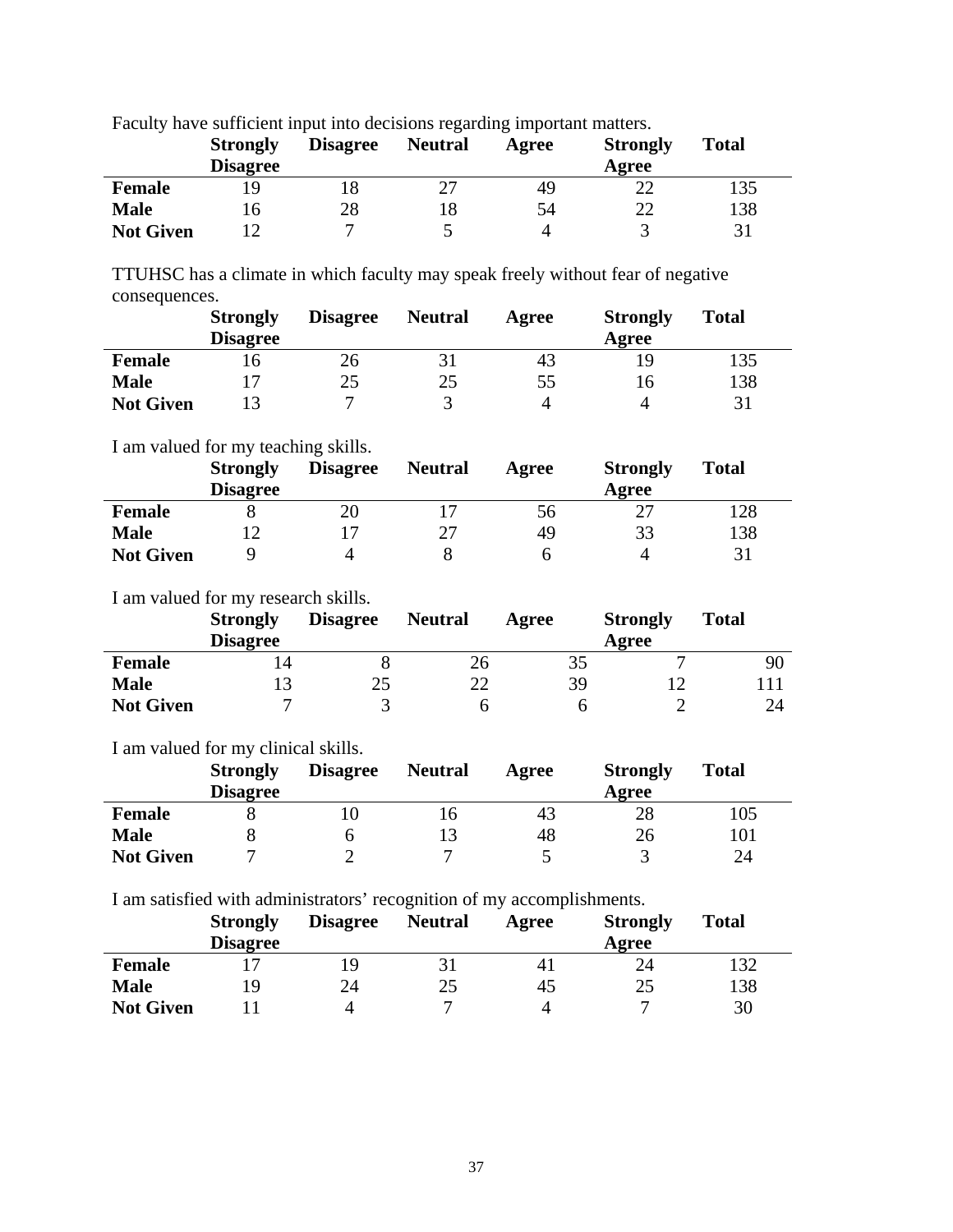I am satisfied with the ethnic/racial diversity at TTUHSC.

|                  | <b>Strongly</b><br><b>Disagree</b> | <b>Disagree</b> | <b>Neutral</b> | Agree | <b>Strongly</b><br>Agree | <b>Total</b> |
|------------------|------------------------------------|-----------------|----------------|-------|--------------------------|--------------|
| <b>Female</b>    |                                    | 26              | 29             | 55    |                          | 134          |
| <b>Male</b>      |                                    | 14              | 39             | 52    | 29                       | 136          |
| <b>Not Given</b> |                                    |                 |                |       |                          | 31           |

My department does a good job of recruiting women to join our faculty.

|                  | <b>Strongly</b> | <b>Disagree</b> | <b>Neutral</b> | Agree | <b>Strongly</b> | <b>Total</b> |
|------------------|-----------------|-----------------|----------------|-------|-----------------|--------------|
|                  | <b>Disagree</b> |                 |                |       | Agree           |              |
| <b>Female</b>    |                 |                 |                | 47    | 4               | 129          |
| <b>Male</b>      |                 |                 | 20             | 54    | 45              | 137          |
| <b>Not Given</b> |                 |                 |                |       |                 | 30           |

My department does a good job of recruiting minorities to join our faculty.

|                  | <b>Strongly</b><br><b>Disagree</b> | <b>Disagree</b> | <b>Neutral</b> | Agree | <b>Strongly</b><br>Agree | <b>Total</b> |
|------------------|------------------------------------|-----------------|----------------|-------|--------------------------|--------------|
| <b>Female</b>    |                                    | 20              | 33             | 38    | 28                       | 132          |
| <b>Male</b>      |                                    |                 | 33             |       |                          | 137          |
| <b>Not Given</b> |                                    |                 |                |       |                          | 31           |

I do not feel discriminated against because of my gender.

|                  | <b>Strongly</b><br><b>Disagree</b> | <b>Disagree</b> | <b>Neutral</b> | Agree | <b>Strongly</b><br>Agree | <b>Total</b> |
|------------------|------------------------------------|-----------------|----------------|-------|--------------------------|--------------|
| <b>Female</b>    | $\overline{4}$                     |                 | ιo             | 38    | 50                       | 135          |
| <b>Male</b>      |                                    |                 |                | 44    |                          | 137          |
| <b>Not Given</b> |                                    |                 |                |       |                          | 31           |

I do not feel discriminated against because of my race/ethnicity.

|                  | <b>Strongly</b> | <b>Disagree</b> | <b>Neutral</b> | Agree | <b>Strongly</b> | <b>Total</b> |
|------------------|-----------------|-----------------|----------------|-------|-----------------|--------------|
|                  | <b>Disagree</b> |                 |                |       | Agree           |              |
| <b>Female</b>    |                 |                 |                | 4     | 58              | .26          |
| <b>Male</b>      |                 |                 | . ი            | 4.    | 72              | 137          |
| <b>Not Given</b> |                 |                 |                |       |                 |              |

I do not feel discriminated against because of my sexual orientation.

|                  | <b>Strongly</b> | <b>Disagree</b> | <b>Neutral</b> | Agree | <b>Strongly</b> | Total |
|------------------|-----------------|-----------------|----------------|-------|-----------------|-------|
|                  | <b>Disagree</b> |                 |                |       | Agree           |       |
| <b>Female</b>    |                 |                 | I O            | 36    |                 | .16   |
| <b>Male</b>      |                 |                 |                | 42    | 68              | 123   |
| <b>Not Given</b> | 4               |                 |                |       |                 | 27    |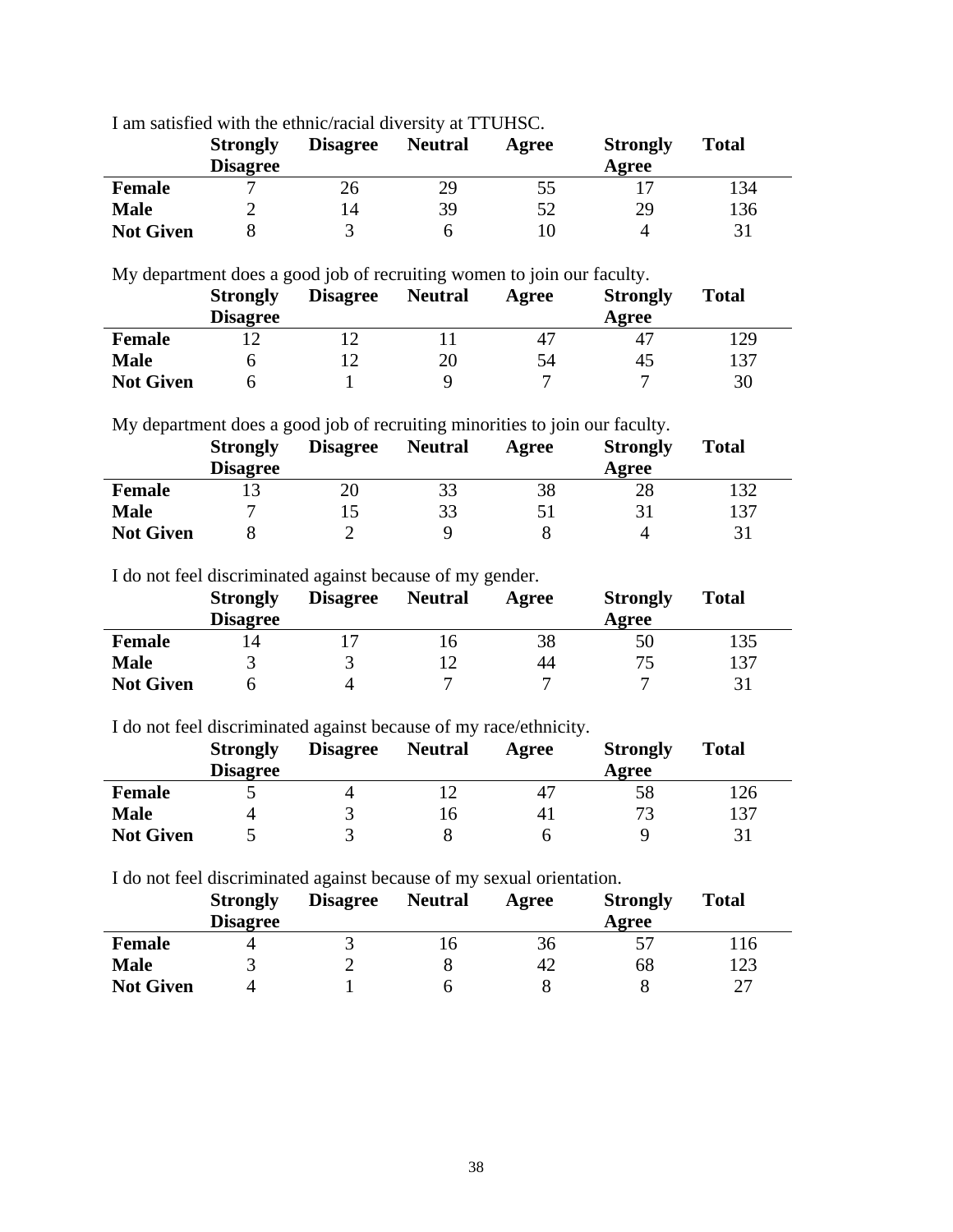I do not feel discriminated against because of my religion.

|                  | <b>Strongly</b><br><b>Disagree</b> | <b>Disagree</b> | <b>Neutral</b> | Agree | <b>Strongly</b><br>Agree | <b>Total</b> |
|------------------|------------------------------------|-----------------|----------------|-------|--------------------------|--------------|
| <b>Female</b>    |                                    |                 |                | 43    |                          | 128          |
| <b>Male</b>      |                                    |                 |                | 38    | 70                       | 136          |
| <b>Not Given</b> |                                    |                 |                |       |                          | 30           |

I do not feel discriminated against because of my age.

|                  | <b>Strongly</b> | <b>Disagree</b> | <b>Neutral</b> | Agree | <b>Strongly</b> | <b>Total</b> |
|------------------|-----------------|-----------------|----------------|-------|-----------------|--------------|
|                  | <b>Disagree</b> |                 |                |       | Agree           |              |
| <b>Female</b>    |                 |                 |                |       | 55              | 133          |
| <b>Male</b>      |                 |                 |                | 40    | 70              | 137          |
| <b>Not Given</b> |                 |                 |                |       |                 |              |

I do not feel discriminated against because of my disability status.

|                  | <b>Strongly</b><br><b>Disagree</b> | <b>Disagree</b> | <b>Neutral</b> | Agree | <b>Strongly</b><br>Agree | <b>Total</b> |
|------------------|------------------------------------|-----------------|----------------|-------|--------------------------|--------------|
| <b>Female</b>    |                                    |                 |                |       |                          | 45           |
| <b>Male</b>      |                                    |                 |                |       |                          | 60           |
| <b>Not Given</b> |                                    |                 |                |       |                          |              |

I do not feel discriminated against because of my military status.

|                  | <b>Strongly</b> | <b>Disagree</b> | <b>Neutral</b> | Agree | <b>Strongly</b> | <b>Total</b> |
|------------------|-----------------|-----------------|----------------|-------|-----------------|--------------|
|                  | <b>Disagree</b> |                 |                |       | Agree           |              |
| <b>Female</b>    |                 |                 |                |       |                 | 37           |
| <b>Male</b>      |                 |                 |                | 23    | 36              | 70           |
| <b>Not Given</b> |                 |                 |                |       |                 | 18           |

#### The tenure processes are clearly defined.

|                  | <b>Strongly</b> | <b>Disagree</b> | <b>Neutral</b> | Agree | <b>Strongly</b> | <b>Total</b> |
|------------------|-----------------|-----------------|----------------|-------|-----------------|--------------|
|                  | <b>Disagree</b> |                 |                |       | Agree           |              |
| <b>Female</b>    |                 | 25              |                | 40    |                 | l 14         |
| <b>Male</b>      |                 |                 |                | 45    |                 | 127          |
| <b>Not Given</b> |                 |                 |                |       |                 | 28           |

The promotion processes are clearly defined.

|                  | <b>Strongly</b> | <b>Disagree</b> | <b>Neutral</b> | Agree | <b>Strongly</b> | <b>Total</b> |
|------------------|-----------------|-----------------|----------------|-------|-----------------|--------------|
|                  | <b>Disagree</b> |                 |                |       | Agree           |              |
| <b>Female</b>    | l4              |                 | 24             | 44    |                 | 127          |
| <b>Male</b>      | 14              | 32              | 30             | 49    |                 | 136          |
| <b>Not Given</b> |                 |                 |                |       |                 | 29           |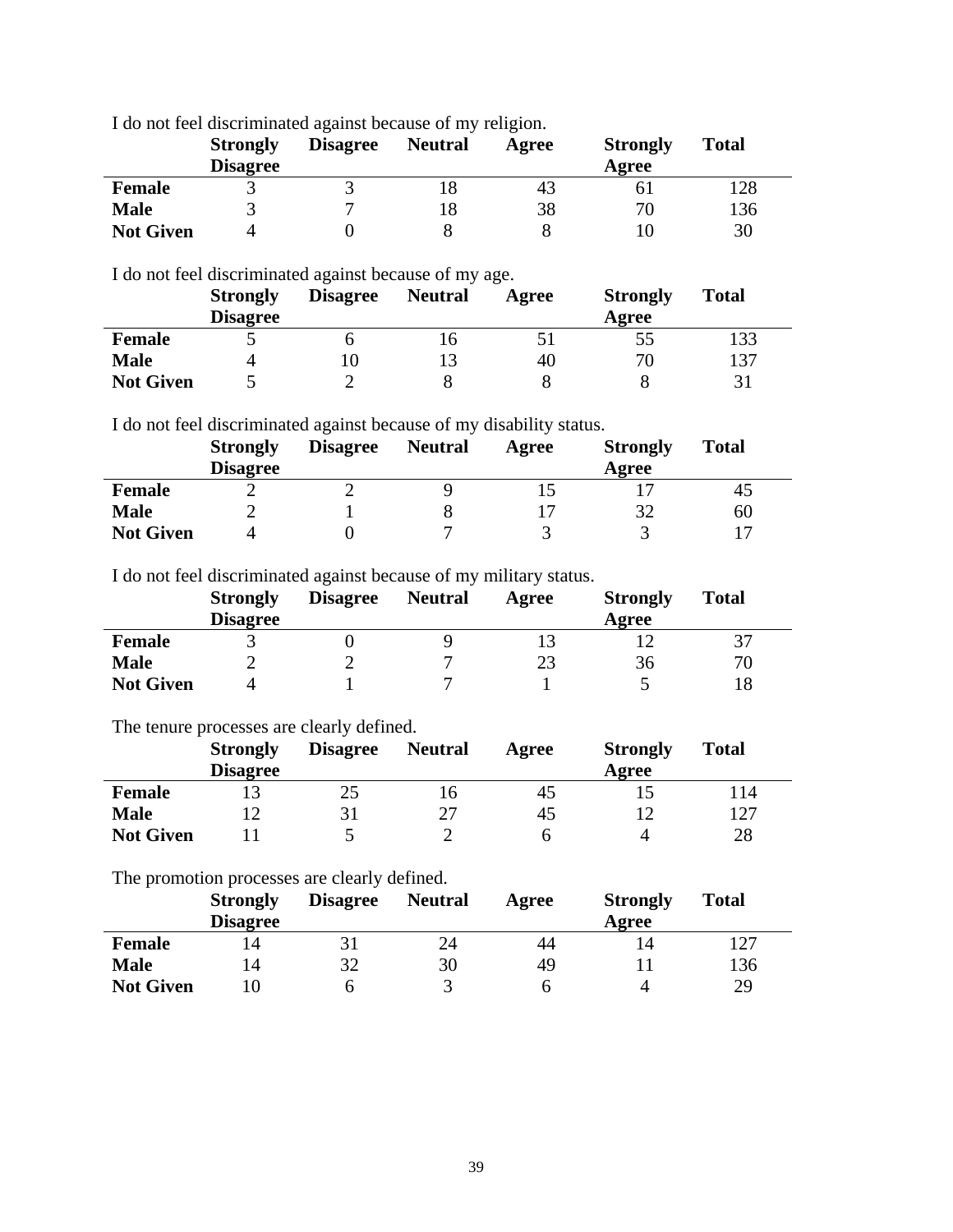The criteria used to reach tenure decisions are appropriate.

|                  | <b>Strongly</b><br><b>Disagree</b> | <b>Disagree</b> | <b>Neutral</b> | Agree | <b>Strongly</b><br>Agree | <b>Total</b> |
|------------------|------------------------------------|-----------------|----------------|-------|--------------------------|--------------|
| <b>Female</b>    |                                    |                 |                | 33    |                          | 113          |
| <b>Male</b>      |                                    |                 | 39             | 44    |                          | 130          |
| <b>Not Given</b> |                                    |                 |                |       |                          | つつ           |

The criteria used to reach promotion decisions are appropriate.

|                  | <b>Strongly</b> | <b>Disagree</b> | <b>Neutral</b> | Agree | <b>Strongly</b> | <b>Total</b> |
|------------------|-----------------|-----------------|----------------|-------|-----------------|--------------|
|                  | <b>Disagree</b> |                 |                |       | Agree           |              |
| <b>Female</b>    |                 | 25              | 42             |       |                 | 125          |
| <b>Male</b>      |                 | 25              | 36             | 47    |                 | 137          |
| <b>Not Given</b> |                 |                 |                |       |                 | 28           |

Research expectations are appropriate for my position.

|                  | <b>Strongly</b> | <b>Disagree</b> | <b>Neutral</b> | Agree | <b>Strongly</b> | <b>Total</b> |
|------------------|-----------------|-----------------|----------------|-------|-----------------|--------------|
|                  | <b>Disagree</b> |                 |                |       | Agree           |              |
| <b>Female</b>    |                 | 30              |                | 53    |                 | 20           |
| <b>Male</b>      | 14              |                 |                | 64    |                 | 130          |
| <b>Not Given</b> |                 |                 |                |       |                 | 28           |

Publishing expectations are appropriate for my position.

|                  | <b>Strongly</b> | <b>Disagree</b> | <b>Neutral</b> | Agree | <b>Strongly</b> | <b>Total</b> |
|------------------|-----------------|-----------------|----------------|-------|-----------------|--------------|
|                  | <b>Disagree</b> |                 |                |       | Agree           |              |
| <b>Female</b>    |                 | 26              | 25             | 56    |                 | 127          |
| <b>Male</b>      |                 |                 | າາ             | 69    |                 | 135          |
| <b>Not Given</b> |                 |                 |                |       |                 | 28           |

The amount of committee work that I do is appropriate for my position.

|                  | <b>Strongly</b><br><b>Disagree</b> | <b>Disagree</b> | <b>Neutral</b> | Agree | <b>Strongly</b><br>Agree | <b>Total</b> |
|------------------|------------------------------------|-----------------|----------------|-------|--------------------------|--------------|
| <b>Female</b>    |                                    | 14              |                | 64    |                          | 125          |
| <b>Male</b>      |                                    | 14              | 23             |       |                          | 137          |
| <b>Not Given</b> |                                    |                 |                |       |                          | 30           |

My teaching load is appropriate for my position.

|                  | <b>Strongly</b> | <b>Disagree</b> | <b>Neutral</b> | Agree | <b>Strongly</b> | <b>Total</b> |
|------------------|-----------------|-----------------|----------------|-------|-----------------|--------------|
|                  | <b>Disagree</b> |                 |                |       | Agree           |              |
| <b>Female</b>    |                 |                 | .6             | 68    |                 | 129          |
| <b>Male</b>      |                 |                 | 23             | 74    |                 | 137          |
| <b>Not Given</b> |                 |                 |                |       |                 |              |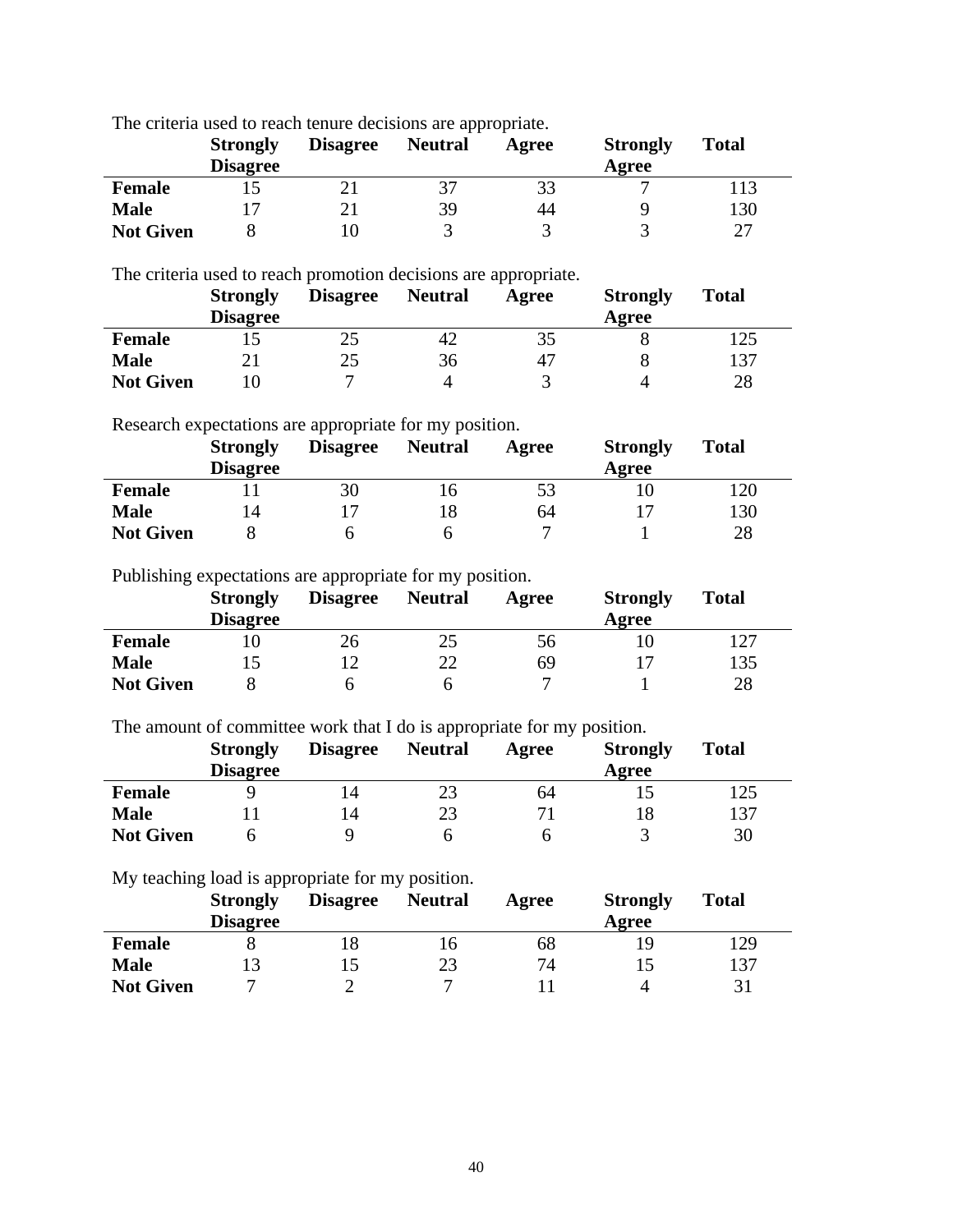My clinical work load is appropriate for my position.

| -                | <b>Strongly</b><br><b>Disagree</b> | <b>Disagree</b> | <b>Neutral</b> | Agree | <b>Strongly</b><br>Agree | <b>Total</b> |
|------------------|------------------------------------|-----------------|----------------|-------|--------------------------|--------------|
| <b>Female</b>    |                                    |                 |                |       |                          | 102          |
| <b>Male</b>      |                                    |                 |                |       |                          | 98           |
| <b>Not Given</b> |                                    |                 |                |       |                          | 24           |

Overall, I am satisfied with my position at TTUHSC.

|                  | <b>Strongly</b><br><b>Disagree</b> | <b>Disagree</b> | <b>Neutral</b> | Agree | <b>Strongly</b><br>Agree | <b>Total</b> |
|------------------|------------------------------------|-----------------|----------------|-------|--------------------------|--------------|
| <b>Female</b>    |                                    |                 |                | 66    |                          | 135          |
| <b>Male</b>      |                                    |                 | 24             | σI    | 23                       | 138          |
| <b>Not Given</b> |                                    |                 |                |       |                          | 31           |